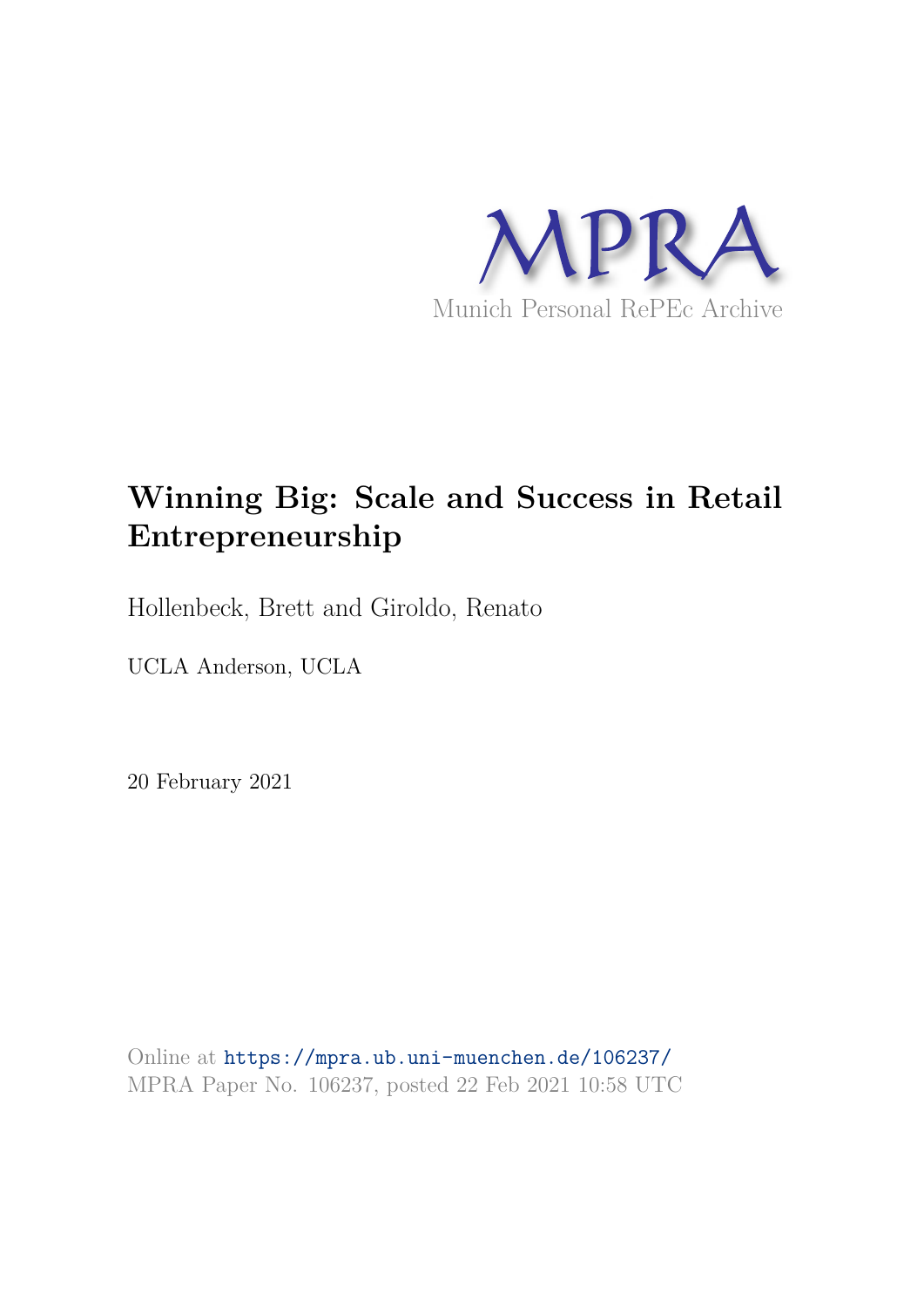# Winning Big: Scale and Success in Retail Entrepreneurship

Brett Hollenbeck

Renato Zaterka Giroldo

Anderson School of Management

UCLA †

UCLA<sup>∗</sup>

February,  $2021$ <sup> $\ddagger$ </sup>

#### Abstract

In 2014, Washington State used a lottery system to allocate licenses to firms in the newly legalized retail cannabis industry, generating random variation in how many stores entrepreneurs were able to own. We observe highly detailed data on all subsequent industry transactions, including prices, wholesale costs, markups, and product assortments. We find that entrepreneurs who are randomly allocated more store licenses ultimately earn substantially higher per store profits than do single-store firms, suggesting that the returns to scale in the mom-and-pop retail sector are quite large. Despite these firms having greater market power, this increase in profits does not come at the expense of consumers. Rather, retailers in multi-store chains ultimately charge significantly lower prices and margins and offer greater product variety. This gap in prices is not initially present but grows substantially over time, as does the difference in assortment size and profits between stores in multi-store chains and stores operating alone. Using the full history of outcomes, we track the evolution of firms in this new market and show that multi-store retailers use an initial advantage in offering larger assortments to position themselves as the low-price, large-assortment retail option and attract a larger but more price-sensitive set of customers. These results have implications for the study of retail concentration and mergers, countervailing buyer power, and consumer search. Our results suggest that policies to help entrepreneurs expand in retail may have large benefits to both firms and consumers.

Keywords: Economies of scale, entrepreneurship, retail, entry regulation, cannabis policy

<sup>∗</sup>brett.hollenbeck@anderson.ucla.edu

<sup>†</sup>rgiroldo@ucla.edu

<sup>‡</sup>The authors wish to thank the Morrison Center for Marketing Analytics for generous funding. We also wish to thank seminar participants at SMU Cox School of Business, Washington University in St. Louis Olin Business School, EARIE, the FTC Microeconomics Conference, Texas A&M University, and UCLA Anderson School of Management for helpful comments.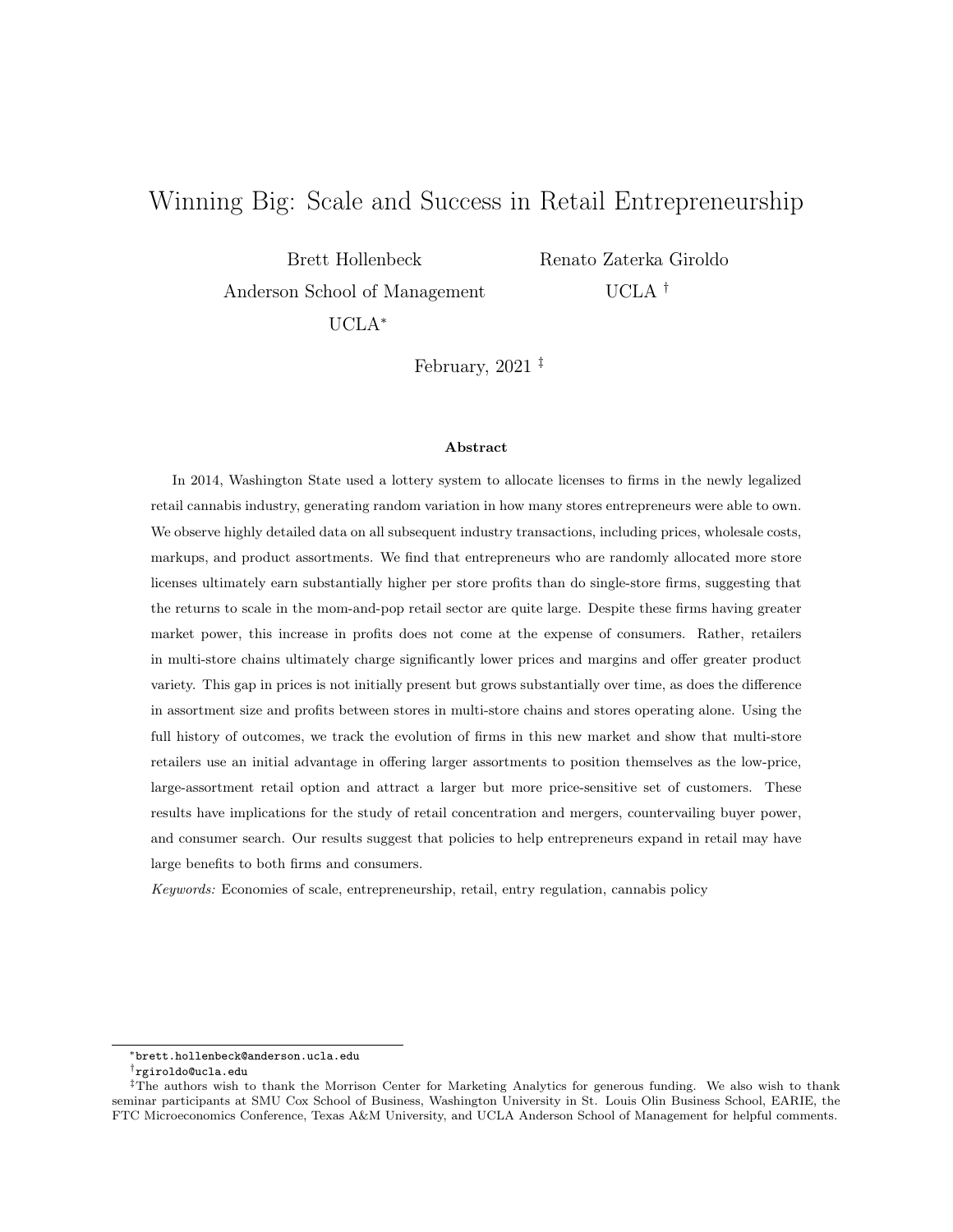The factors that determine the success or failure of new small businesses have attracted substantial interest from the academic literature on entrepreneurship and from policymakers interested in promoting entrepreneurship and small businesses.<sup>1</sup> Retail plays an outsized role in this debate because mom-and-pop retail firms, those with either one or several outlets in a local area, account for 88% of all retail firms and retail is the 2nd most common occupation for the self-employed.<sup>2</sup> This paper studies several open questions regarding the size and nature of economies of scale for small, "mom-and-pop" style retailers, the determinants of entrepreneurial success, the effects of retail concentration on consumers, and the evolution of firm outcomes and strategies in new industries.

We do so using a novel setting where entrepreneurs were randomly allocated different numbers of retail stores in a new industry. A retail chain's size or scale both caused and are determined by its pricing policies, its assortment choices, its managerial quality, its capitalization, its brand positioning, its set of upstream relationships, its degree of competition with rivals, and so on. As such, it is particularly difficult to separately identify cause and effect relationships between strategies and outcomes that are jointly determined in equilibrium. Studying retail entrepreneurship using the random allocation of retail stores to entrepreneurs as essentially a laboratory allows us to cleanly measure aspects of retailing where there has traditionally not been any way to separately identify cause and effect relationships.

The setting we study is the newly legalized retail cannabis industry in Washington state, which began in 2014 and features a number of advantages as a laboratory for the study of retail strategy, entrepreneurship, firm size, and competition. First, the number of new firms allowed to enter was capped by regulatory design and excess demand for entry licenses by entrepreneurs led to a lottery to allocate them. Firms could win multiple licenses in this lottery such that two firms applying for the same number of licenses would, purely by random draw, end up with different numbers of stores. This lottery that allocated licenses to own and operate retail stores is essentially unprecedented and offers a unique opportunity to study the role of retail chain scale on outcomes in a transparent way.

Second, because this market is closely monitored by regulators, there exists exceptionally good data on both lottery applications and post-entry outcomes. We observe every transaction conducted

<sup>1</sup>See Jovanovich (1982) or Holmes and Schmitz (1995) for reviews of research on barriers to firm expansion faced by entrepreneurs. Pozzi and Schivardi (2015) provides an extensive overview of the types of regulations and measures used by governments to restrict retail entry as well as trends in these regulations and empirical evidence on their effects on consumers and firms.

<sup>2</sup>See Hurst and Pugsley (2011) for the share of retail firms that are "small businesses", defined as having 20 or fewer total employees. For occupation data on the self-employed see IRS (2019), the most common occupation is construction services and other personal services.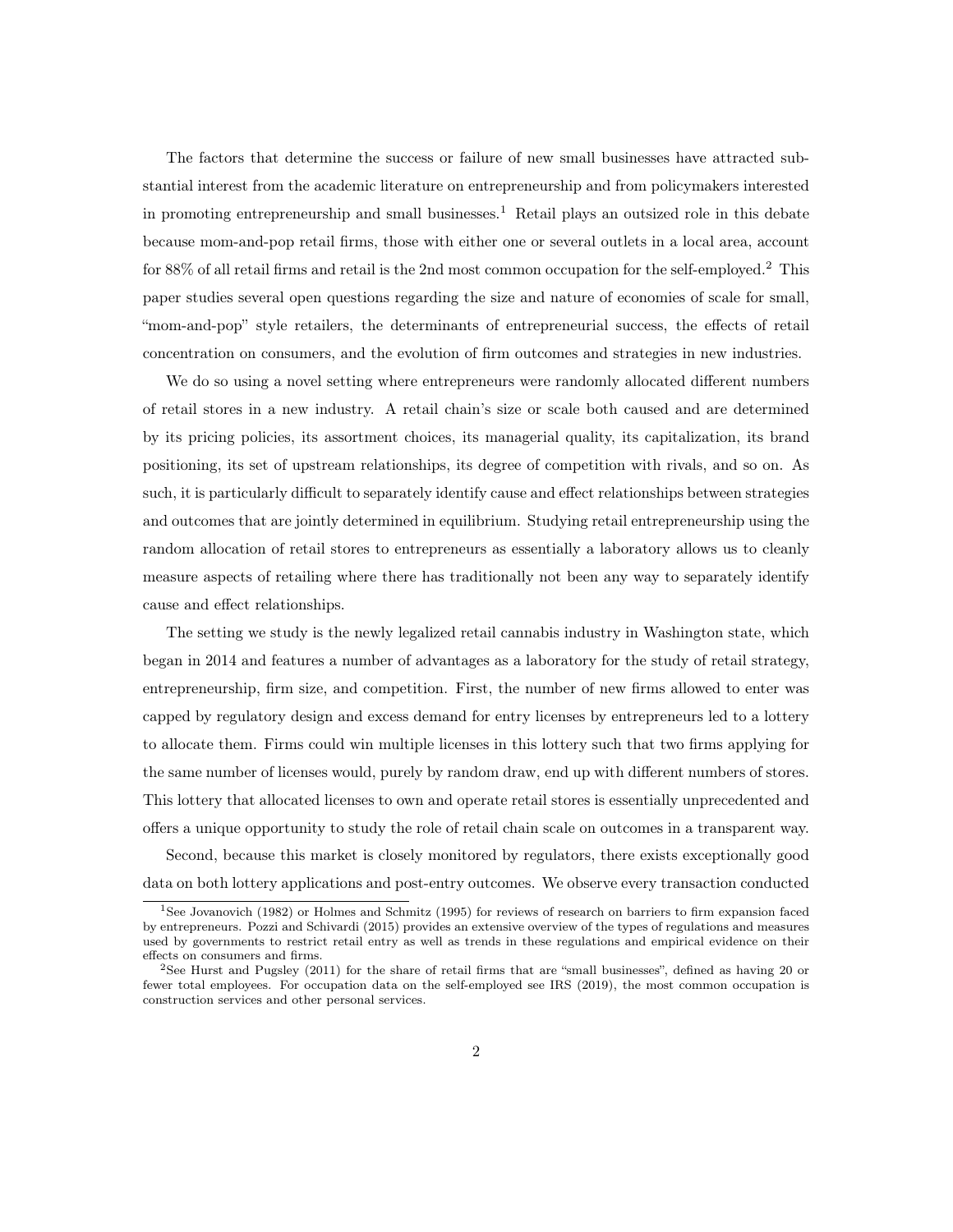in the industry starting with the first sales, including upstream transactions. This means we directly observe retail prices, store product assortments, vertical arrangements between retailers and manufacturers, wholesale prices, and markups, all at the transaction level. These stores do substantial amounts of sales, averaging \$2.2 million per year in revenue.

Third, the industry is new and therefore we have the unique opportunity to observe and describe the full evolution of firm choices and outcomes over time. The novelty of the market as a whole also means retailers are especially important. Consumers must discover what products they value, producers must decide what products to make and how, and retailers act as the intermediaries between these two groups, deciding what products to stock, what prices to charge, what manufacturers to purchase from, and how to position themselves to best compete with rivals. By 2021, 15 states had voted to create legal retail industries for cannabis products, with many unresolved policy questions and little evidence to guide policymakers who are writing the rules for what is a large and growing industry.<sup>3</sup> These unresolved policy questions include whether to allow vertical integration between retailers and manufacturers, how much to tax cannabis and at what level (retail sales or upstream), and of course whether to restrict retail entry or restrict the size of retail chains.<sup>4</sup>

Our identification strategy relies on the assumption that condition on the number of applications submitted by each firm, lottery outcomes are exogenous.<sup>5</sup> We find that stores that win multiple licenses and are thus part of multi-store firms grow to be substantially more profitable than stores operating alone. Their variable profits are higher by an average of \$380,000 per store per year in the last year of the data, roughly 25% more than single-store operations. If we simply compared these retailer profits in cross-sectional data, we would see this positive correlation between number of outlets and profits, and therefore we might conclude that stores owned by higher quality entrepreneurs earn higher profits and their higher quality also allows them to grow and open more outlets. While this effect is generally likely to be true, our first contribution is to show that there is a direct causal

<sup>3</sup>Retail sales of cannabis products surpassed \$20 billion in 2020 and are expected to grow to roughly \$60 billion by 2025, see https://www.bloomberg.com/press-releases/2019-10-30/legal-marijuana-market-value-to-hit-59-billionby-2025-global-market-insights-inc

<sup>4</sup>See Thomas (2019), who studies the efficiency implications of the retail license cap and estimates a counterfactual with free entry of retailers, but does not study the issue of multi-store retail chains. Hollenbeck and Uetake (2019), Hansen, Miller, Seo, and Weber (2020), and Hansen, Miller, and Weber (2018) all study tax policy and how it interacts with retailer market power and the vertical structure between manufacturers and retailers.

<sup>&</sup>lt;sup>5</sup>In related work, Cirik and Makadok (2020) use the same cannabis store lottery to measure the effect of entry order on subsequent store profits and how this first-mover effect is moderated by availability of online reviews. Our approach is also similar to that of Rao (2020) who uses the partially random nature of FDA approvals for new drugs to generate exogenous changes to market structure and measure how investment decisions in the Pharmaceutical industry respond to competition.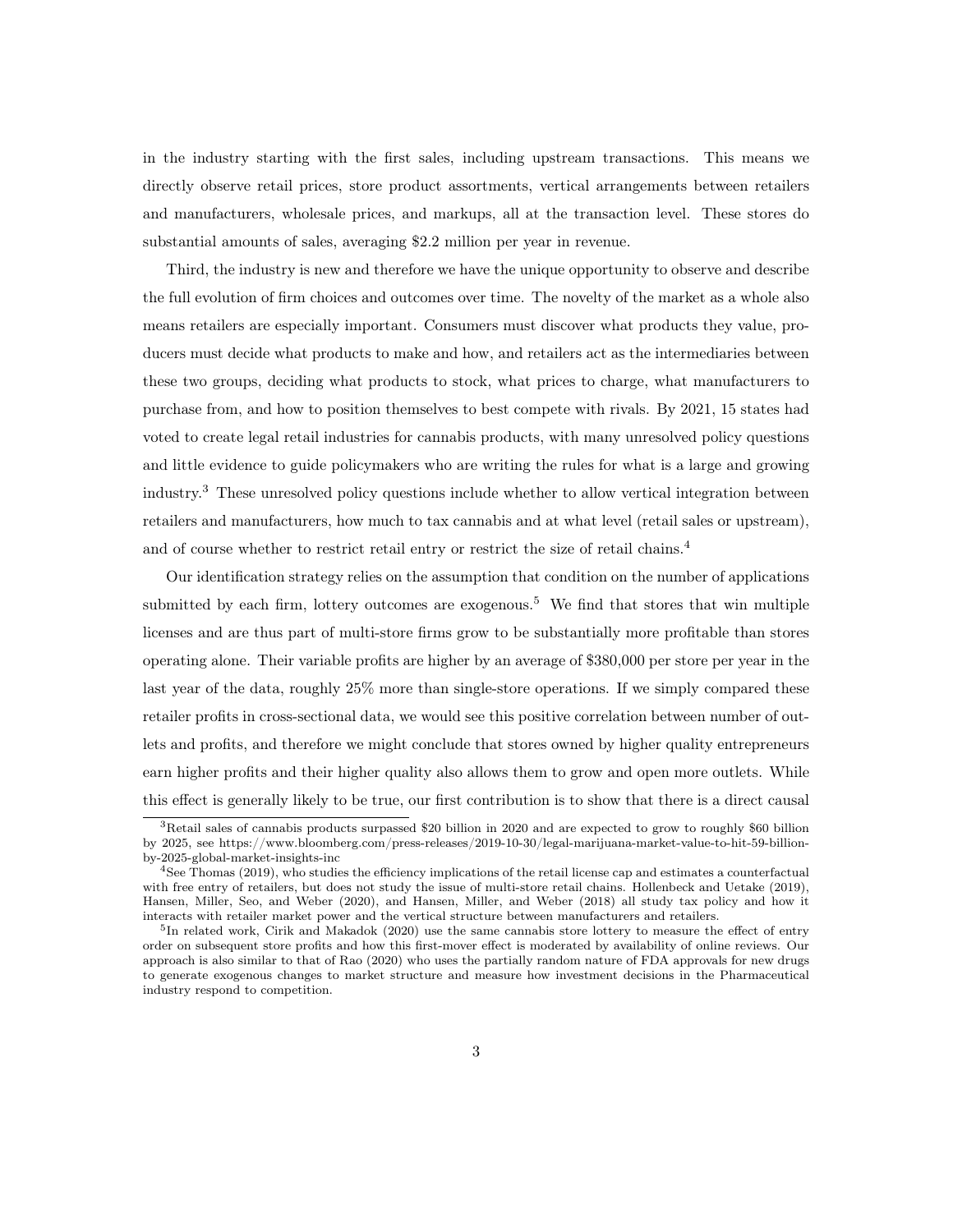effect in the opposite direction as well. Retail firm size matters, and having more outlets causes higher profits directly. Moreover, for the type of entrepreneur operating a mom-and-pop style retail outlet, the returns to scale are quite large.

Our second contribution is to study whether this increase in profits comes at the expense of consumers and more broadly what mechanism is driving it. We are particularly interested in prices and whether multi-store firms use their greater local market power and brand awareness to earn higher profits by charging higher prices to consumers or if they increase profits using other strategies.<sup>6</sup> We also investigate whether greater scale leads multi-store firms to restrict the product variety available to consumers. We first show that multi-store chains charge substantially lower retail prices than smaller firms, including for the same products. Because we observe wholesale prices, we can rule out that this is merely the result of cost-side economies of scale. While we do find evidence of traditional cost-side retail economies of scale, in that the multi-store firms pay lower wholesale prices for the same products as smaller firms, the difference in retail prices is substantially larger. In other words, chain retailers charge both lower prices and lower margins. This is despite enjoying higher awareness or reputation and having greater market power. We also find that multistore retailers offer larger assortments, both in number of brands carried and number of products. We find that the difference in prices and assortment sizes is not initially present but grows over time. In this context, the combination of lower prices and larger product variety suggest that a more concentrated retail sector with larger retailers provides significant benefits to consumers as well as to the retailers themselves.<sup>7</sup>

Studying the relationship between prices and retail firm size in this clean setting also helps shed light on several ongoing debates. In particular, the theoretical study of consumer search and retail competition has made great progress in advancing our understanding of the role of the retail sector in markets with consumer search costs, but fundamental issues still remain unresolved. One of these is why different retail stores charge different prices for the same product, and in particular whether larger retailers will ultimately charge higher or lower prices, holding costs and other factors

<sup>6</sup>Thomadsen (2005) shows that co-owned fast food outlets do charge significantly higher prices when located relatively close to each other. In a related work, Pancras, Sriram, and Kumar (2012) develop a demand model that accounts for location endogeneity and spatial competition to measure the net impact of store openings on chain outlet sales in the fast food industry. They use this model to identify what stores provide more or less value to their chain partners and to measure cannibalization between franchised chain outlets.

<sup>7</sup>These results are also consistent with new work by Bronnenberg (2018), which studies the role of retail in a general equilibrium setting and shows how the retail sector as a whole benefits consumers by increasing product variety.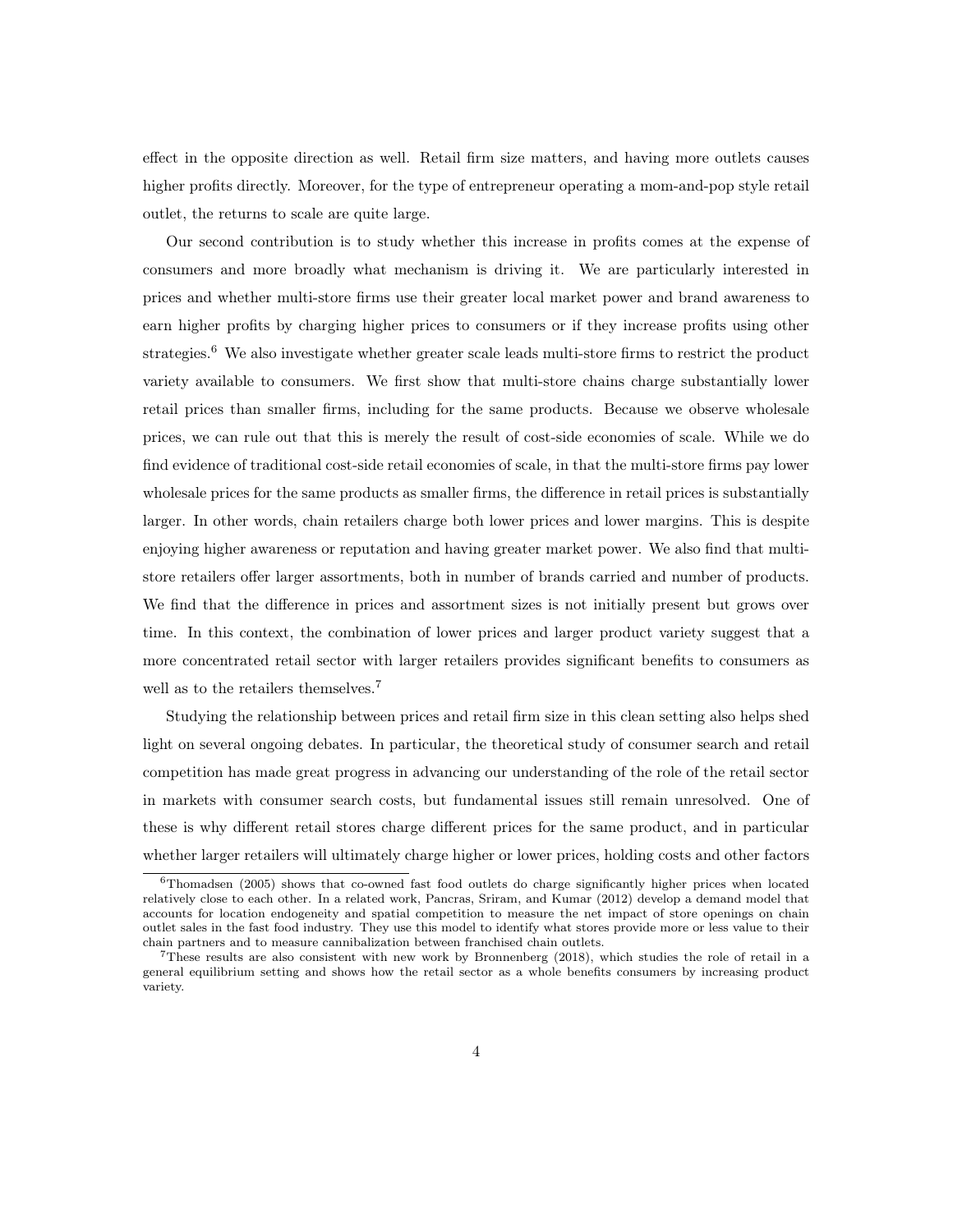fixed. The disagreement stems from different ways of modeling the nature of consumer search and demand and how these effect retailer pricing incentives.

One view, shown in models such as McAfee (1994) and Armstrong and Vickers (2020) is that larger or multi-store firms should have more "captive" customers who do not price search and therefore they should charge higher prices than smaller firms.<sup>8</sup> Another key aspect of economies of scale in retail is that larger chains can spread the fixed costs of contracting with manufacturers over more stores and this allows them to stock more brands and offer larger assortments. If retailers with more outlets can offer larger assortments, their pricing and positioning should adjust as well. Anderson and De Palma (2006) show that larger assortments should result in higher prices under standard demand conditions. Kim, Allenby, and Rossi (2002) also show that preference for variety should lead retailers with larger assortments to offer higher average prices. A final force that would cause stores in multi-store firms to set higher prices is that most co-owned stores are located near each other, and therefore these firms have greater local market power, which should result in higher markups due to less competition (Thomadsen (2005)).

On the other hand, if the firm with multiple outlets has greater awareness but its customers are not "captive", it should have an incentive to charge lower prices to prevent them from searching at rivals (Armstrong, Vickers, and Zhou (2009), Zhou (2014)). As noted above, multi-store retailers should be able to offer more products than single-store retailers if it is profitable to do so. Retail stores that offer more products may attract a larger but more price-sensitive "mass market" set of consumers while small firms are left to offer a more niche assortment but sell at higher prices to high value consumers (Rhodes (2015)). Kuksov and Lin (2017) also show how a larger assortment can be used to signal low prices to prevent customer search. This assortment effect would result in multi-store retailers charging lower prices but earning higher profits.

Our results show a clear causal relationship that larger retailers with more stores do charge lower prices and combine their lower prices with larger assortments.<sup>9</sup> The literature makes different

<sup>8</sup>Prior work has found that both hotel chains and chain restaurants benefit from reputation effects that allow them to charge significantly higher overall prices in this way, see Hollenbeck (2017) and Klopack (2018). Hollenbeck (2017) finds that chain hotels earn roughly 25% higher revenues than otherwise identical independent hotels and attributes this to greater consumer information on chain hotel quality due to their ability to build reputation over multiple outlets. Klopack (2018) finds a similar demand side advantage in the restaurant industry.

<sup>9</sup>These results show evidence for countervailing buyer power, that is the idea that an increase in market power downstream might benefit consumers by increasing retailer buyer power relative to suppliers, decreasing input prices, and passing a portion of the savings along to consumers. It is a theoretical debate in what conditions a downstream merger can improve social surplus (Inderst and Shaffer (2007) , Symeonidis (2010), Loertscher and Marx (2019)) and this has limited empirical evidence (Barrette, Gowrisankaran, and Town (2020)).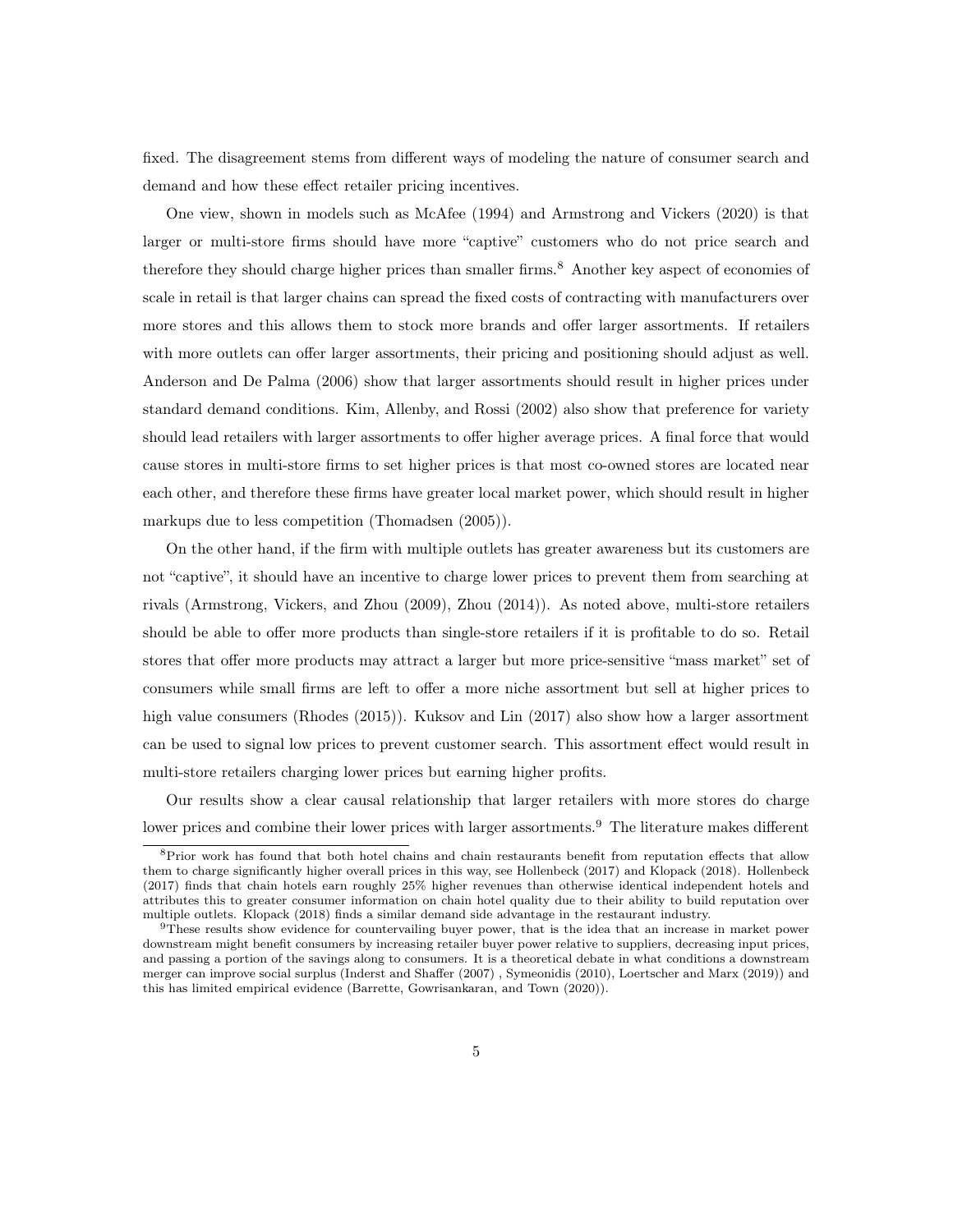predictions on the direction of these effects and so it is an empirical question what forces will dominate. Our evidence suggests larger retailers do not exploit captive customers and that their larger product variety is not associated with higher prices. Among the models predicting lower prices for larger or multi-store firms, we find that the evidence is more consistent with the view that larger assortments attract more price-sensitive customers (Rhodes (2015), Kuksov and Lin (2017)) as opposed to them pricing lower due to a prominence effect. The gap in prices between multi-store and single-store firms is not initially present but grows substantially over time, as does the difference in assortment size between stores in multi-store chains and stores operating alone.<sup>10</sup> We also find, consistent with Rhodes (2015), that customers at multi-store retailers are more likely to purchase baskets of products containing products from multiple brands and multiple categories.

Finally, we estimate a model of consumer demand and find that multi-store firms face significantly more price sensitive customers than do single-store firms and that this difference is also growing over time. This suggests that consumer demand shifts outwards for multi-store firms, as evidenced by their higher profits and sales, but the marginal consumer visiting a multi-store firm is substantially more price sensitive than the marginal consumer faced by a single-store firm.

These results together suggest that, multi-store firms turn a small initial advantage in their ability to offer larger assortments to cumulatively build a large profit advantage by positioning themselves as the large-assortment, low-cost retail option that attracts the largest segment of customers. As shown in Rhodes (2015), this result is quite general and does not depend on strong assumptions about the shape of demand. This is consistent with work in the marketing literature on the important role for assortment in retail store choice, which has shown that retailer assortment is more important than pricing in store choice decisions (Fox, Montgomery, and Lodish (2004), Briesch, Chintagunta, and Fox (2009)) and that customer perceptions of retailers are highly effected by the presence of large assortments (Mogilner, Rudnick, and Iyengar (2008), Hoch, Bradlow, and Wansink (1999)). Retailers positioning strategies are multidimensional, as emphasized by Corstjens and Corstjens (1995), and even relatively small differences in scale can have large effects on profits if they facilitate successful repositioning.

While it is a limitation that the retail chains we study are relatively small, these results still have significant policy implications. Small firms account for 80% of U.S. businesses and are generally

 $10A$  similar type of result is seen in Ilanes and Moshary (2019), who study the deregulation of Washington's retail liquor industry and find that increases in competition lead firms to offer larger assortments.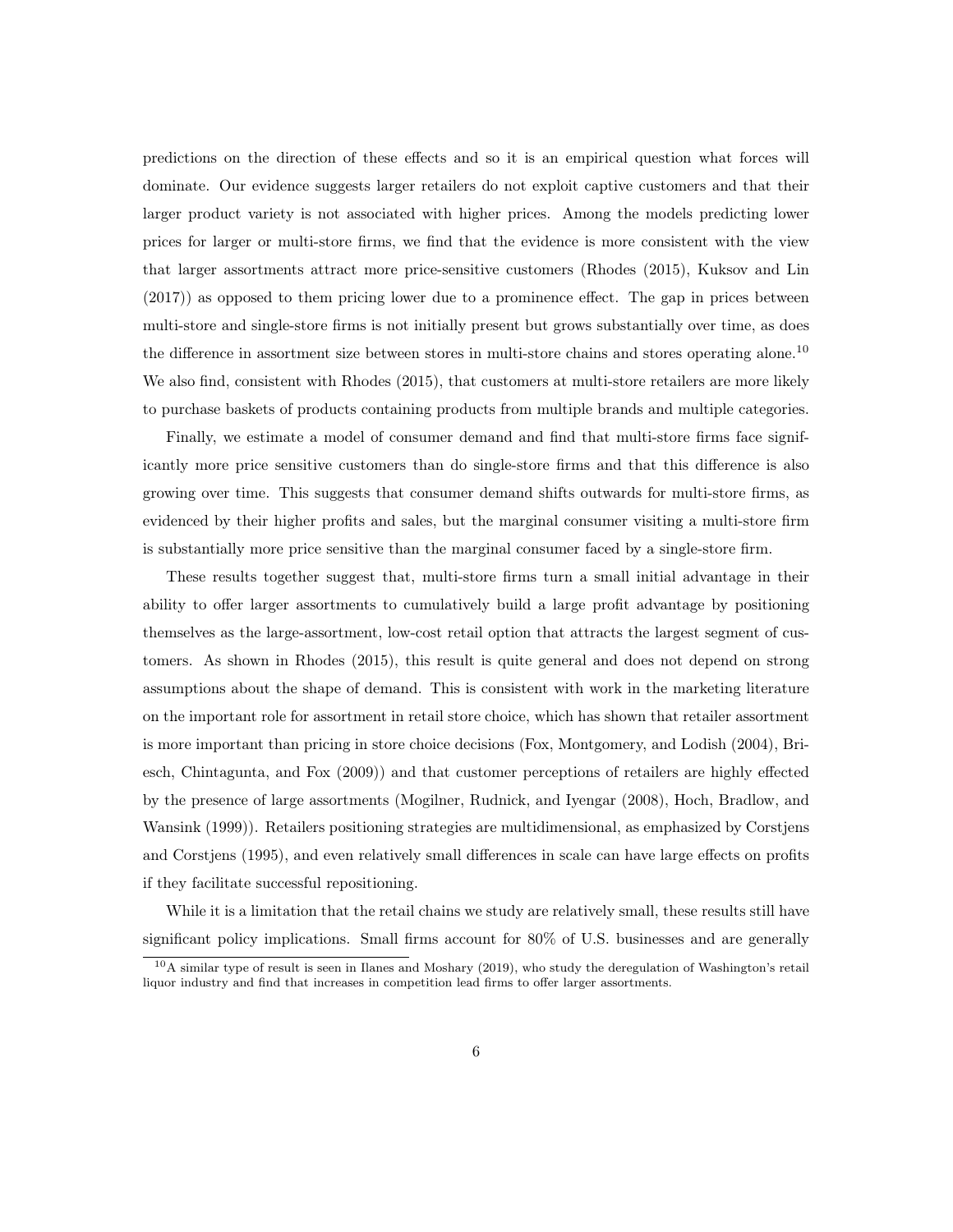seen as especially important for local labor markets and thus are often targeted with subsidies or special treatment by local governments (Jones and Pratap (2020)). We find that clear causal evidence that economies of scale for entrepreneurs operating as mom-and-pop retailers are quite large, which suggests that policies designed to support entrepreneurs, such as by helping to finance their expansion, can be very valuable both for the success of small businesses and for consumers. Our results also suggest that other barriers to expansion, such as zoning restrictions, legal red tape that raises the cost of opening or expanding new businesses, access to capital, insurance or other services, potentially have very high costs to both retailers and consumers.<sup>11</sup> These implications are likely true for entrepreneurs entering in industries with licensure restrictions or retail zoning restrictions like the one we study. Severe restrictions on securing retail licenses are common in alcohol retail in many states and of course in the newly growing retail cannabis industry, although at some level nearly all retail is subject to licensing requirements (Pozzi and Schivardi (2015)). Most directly, as policymakers develop rules for cannabis retail many states limited the size of retail chains using similar licensure restrictions and our results suggest these limitations are highly costly both for entrepreneurs and consumers.<sup>12</sup>

The results also provide clear managerial implications. First, we show that the returns to expansion for small retailers are large, plausibly larger than most entrepreneurs would predict. Second, we show that in this category, and likely in many similar categories, positioning a retailer with a large-assortment, low-price brand early can be a highly valuable use of a first-mover advantage. Indeed, we show that having multiple stores is a sufficient condition for this positioning. Nevertheless, it may not be necessary as we do observe some single-store retailers operating successfully in this way. For most retailers, however, the marginal effect of an increase in assortment by adding a new brand or supplier is not very large when taken alone and when focusing on the short run. To the extent that many entrepreneurs who enter the retail sector therefore do not realize (or underestimate) the long-term gains associated with a large-assortment positioning strategy there is a clear managerial implication from our results, although one that is subject to the same caveats about the uniqueness of the setting described above.

 $11$ Related work by Maican and Orth (2020) uses a dynamic structural model of firm entry and finds that a reduction in entry regulations in the Swedish retail industry lead to productivity improvements and that retailers re-position themselves and offer larger varieties. For an extensive overview of other work on the effects of retail entry restrictions see Pozzi and Schivardi (2015).

<sup>12</sup>A total of 15 U.S. states and several Canadian provinces currently employ similar license caps. Similar regulations are also used for alcohol or tobacco retail licenses in 17 states.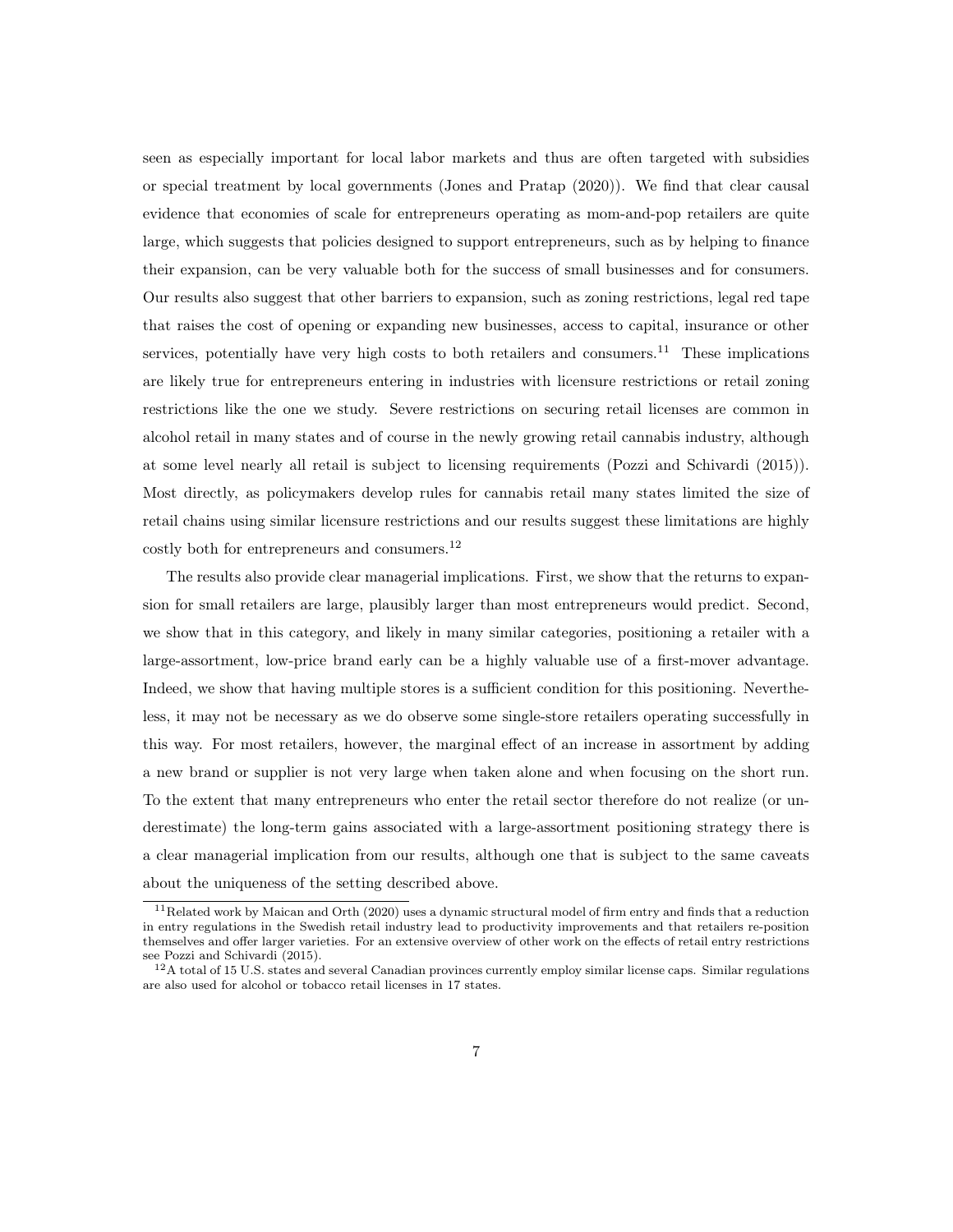The rest of the paper proceeds as follows: Section 1 describes the data and setting with an emphasis on the transaction-level retail data and the retail license lottery, Section 2 provides results on the differences in variable profits and price and assortment decisions between multi-store chains and single-store firms, Section 3 studies consumer demand differences between these types of stores, and Section 4 discusses and concludes.

### 1 Data and Setting

This section describes the institutional setting and key features of the data. The regulatory setting dates back to a November 2012 popular referendum passed by voters in Washington state. The new law made marijuana products legal for licensed firms to produce and sell and legal to purchase by any person over 21 years of age. The state legislature subsequently created a tax and regulatory regime for the new legal market by passing I-502 which set up the rules for the legal market to begin sales in July 2014. The state created 3 new types of firm licenses, differentiated by their position in the vertical structure of the industry, similar to the three tier system for alcohol regulation.

Firms can be licensed as retailers, processors, or producers. Processors and producers are allowed to hold both licenses and vertically integrate, but retailers are not allowed to vertically integrate. In addition, the total number of retail licenses was strictly capped.<sup>13</sup> This license cap and how licenses were allocated forms the basis of our empirical strategy and we therefore discuss it at length.

#### License Lottery:

During the creation of the legal marijuana industry, Washington decided to strictly limit the total amount of entry by retailers. This was motivated by concerns about widespread use of marijuana, which is thought to have negative health effects and social externalities.<sup>14</sup> In addition, there was a concern about the impact of over-entry by retailers on neighborhood character and property values.<sup>15</sup> Finally, one of the goals of legalization is to remove marijuana sales from the black market so that they can be regulated and monitored, and this goal is more easily achieved with fewer retail shops for regulators to monitor.

<sup>&</sup>lt;sup>13</sup>See also Thomas (2019) who studies the effects on consumption and welfare of this cap and simulates a free entry counterfactual. A total of 15 U.S. states and several Canadian provinces currently employ similar license caps. Similar regulations are also used for alcohol or tobacco retail licenses in 17 states.

 $14$ For a review of these issues, see Hall, Stjepanovic, Caulkins, Lynskey, Leung, Campbell, and Degenhardt (2019). <sup>15</sup>See Tyndall (2019) for a study of the effect of dispensaries on nearby home prices, which finds close to zero but potentially small negative effects in Vancouver, BC.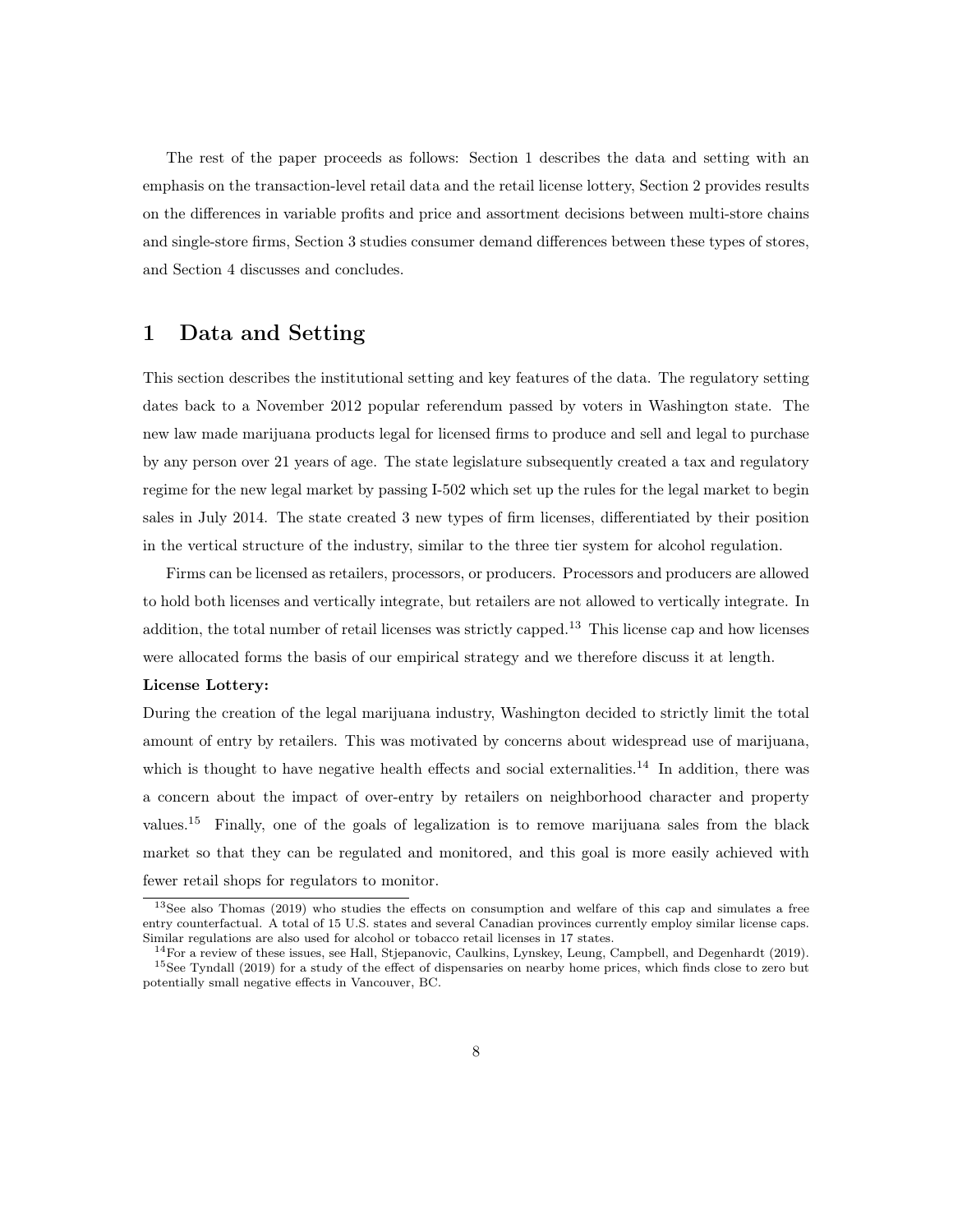The result was the choice to limit entry to an initial total of 334 retailers for the state of Washington.<sup>16</sup> These licenses were allocated at the city level, with the allocation determined by population, population density, and an estimate of past-month marijuana users taken from historical survey data. Expectations by market participants were that this industry would be highly lucrative and demand to enter the industry by entrepreneurs significantly exceeded the number of entrants preferred by the state government, leading to the unusual choice to allocate licenses via a lottery.

Lotteries were held separately at the city level, and 75 cities experienced excess demand for the available retail licenses, resulting in 75 different lotteries being held. In addition, in 47 cities there was not excess demand for licenses.<sup>17</sup> We observe the full list of applicants as well as the ordering determined by the random draw that constituted each lottery.<sup>18</sup> In order to potentially win a retail license in the lottery, firms needed to file a valid application, which included securing a location for the retail store within the regulatory guidelines and paying a \$250 non-refundable application fee.<sup>19</sup> Among the regulatory guidelines the proposed location of each store had to be at least one thousand feet from elementary or secondary schools, public parks, libraries, among other locations. These regulations along with reluctance by landlords to permit cannabis shops made securing the store location a major barrier to entry for filing an application for the lottery.

Table 1 shows summary statistics on license applications in lottery markets. On average, there were 4.1 applicants per license in these markets with a wide degree of variation. In the largest market, Seattle, there were 191 applications for 21 licenses. In order to prevent large firms from dominating the retail sector, firms were not allowed to own more than 3 total retail licenses anywhere in the state.<sup>20</sup>

In July 2015, the state updated its licensing regime. In the first year of the market, Washington had failed to close down formerly unregulated medical marijuana retailers and they were operating in a grey market. In July 2015, Washington increased the total number of retail licenses available from 334 to 556 in order for some of these medical marijuana retailers to enter the market. At the

<sup>16</sup>This number was chosen somewhat arbitrarily to match the number of state-owned liquor stores under Washington's state monopoly on retail alcohol sales that lasted until 2012.

<sup>&</sup>lt;sup>17"</sup>Lottery Results for Marijuana Retail Stores Available on WSLCB Website," Washington State Liquor and Cannabis Board, available at https://lcb.wa.gov/pressreleases/lottery-results-marijuana-retail-stores-available-wslcbwebsite.

<sup>&</sup>lt;sup>18</sup>The lottery results for the market of Longview, WA were not available.

<sup>&</sup>lt;sup>19</sup>If issued, the store was responsible for paying a \$1000 annual fee for issuance and renewal.

<sup>&</sup>lt;sup>20</sup>According to the regulation, "Any entity and/or principals within any entity are limited to no more than three retail marijuana licenses with no multiple location licensee allowed more than thirty-three percent of the allowed licenses in any county or city." Other regulations included: the prohibition of internet sales and delivery of product, the prohibition of sales across state lines and the sale of marijuana products below their acquisition cost.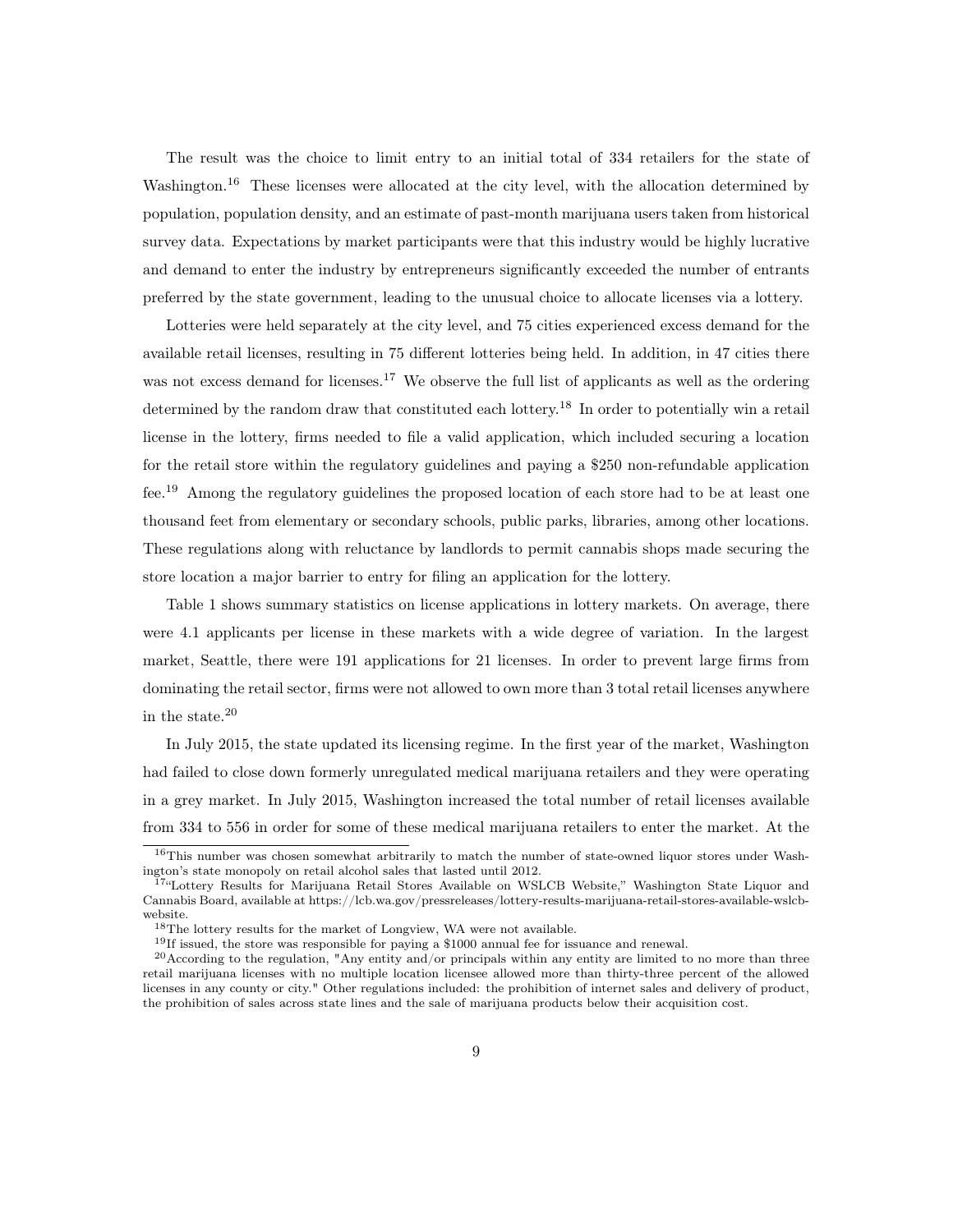same time, any medical marijuana retailer that did not receive a license was forced to close. The newly available licenses were awarded according to the initial lottery draws and thus these draws were still overwhelmingly the mechanism by which the new licenses were allocated in the second wave.

Table 1 also shows the resulting distribution of stores across markets. The number of stores per thousand people in 2017 was 1.38 but with substantial variation. Table 2 shows the joint distribution of applications filed in the lottery and store licenses won. Conditional on the number of applications filed, the number of licenses won is the result of a random draw. This represents the basis of our identification strategy.

There are two complicating factors. First, licenses can be acquired in both non-lottery markets or through the secondary market where firms that own licenses can be purchased by other firms. The second of these is rare and we observe it when it occurs.<sup>21</sup> Second, we observe loose partnerships between stores that are owned by different firms. This typically takes the form of stores operating under similar names or sharing the same website. We carefully document these practices in our data.

Ultimately, our goal is to compare the outcomes of stores in multi-store chains to those operating in single-store firms using the lottery to provide cleanly exogenous variation. Multi-store chains that acquire their licenses bypassing the original lottery or form partnerships would not make for valid comparisons. Therefore we take a conservative approach and exclude any firm who acquired its stores outside the lottery or other multi-store partnerships from our definition of "multi-store". The result is that some of the firms we designate as "single-store" may benefit from the same economies of scale as the multi-store firms, either on the cost side or on the demand side. Therefore all our results should be taken as lower bounds for the true size of these effects. Finally, we note that other than their chain size, the two types of stores are broadly similar on observable characteristics, with no significant differences in their entry timing or location, and single-store and multi-store firms have  $13\%$  and  $15\%$  of their locations in Seattle, respectively.

A final concern might be strategic entry into lotteries with better chances of winning a store. Higher quality managers may be strategic about entry, as shown by Goldfarb and Xiao (2011), which could hinder our identification strategy. Strategic entry would specifically require that managers have foresight not about market quality but about which markets have too few lottery entries

<sup>21</sup>Only 32 licenses are bought or sold during the sample period.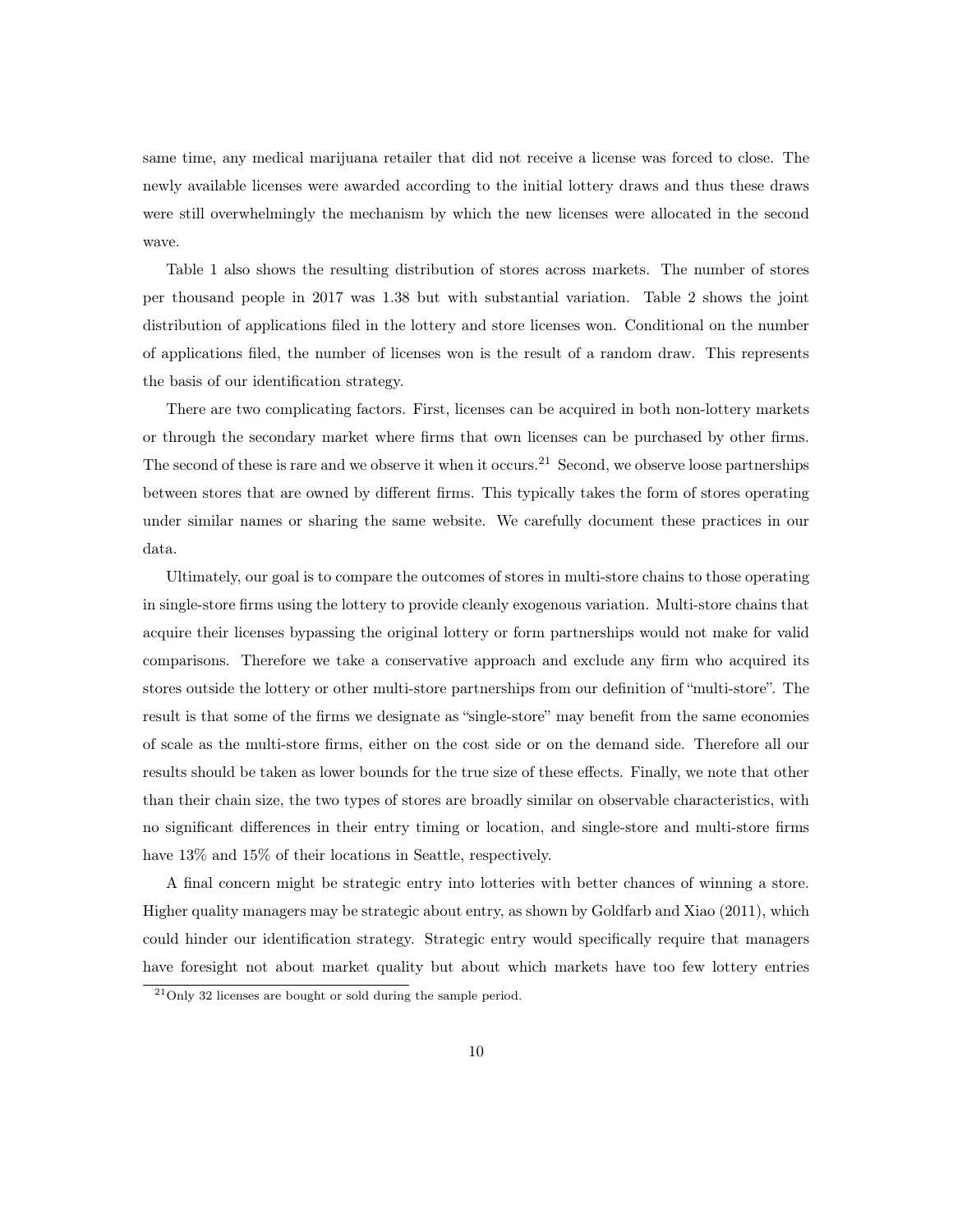relative to market quality. However, the number of lottery entries is not observed by firms at the time they file their own application, which mitigates this concern. In addition, we run a series of tests shown in Appendix B that rules out strategic entry as an explanation for our results.

We also collect data from Kantar Analytics on advertising spending for firms in this industry. Summary statistics for this data are shown in the Appendix, as well as robustness tests for our main results when advertising spending is included as a covariate. We find little difference in advertising spending between single-store and multi-store firms and little change in our results when advertising is included.

#### Transactions Data:

In addition to the awarding of entry rights via lottery, there is a second unique feature of this setting. In order to tightly monitor the marijuana industry, Washington requires all industry participants to enter all transactions into an administrative database. Thus we are able to observe all sales that have ever taken place in the industry, including both retail sales to consumers and sales between retailers and wholesalers, both at the transaction level. These data include both retail price and wholesale price for each transaction. Observing wholesale costs is particularly unusual as this is typically carefully guarded information. Washington regulations only allow for linear prices between processors and retailers, so no vertical arrangements such as fixed payments or slotting allowances take place in this market.<sup>22</sup> The comprehensive and detailed data on firm outcomes and choices provide a unique opportunity to track how a new industry evolves from the beginning.

Most notably, we are able to construct profit margins at the transaction level by measuring the wholesale price each retailer paid for each product and link those prices to the final retail sale. In addition, the sum of these margins over all transactions gives a direct measure of variable profits. In total, we observe roughly 80 million transactions worth \$2.5 billion between July 2014 and September 2017.

Table 3 presents summary information on the distribution of monthly revenues and variable profits across firms and time. Retailers in this industry earn large revenues, with a mean of \$180,000

<sup>22</sup>If retailers and processors were allowed to use vertical contracts with fixed payments, it would significantly complicate our analysis for two reasons. First, the fixed payments would be unobserved in the tracking system, although Hristakeva (2020) shows how the details of these contracts can be estimated using product selection decisions. Second, they would effect both wholesale prices and assortments and could be related to retailer size. Hristakeva (2020) shows that firms use these vendor allowances to promote their products and exclude low-cost rivals and that the use of vertical contracts distorts both assortment and pricing decisions. In a related work, Hristakeva (2021) shows that retailers' ability to extract these vertical payments depend in an important way on their ability to threaten to replace a processor's product with a competitor's product and that smaller retailers benefit more from this ability than do larger retailers.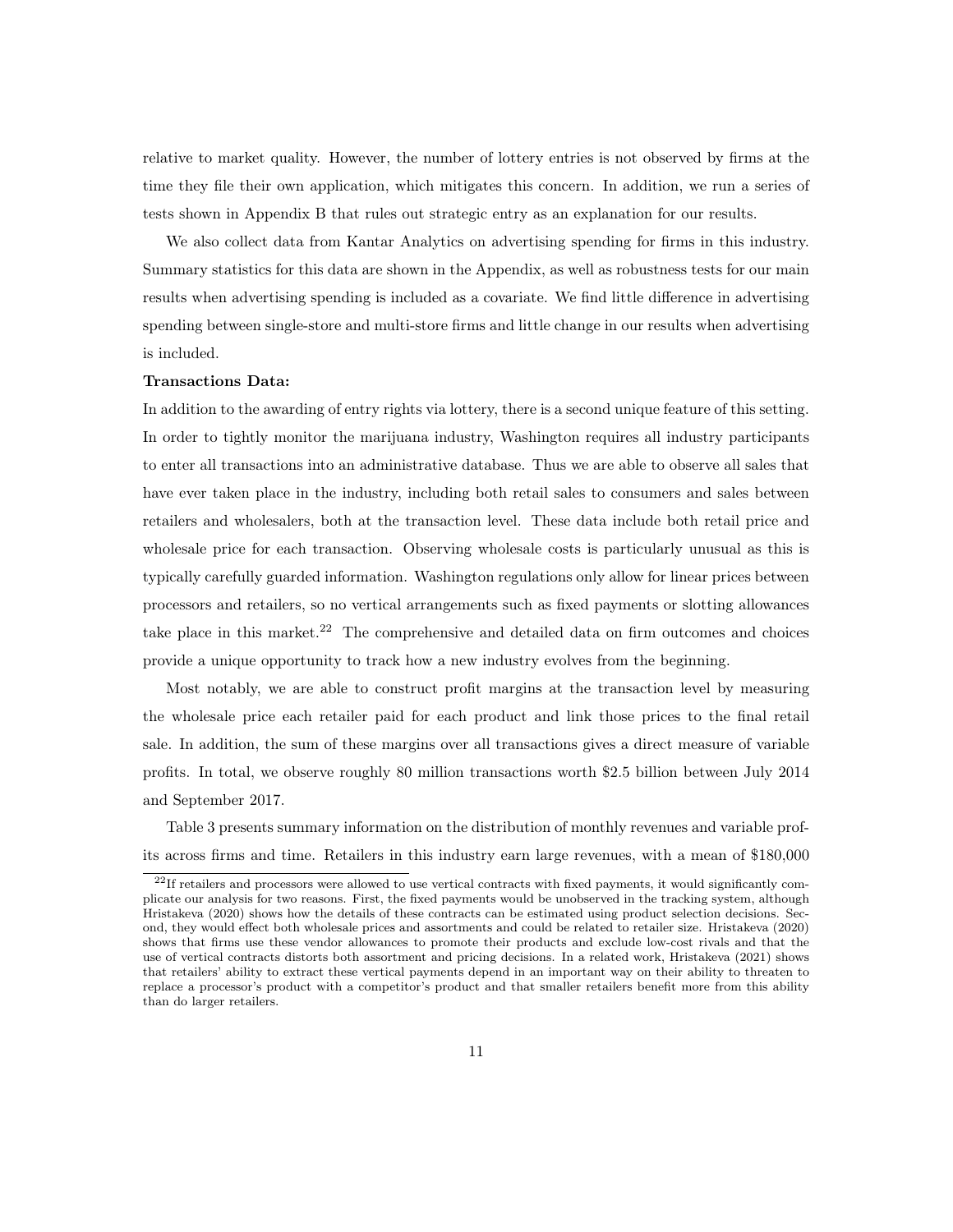per month or \$2.2 million per year in 2017. This is somewhat right-skewed, as the largest retailers average \$6-10 million per year. To provide a comparison, the average store-level revenue is approximately 3-4 times larger than the average revenue of Washington's liquor stores from 2012-2015, according to Ilanes and Moshary (2019).

Table 3 also shows the distribution of average prices and total monthly sales across firms and time. Figure 1 shows visually how average wholesale and retail prices started out much higher in the first year of the industry, were highly volatile for the first 12 months, and eventually settled down to a stable lower price. In 2017, retailers charged an average price of \$15.2 per unit for marijuana products and paid an average price of \$7.5 per unit to their upstream supplier. This leaves an average profit margin of .54, or a markup of roughly 140%. Prices are volatile and falling in the first two years of the data as most firms (manufacturers and retailers) enter the market. We thereby focus most of our analysis on the last year of the data when the market is relatively stable.

Variable Mean Std. Dev. Min Max Initial Cap 3.43 3.72 1 21 Revised Cap 5.82 6.92 1 42 Applicants per Market 15.07 25.62 2 191 Distinct companies per Market 12.52 18.69 2 135 Applicants per License 4.07 2.78 1.25 16 Prob. Win 0.34 0.17 0.06 0.8 Stores per 1k People<sup>[1]</sup> 0.35 1.65 0.01 29.41

Table 1: Summary Statistics for 74 markets

Note: [1] Population count is taken from the 2010 Census. Number of stores from Jan/2017.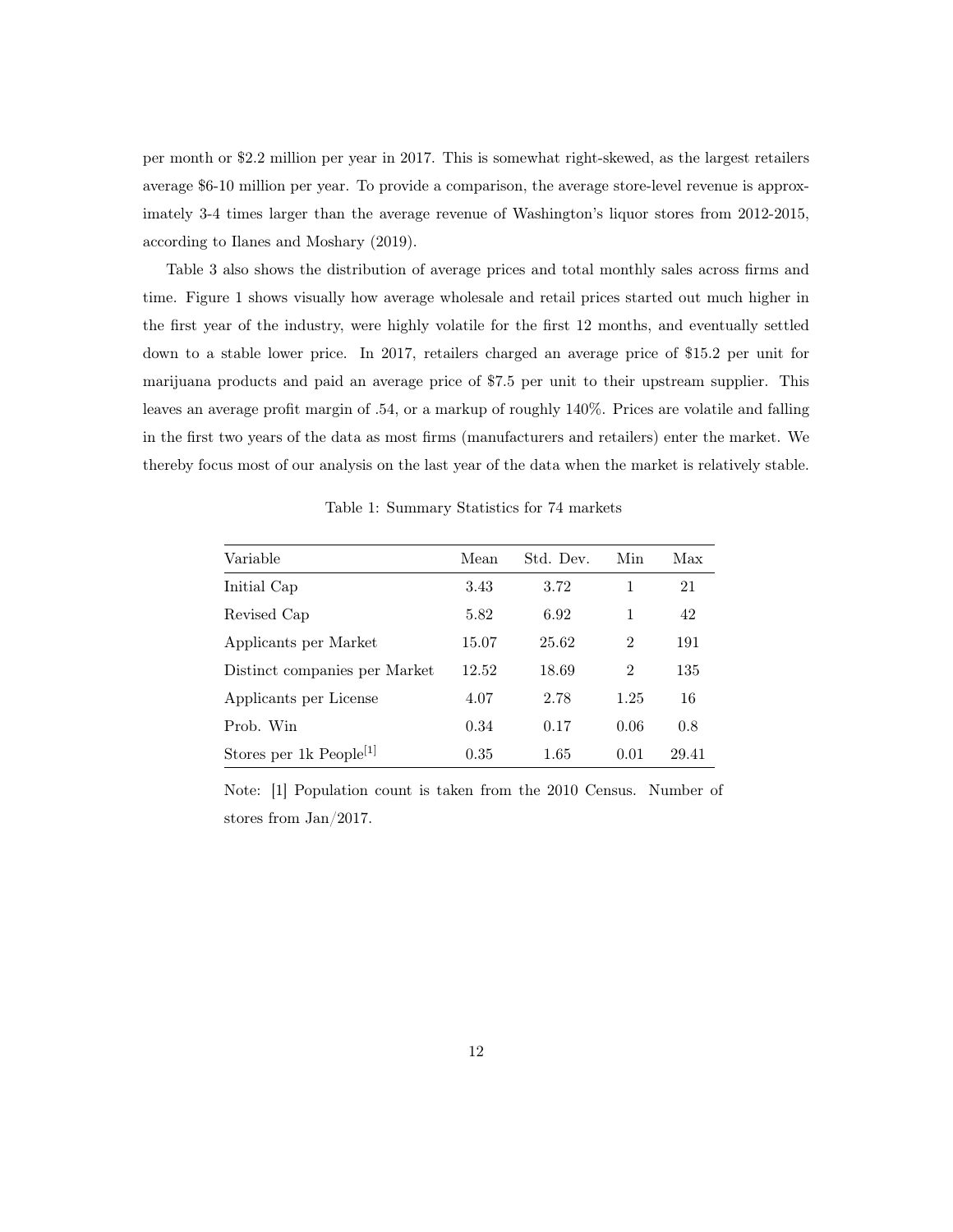

Figure 1: Average Retail and Wholesale Price By Category Over Time (\$/gram)

Note: These figures show category level average retail prices and wholesale prices over time. Retail prices are shown on the left and are tax-inclusive. Wholesale prices are shown on the right.

|         |                | Approved |                |   |
|---------|----------------|----------|----------------|---|
|         |                | 1        | $\overline{2}$ | 3 |
|         | 1              | 117      | 0              | 0 |
| Applied | $\overline{2}$ | 60       | 10             | 0 |
|         | 3              | 76       | 18             | 3 |
|         | 4              | 26       | 8              | 0 |
|         |                | 22       | 10             | 3 |

Table 2: Joint Distribution of Applications and Licenses

Note: This table shows the joint distribution of applications filed and stores ultimately won in the 2014 retail lottery.

# 2 Effects of Scale on Profits and Prices

The first question we study is whether there exists a direct causal effect of firm scale on profits in the mom-and-pop retail sector and how large is it. In general, scale is a strategic choice. We therefore expect a positive association between firm size and profits, due in part because more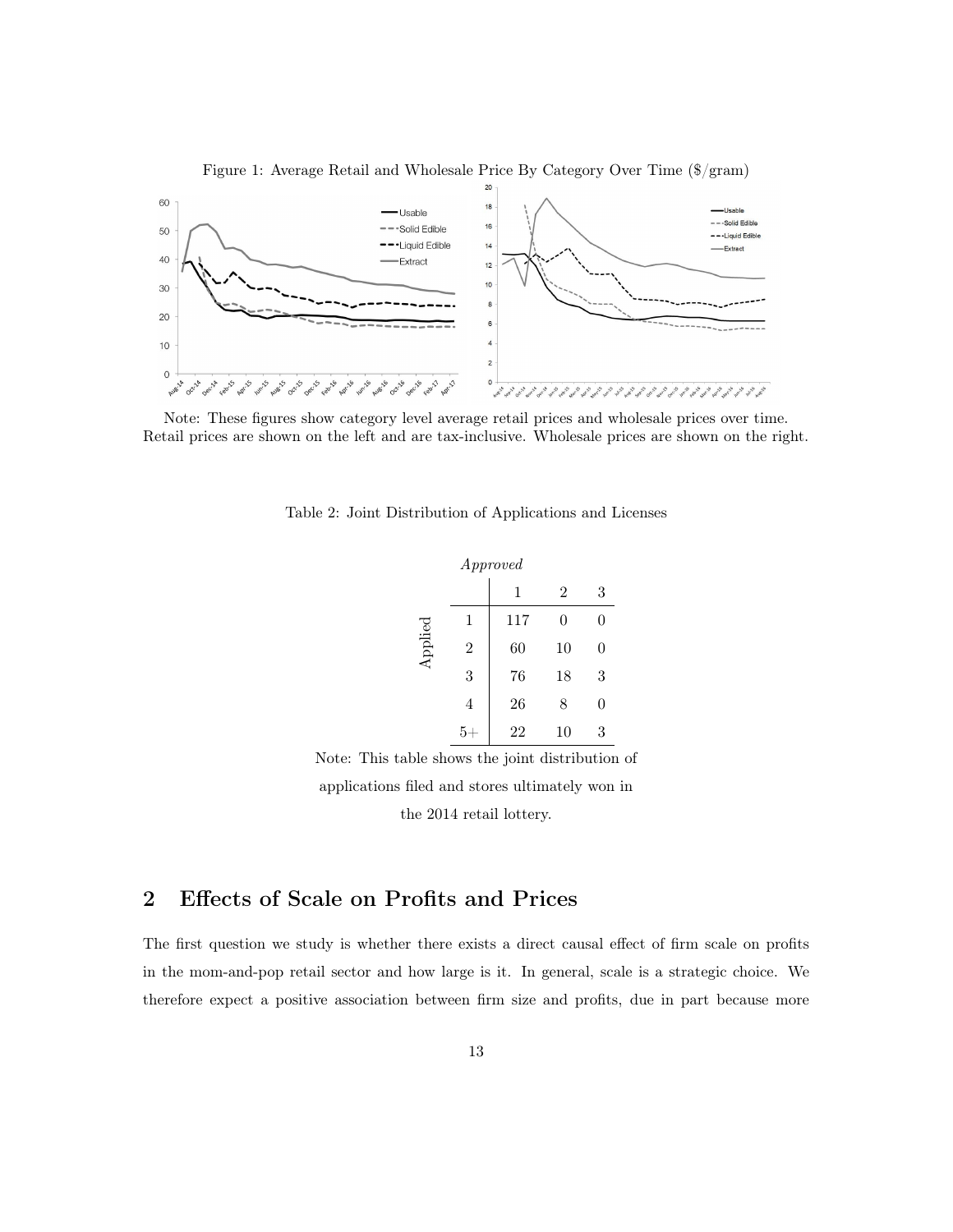|                   | Mean        | Std. Dev.    | $5th$ %ile  | $95th$ %ile | ${\it Mean}$ | Mean             | Mean            |
|-------------------|-------------|--------------|-------------|-------------|--------------|------------------|-----------------|
| Subsample:        |             |              |             |             | Seattle      | Lottery          | Non-Lottery     |
| Variable profit:  |             |              |             |             |              |                  |                 |
| 2014              | 45,508      | 66,328.6     | 555.7       | 179,369.4   | 112251.7     | 49,870.6         | 29,966.2        |
| 2015              | 81,505.8    | 88,407.5     | 3,734.2     | 239,839.5   | 128,837.8    | 91,067.3         | 52,886.7        |
| 2016              | 96,069.7    | 95,846.3     | 5,670.3     | 274,647     | 109,313.7    | 116,866          | 66,536          |
| 2017              | 83,793.1    | 82,037.6     | 6,184.9     | 240,325.5   | 97,674.2     | 104,280.7        | 63,831.4        |
|                   |             |              |             |             |              |                  |                 |
| Revenue:          |             |              |             |             |              |                  |                 |
| 2014              | 81,441      | 106,468.4    | 3,274.8     | 312,072.5   | 210,699      | 89,991.1         | 50,981.5        |
| $2015\,$          | 146,057.4   | 152,181.1    | 10,131.5    | 428,832     | 233,379.1    | 162,932.6        | 95,547.5        |
| $\,2016$          | 184, 124. 4 | 180,933.7    | 13,512.1    | 540,096.4   | 204,465.8    | 222,994.6        | 128,923.6       |
| $2017\,$          | 170,765     | 162,839.2    | 14,538.1    | 487,896.3   | 193,003.8    | 211,094.9        | 131,470.3       |
|                   |             |              |             |             |              |                  |                 |
| Retail Price:     |             |              |             |             |              |                  |                 |
| 2014              | 17.9        | 6.4          | 8.1         | 29.6        | 18.9         | 18.4             | 16              |
| $2015\,$          | 10.9        | $2.7\,$      | 7.3         | 15.2        | 11.7         | 11.1             | 10.4            |
| 2016              | 8.8         | 1.7          | 6.6         | 11          | 9.5          | 8.9              | 8.8             |
| $2017\,$          | 8.3         | $1.3\,$      | 5.8         | $10.3\,$    | 8.8          | $\!\!\!\!\!8.3$  | $\!\!\!\!\!8.3$ |
|                   |             |              |             |             |              |                  |                 |
| Wholesale Cost:   |             |              |             |             |              |                  |                 |
| 2014              | $7.9\,$     | $1.7\,$      | 5.4         | 11.1        | $8.8\,$      | 7.9              | $7.9\,$         |
| $\,2015$          | 4.9         | $\mathbf{1}$ | 3.6         | $6.6\,$     | $5.2\,$      | 4.9              | 4.8             |
| $\,2016$          | 4.2         | 0.9          | 3.4         | $5.1\,$     | 4.4          | 4.2              | $4.2\,$         |
| 2017              | 4.2         | 0.5          | 3.4         | 5           | 4.3          | 4.1              | 4.2             |
|                   |             |              |             |             |              |                  |                 |
| Total Units Sold: |             |              |             |             |              |                  |                 |
| 2014              | 4,541       | 5,468.9      | 232         | 15,213.8    | 12,529.6     | 5,106.5          | 2,526.7         |
| $\,2015$          | 13,801.1    | 14,590.9     | 893.4       | 40,924      | 20,973.8     | 15,325.5         | 9,238.6         |
| $\,2016$          | 21,214.5    | 21,443       | 1,564.4     | 59,753      | 21,875.8     | 25,547.5         | 15,060.9        |
| 2017              | 21,029.9    | 20,838.4     | 1,618.7     | 59,033.6    | 21,969       | 26,012.5         | 16,175.3        |
|                   |             |              |             |             |              |                  |                 |
| Assortment:       |             |              |             |             |              |                  |                 |
| 2014              | 8.4         | $6.1\,$      | $\mathbf 1$ | 21          | 13.4         | $\boldsymbol{9}$ | $6.2\,$         |
| $2015\,$          | 24.8        | 12.1         | 7           | 46          | 27.1         | 26.1             | 21              |
| $\,2016$          | 38.5        | 17.4         | 13          | 71          | 39.1         | 41.2             | 34.6            |
| 2017              | 46.6        | 20.4         | 17          | 86          | 49.8         | 49.4             | 44              |

Table 3: Monthly Variable Profits, Revenue, and Total Sales

Note: This table shows summary data on store-level variable profits, revenues, retail prices, and units sold. Data shown are monthly and<br>do not include the first partial month in which each store opened. Retail price data Units refer to the quantity sold in terms of weight. Lottery markets refer to markets where excess demand for retail licenses resulted in entry lotteries. Assortment is measured as the number of brands carried.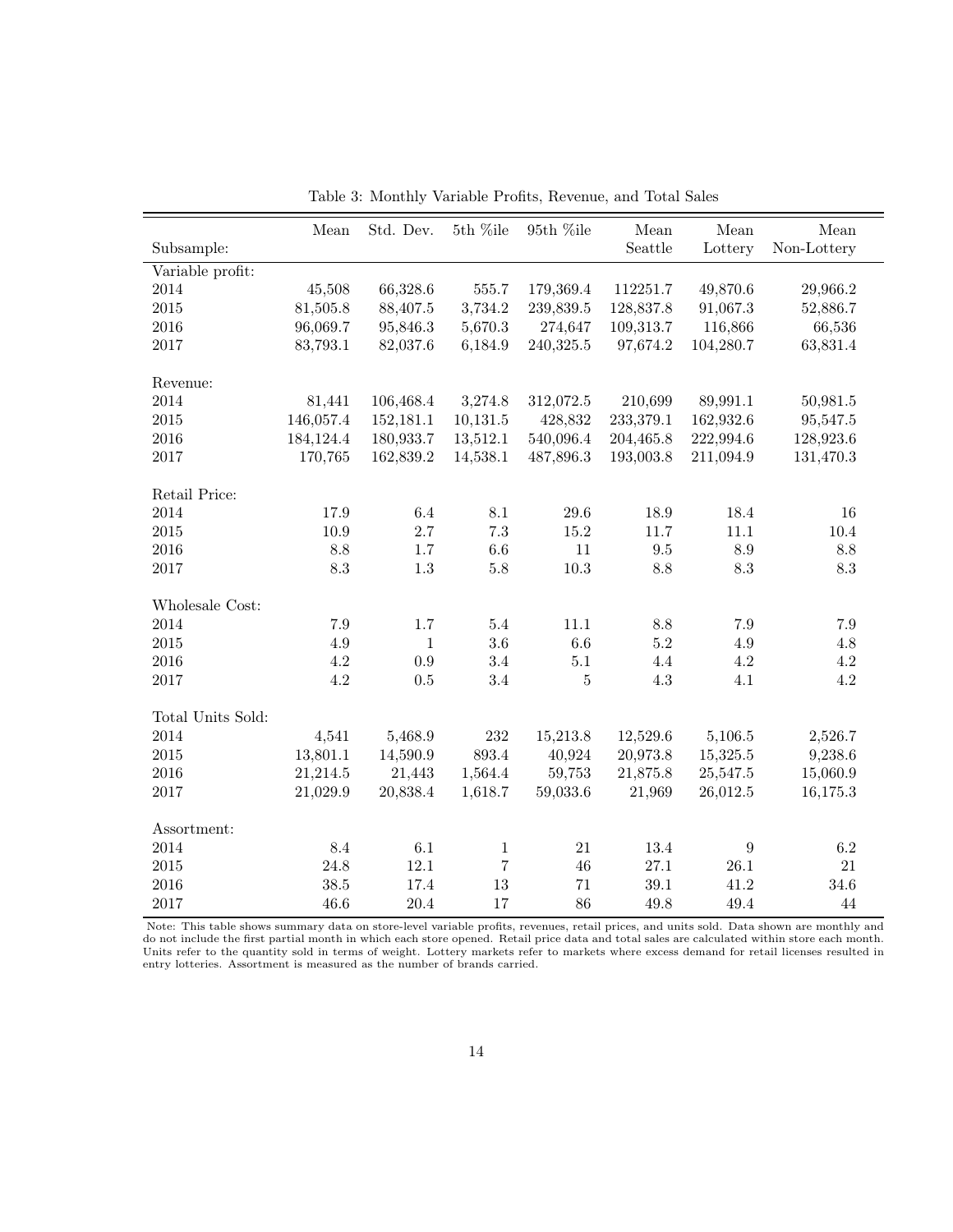efficient entrepreneurs are able to grow larger by expanding and adding more outlets. In this case, it is a challenge to separately identify the effect of scale from entrepreneurial quality in profitability. Our setting removes this aspect of reverse causality and allows us to directly measure the effect of randomly generated size differences on profitability.

An important component of the empirical strategy is that we observe the applications filed that did not win licenses via the lottery. Firms who apply for more entry licenses may have higher quality management, greater commitment to the industry, or be better capitalized than firms applying for fewer licenses. Such selection effects in the applications phase could hinder the assumption of scale being exogenous. Therefore, it is key to our analysis that we are able to control for number of applications filed. Conditional on them, we rely on the retail license lottery to generate random variation in firm size. We address this further in section 2.2 below.

### 2.1 Variable Profits

Specification Our primary dependent variable is the variable profits constructed from the transactionlevel sales data. These are defined as total monthly revenues minus total monthly wholesale costs incurred. This differs from profits after other costs such as rents, wages, marketing and other costs. We discuss below how these costs may effect the interpretation of our results but take observed variable profits as the initial benchmark outcome of interest.

We ultimately want to identify the causal effect of retail firm size as measured by whether or not a store is part of a multi-store firm on store-level profits. To measure this effect we regress store profits on an indicator for whether or not the firm won multiple stores in the lottery, conditional on the number of applications filed. Our preferred empirical specification takes the form of the following regression equation:

$$
y_{imt} = \alpha + \beta \cdot \text{Multi-Store}_{i} + \sum_{j=1}^{N} \gamma_{j} \cdot \mathbbm{1}\{\text{Applications}_{i} = j\} + \sum_{k=1}^{T} \delta_{k} \cdot \mathbbm{1}\{\text{Age}_{it} = k\} + \phi_{t} + \eta_{m} + \epsilon_{imt} \tag{1}
$$

Here the dependent variable  $y_{imt}$  is the store-month variable profits in market m. The right hand side contains a dummy for if the store is a member of a multi-store firm as well as fixed effects for time, market and store age. We control for the number of applications filed in the lottery flexibly, by including fixed effects for each possible number of applications. Our assumption is that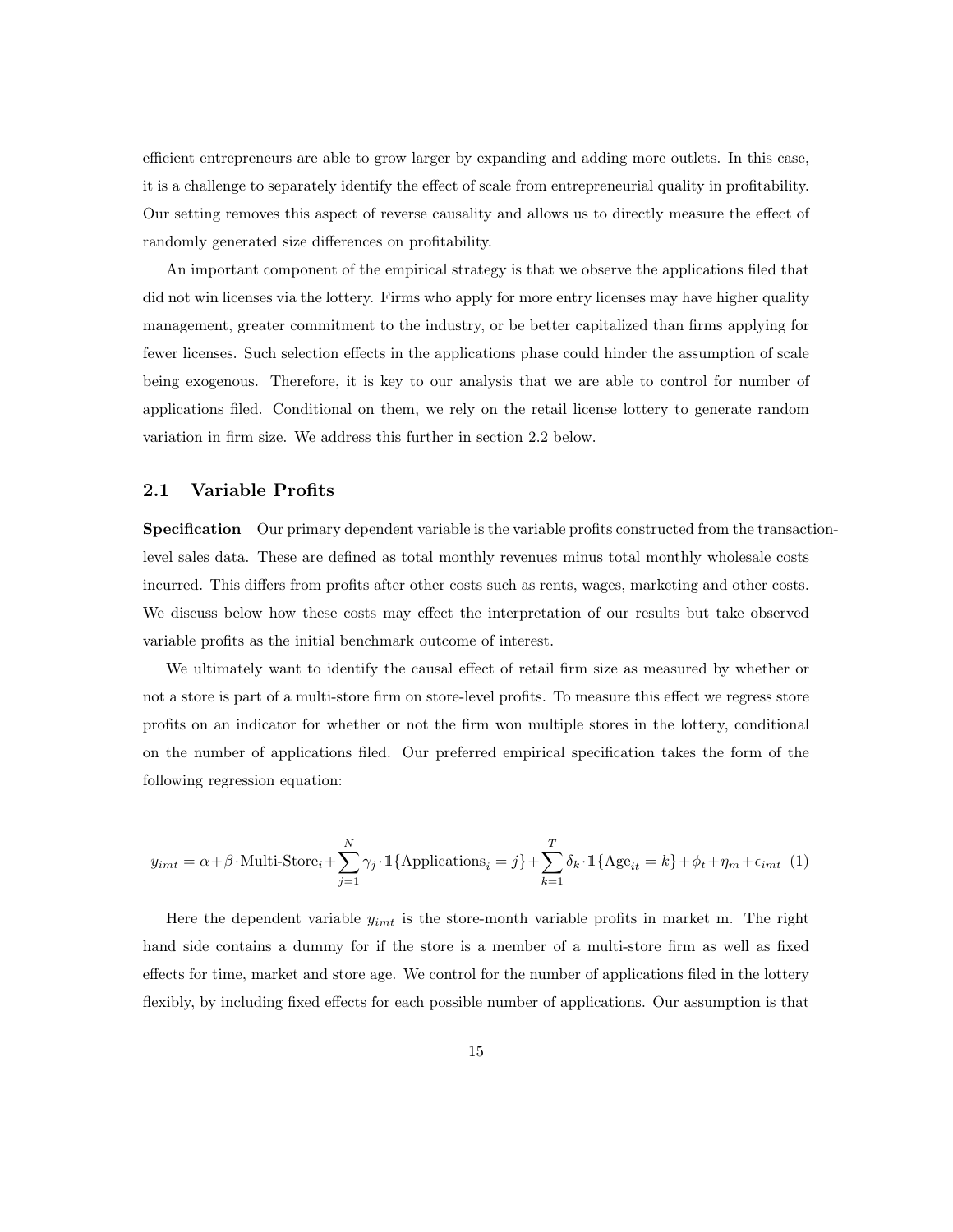conditional on these fixed effects assignment in to the multi-store treatment is a result of random chance.

One concern with this specification is that, while winning a lottery grants entrepreneurs the right to enter the market, it does not compel them to. Some lottery winners could choose not to subsequently enter and this choice could be correlated with factors that also determine profitability, for instance ability to raise capital, motivation, quality of outside options, etc. We use the fact that we observe the full set of lottery applications to investigate this issue. We find 11 firms that won licenses in the lottery never entered and 7 firms were subsequently blocked from entering due to problems with their location or other disqualifying factors. We present a more detailed discussion of these firms in the Appendix A.7.

Because the results could be effected by this non-compliance, we also consider an empirical specification that uses the number of licenses won in the lottery as an instrument for the number of stores that opened. For the vast majority of firms there is no non-compliance and so these are the same, and therefore this is a strong instrument. Moreover, unlike the number of stores that opened, there is no non-compliance with the number of licenses won which is determined by random draw. This means that this instrument satisfies the exclusion restriction. We therefore estimate a variation on equation 1 using the number of licenses won in the lottery to construct an instrument for the variable "Multi-Store." 4 contrast our results from the OLS and IV specifications. We rely on the IV specification for all subsequent results in the paper.

Results Table 4 shows a benchmark set of results with different levels of fixed effects included. In each case we focus on the last year of the data in recognition of the fact that this is an evolving market with entry of new firms (both at the retail level and upstream) taking place throughout 2014-2016 and prices falling rapidly in 2014-2015. By the last year of the data the industry is more mature and the number of firms and their prices and sales levels are relative stable.

First, in column 1 we show the baseline result with no control variables. It shows that stores in multi-store firms earn roughly \$29,000 more in variable profits than single-store firms per month. Column 2 includes fixed effects for number of applications filed in order to account for differences in management quality or capitalization that may lead to more applications and thus more stores. The coefficient on the multi-store firm dummy therefore isolates the effect of retail chain membership on profits which, conditional on the number of applications filed, is generated by random chance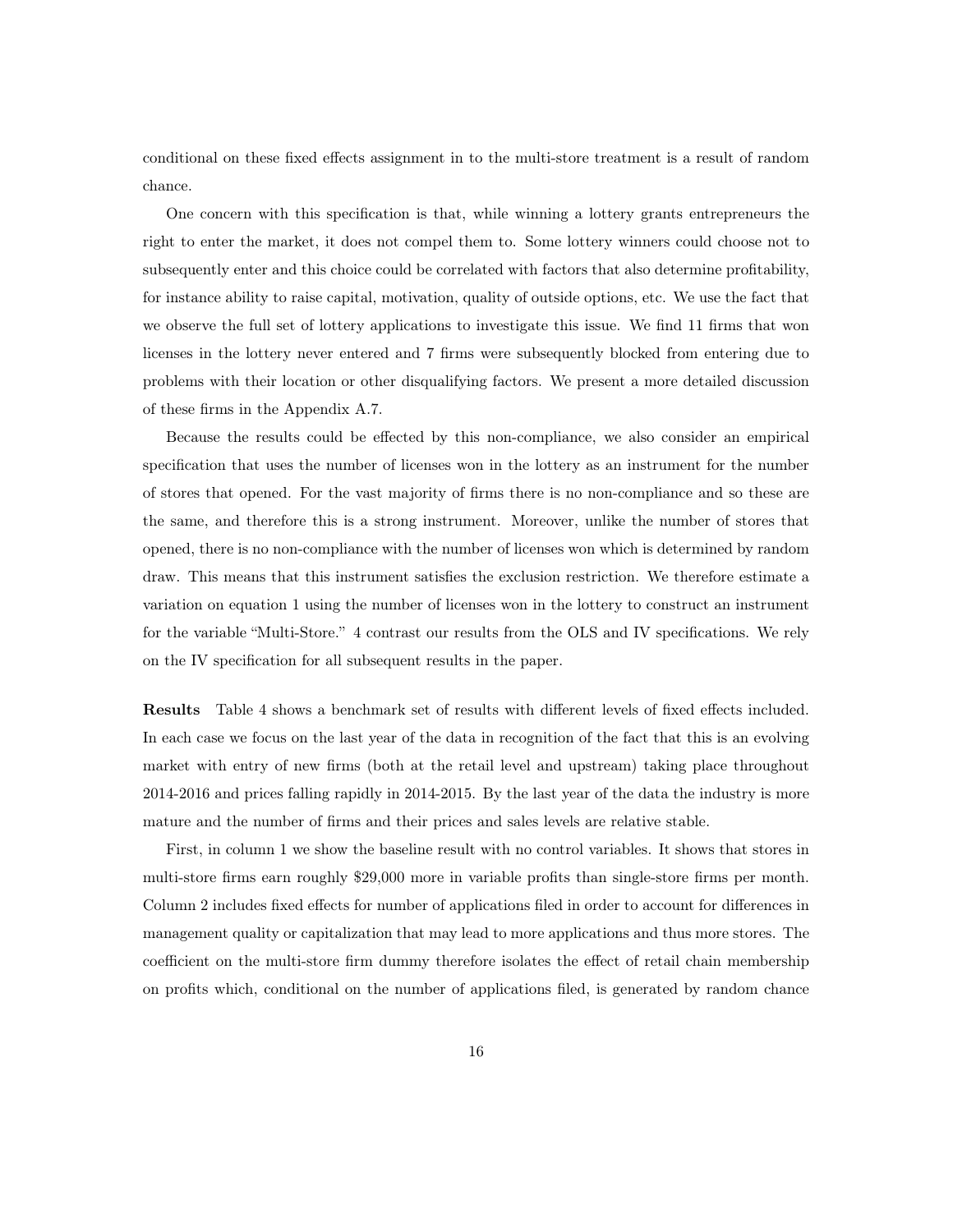|                                                                                     | $\left( 1\right)$          | $\left( 2\right)$         | $\left( 3\right)$         | $\left( 4\right)$          | $\left( 5\right)$          | $\left( 6\right)$                      |
|-------------------------------------------------------------------------------------|----------------------------|---------------------------|---------------------------|----------------------------|----------------------------|----------------------------------------|
| Multi-store (lottery)                                                               | $29029.4***$<br>(6350.790) | $22488.2**$<br>(7010.451) | $22107.9**$<br>(6964.426) | $32144.2***$<br>(5741.256) | $31697.0***$<br>(4465.308) | $35028.8*$<br>(17333.013)              |
| $#$ Applications FE<br>Month-Year FE<br>Market FE<br>Age in Months FE<br><b>IVs</b> |                            | Yes                       | Yes<br>Yes                | Yes<br>Yes                 | Yes<br>Yes<br>Yes<br>Yes   | Yes<br>Yes<br><b>Yes</b><br>Yes<br>Yes |
| Observations<br>$\,R^2$<br>F statistic                                              | 3332<br>0.006              | 3255<br>0.022             | 3255<br>0.029             | 3254<br>0.483              | 3254<br>0.579              | 3255<br>0.579<br>1905.5                |

Table 4: Effect of Multi-Store Firm Membership on Store Profits

\*  $p < 0.05$ , \*\*  $p < 0.01$ , \*\*\*  $p < 0.001$ 

Note: This table shows the effects of being in a multi-store firm on store-level variable profits. Only multi-store firms who acquired each of their licenses via the retail lottery are included. Data sample period is April 2016 to April 2017. Standard errors are robust and clustered at the store-time level.

via the lottery. This reduces the profit difference to just under \$23,000 per month. Columns 3 and 4 show the effects of date and market fixed effects, respectively.<sup>23</sup> These fixed effects control for differences across markets in profitability and time trends. Column 5 shows the results with each of these as well as age fixed effects to account for differences in entry timing and the natural increase in profits during a firm's first year. Lastly, we account for non-compliance of entry in column 6 by instrumenting the "Multi-Store" indicator with the number of licenses won in the lottery. Accounting for each of these results in shows that after conditioning on number of applications as well as market, time, and age, stores in multi-store firms earn roughly \$32,000 higher monthly profits than single-store firms. The effect is highly significant and its size amounts to roughly \$380, 000 in higher annual profits. This difference is quite substantial, as median store profits during this period are \$820,000 per year and mean store profits are just under \$1.2 million.

Next, we take our preferred IV specification with all fixed effects included and show how the effect varies over different subsamples of the data. The results are in Table 5. For comparison purposes, column 1 repeats the main result from Table 4 that used only the last year of the data. Columns 2 displays this result when we use the full sample from 2014 to 2017. We find a smaller overall effect when the initial years of data are included. This finding is supported by Figure 2,

<sup>&</sup>lt;sup>23</sup>We consider alternative definitions of 'market' when constructing market fixed effects. These include city and county fixed effects and markets defined by radii around each retailer of 1 mile, 5 miles, and 10 miles. We find consistent results for each specification. The latter set of results are available in the Appendix.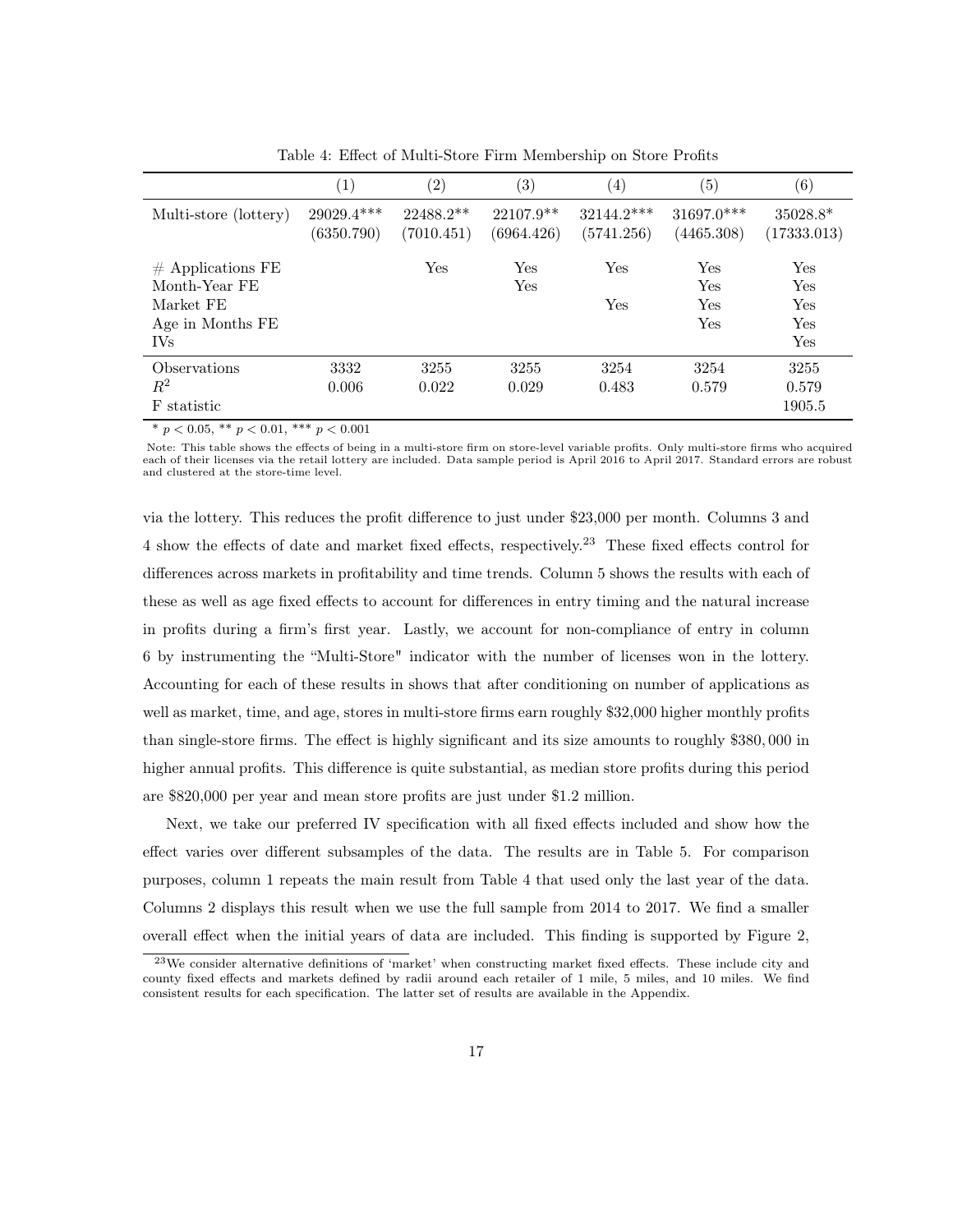|                                     | (1)<br>2016-17            | (2)<br>2014-2017          | (3)<br>2016-17<br>Stores $\leq 1$ year old | (4)<br>2016-17<br>Stores $> 1$ year old | (5)<br>2016-17<br>ln(profits) |
|-------------------------------------|---------------------------|---------------------------|--------------------------------------------|-----------------------------------------|-------------------------------|
| Multi-store (lottery)               | $35028.8*$<br>(13776.509) | $29411.3*$<br>(14691.275) | 16128.5<br>(17276.642)                     | $45804.4**$<br>(17538.108)              | $0.70***$<br>(0.194)          |
| $#$ Applications FE                 | Yes                       | Yes                       | Yes                                        | Yes                                     | Yes                           |
| Month-Year FE                       | Yes                       | Yes                       | Yes                                        | Yes                                     | <b>Yes</b>                    |
| Market FE                           | Yes                       | Yes                       | Yes                                        | Yes                                     | Yes                           |
| Age in Months FE                    | Yes                       | Yes                       | Yes                                        | Yes                                     | Yes                           |
| <b>IVs</b>                          | Yes                       | Yes                       | Yes                                        | <b>Yes</b>                              | Yes                           |
| <i><b>Observations</b></i><br>$R^2$ | 3255<br>0.579             | 5516<br>0.513             | 1527<br>0.595                              | 1815<br>0.632                           | 3255<br>0.540                 |

Table 5: Effect of Multi-Store Firm Membership on Store Profits

\*  $p < 0.05$ , \*\*  $p < 0.01$ , \*\*\*  $p < 0.001$ 

Note: This table shows the effects of being in a multi-store firm on store-level variable profits. The dependent variable is variable profits in columns 1-4 and log of variable profits in column 5. Data sample period is April 2016 to April 2017 in columns 2-5 and 2014-2017 in column 1. Columns 3 and 4 show results only for stores less than one year old greater than 1 year old, respectively. Standard errors are robust and clustered at the store-time level.

which illustrates the result visually, showing the average monthly variable profits of multi-store and single-store firms throughout the sample period. They begin the sample roughly equal and multistore firms slowly gain a profit advantage which becomes significant in 2016 and continues to grow through the end of the sample period. This shows that the profit advantage is not simply a feature of an initial period when the industry was just ramping up. Instead, the advantage associated with being a member of a multi-store firm is growing with time. This figure also illustrates the magnitude of the effect of firm size on store profits.

Columns 3 and 4 compare the effect size for firms in their first year of operation relative to the period after the first year. The profit advantage associated with being part of a multi-store firm is substantially larger later on in a store's life compared with a smaller advantage in the first year. This finding reinforces that the advantage is not temporary but is something that grows over time. Finally, column 5 shows the result when the dependent variable is log of profits, to account for potentially large variance and skewness in this variable.

Appendix B shows this causal effect of scale on profits is robust to a series of potentially confounding factors. These include robustness tests for strategic entry into markets with less competition for lottery slots, replication of the results with product fixed effects included, and tests for the impact of store advertising.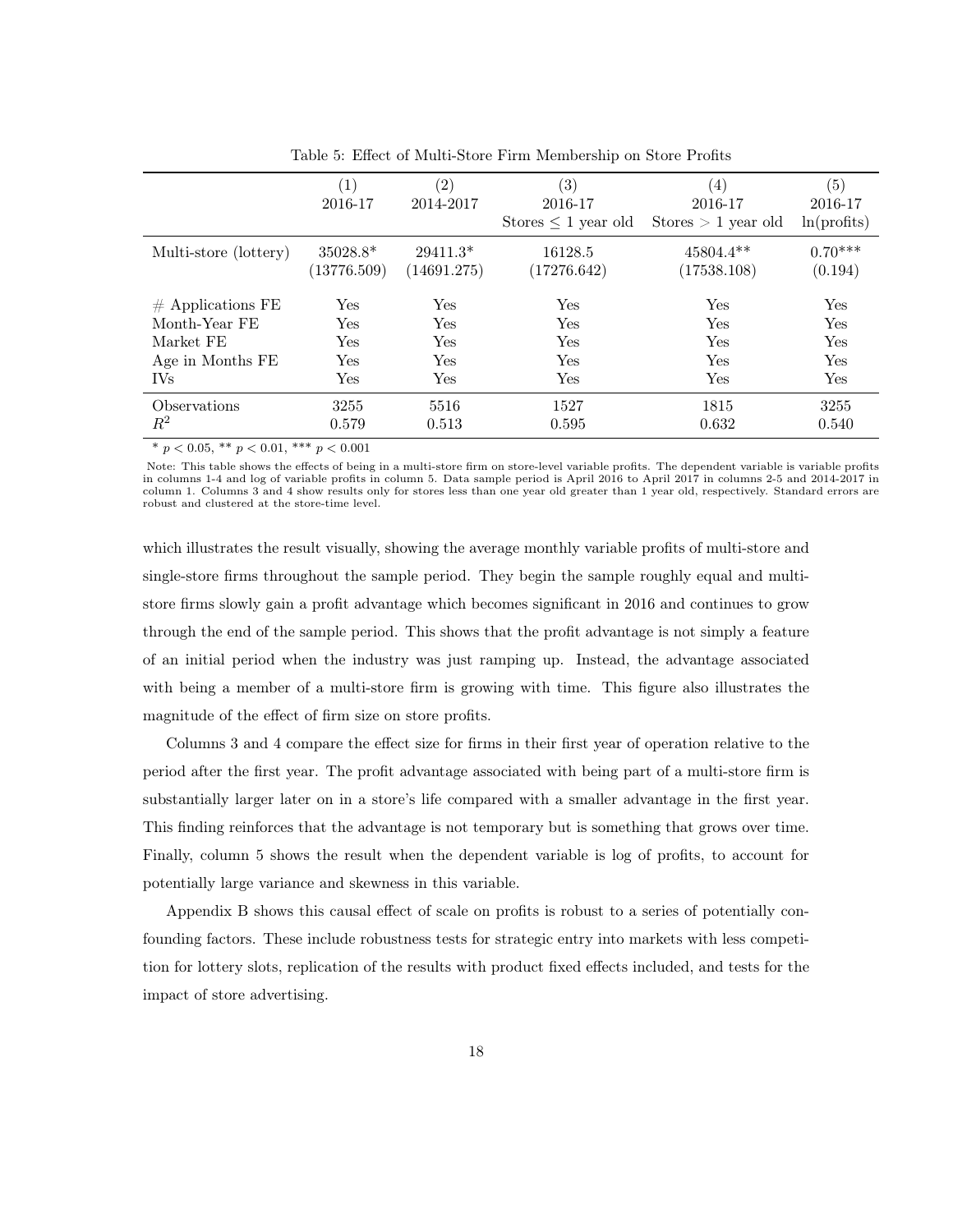

### 2.2 The Importance of Entrepreneurial Quality

As a benchmark comparison for these results, we now explore the importance of entrepreneurial quality for store-level profits. To do so, we isolate the set of single-store firms and compare their variable profits in the final year of the data based on how many applications they filed in the lottery. As we noted above in our discussion of identification, firms that filed more applications likely had higher quality entrepreneurs, greater financing available, more commitment to this industry, or more experience than did firms that only filed a single application.

We test this and show the results in Table 6. The sample only includes firms that operate single stores and the results should be interpreted as descriptive and not causal, essentially showing the average store profits for each number of applications controlling for market, age, and time. We find that the firms who applied for more licenses end up with significantly higher profits among these stores. The effect is largest for firms who applied for two stores but the effects for firms who applied for 3 and 4 are not significantly different. The number of firms who applied for 5+ licenses but only operate one store is quite small, and so these coefficients have very large standard errors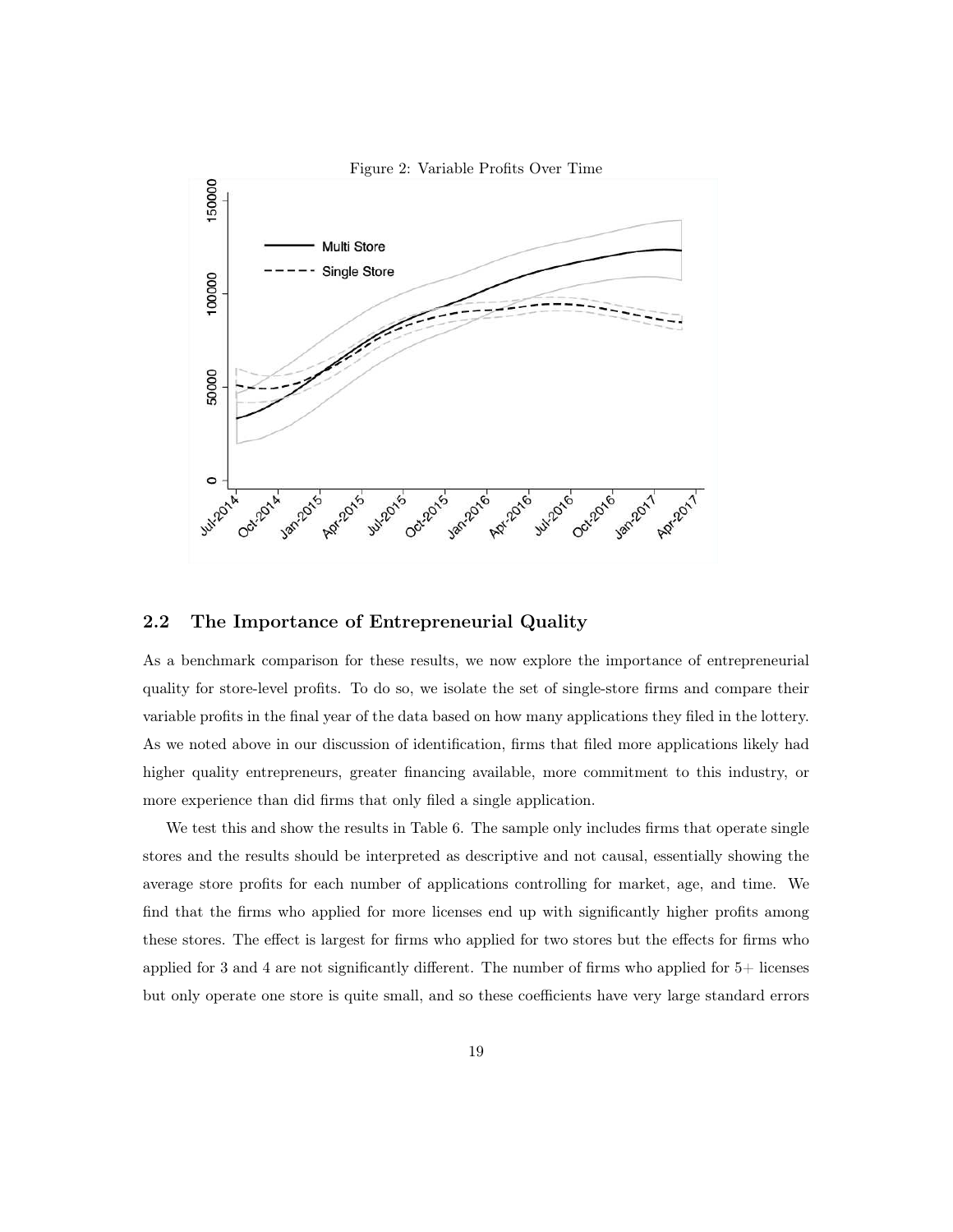|                    | (1)<br>Variable Profit   |
|--------------------|--------------------------|
| $\#$ Application=2 | $9665.3**$<br>(3729.994) |
| $\#$ Application=3 | 2470.5<br>(3416.078)     |
| $#$ Application=4  | 6047.1<br>(4815.541)     |
| $\#$ Application=5 | $-3650.0$<br>(5883.733)  |
| $\#$ Application=6 | $-9405.2$<br>(12092.683) |
| $\#$ Application=7 | 4392.4<br>(61528.032)    |
| Month-Year FE      | Yes                      |
| Market FE          | Yes                      |
| Age in Months FE   | Yes                      |
| Observations       | 2967                     |
| $\,R^2$            | $0.570\,$                |

Table 6: Relationship Between Number of Applications and Store Profitability

\*  $p < 0.05$ , \*\*  $p < 0.01$ , \*\*\*  $p < 0.001$ 

Note: This table shows results of a regression of variable profits on number of applications filed. Only firms with 1 active store are included in the sample.

which make it difficult to interpret them.

The results show that entrepreneurs who are more committed, better financed, or more experienced do end up performing better in terms of variable profits. The monthly effect is equivalent to \$116,000 per year in additional variable profits. Comparing coefficients in Tables 4 (column 6) and 6, we see that the increase for entrepreneurs who filed two lottery applications is about 28% as large as the increase for entrepreneurs who end up with multiple stores. While we caution that one of these results is causal and the other is merely descriptive, together these results imply that entrepreneurial quality is associated with higher store profitability but being a member of a multi-store firm has a larger effect on profits.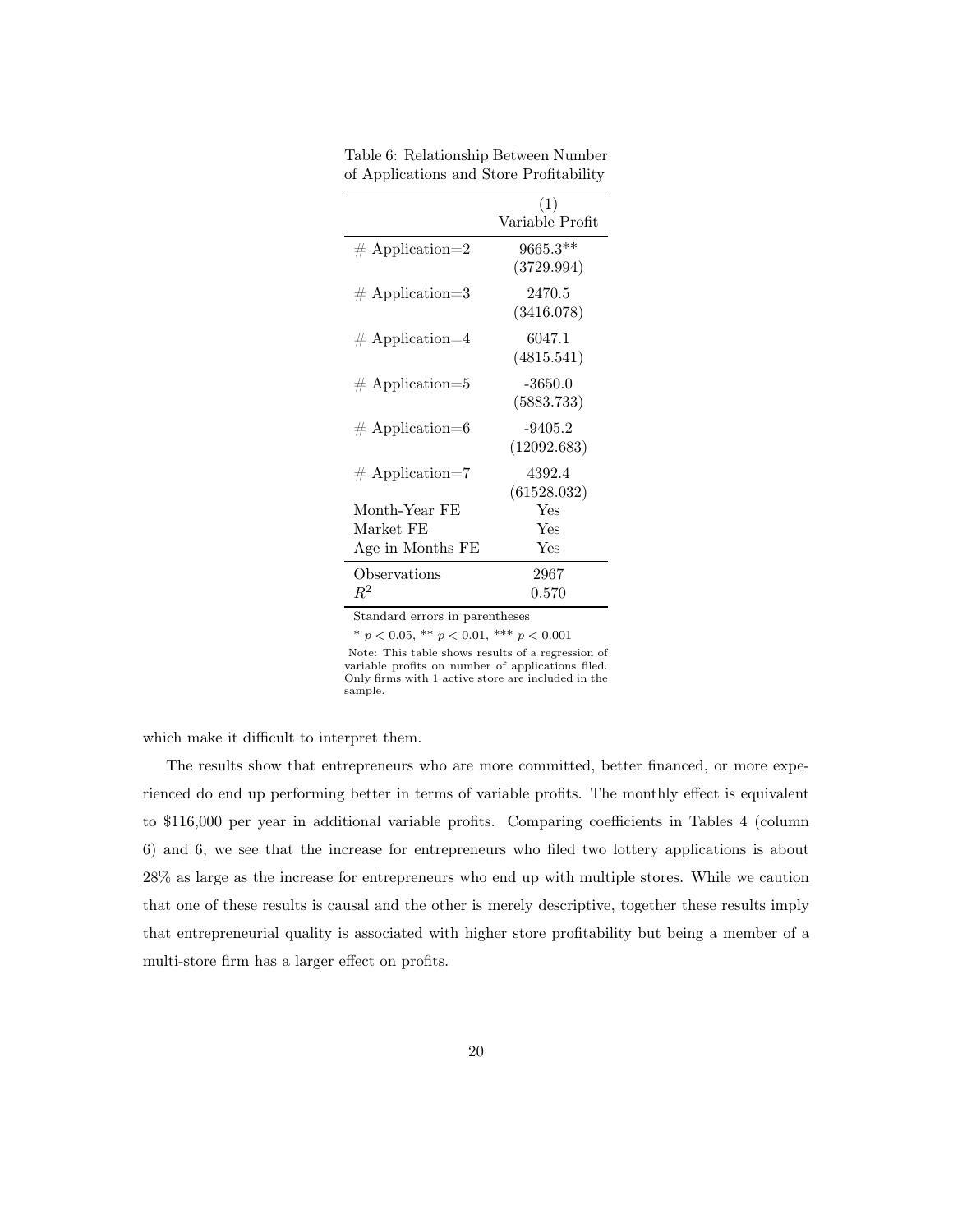# 3 Mechanisms Explaining Higher Profits

Next we explore the mechanism by which larger scale causes higher profits. We proceed in three stages, first breaking the variable profits into their component parts to analyze differences across store types in retail prices, wholesale prices, and units sold. Then we study whether assortment decisions vary across different types of retailers. Finally, we study whether these effects vary based on the relative proximity of stores that are partners in a multi-store firm.

### 3.1 Retail Prices and Wholesale Costs

In this subsection we analyze differences in pricing between independent stores operating alone and stores that are members of multi-store firms. In particular we are interested if the large profit advantage enjoyed by multi-store firms comes at the expense of consumers through higher retail prices.

This serves as a test of to what extent greater market power leads retailers to increase prices. Two stores owned by the same firm could internalize the pricing externality and raise prices as a result. In addition, the theoretical literature on retail competition makes ambiguous predictions on whether larger or more prominent retailers will charge higher or lower prices than smaller retailers, all else equal. This makes this setting especially interesting to investigate the effect of scale on pricing decisions as a primary mechanism.

We begin by using transaction level data on sales and prices to construct average retail prices, average wholesale prices, variable profits per unit sold, and total units sold. We use data at the product level to allow for product fixed effects, whereas variables were calculated at the store level in the previous subsection. We define product at the manufacturer-category level, thus if a manufacturer makes multiple products in the same category we aggregate these together.<sup>24</sup>

We estimate the effect of being in a multi-store firm on each of these variables following the specification below:  $y_{ikmt}$  refers to the outcome of store i, selling product k, in market m, and time

<sup>24</sup>The categories are: usable marijuana (leaf) products, solid edible products, liquid products, extract products for vaporizers, and âotherâ miscellaneous products. Together these account for over 95% of product sales and products are defined by these categories in the regulatory transactions data.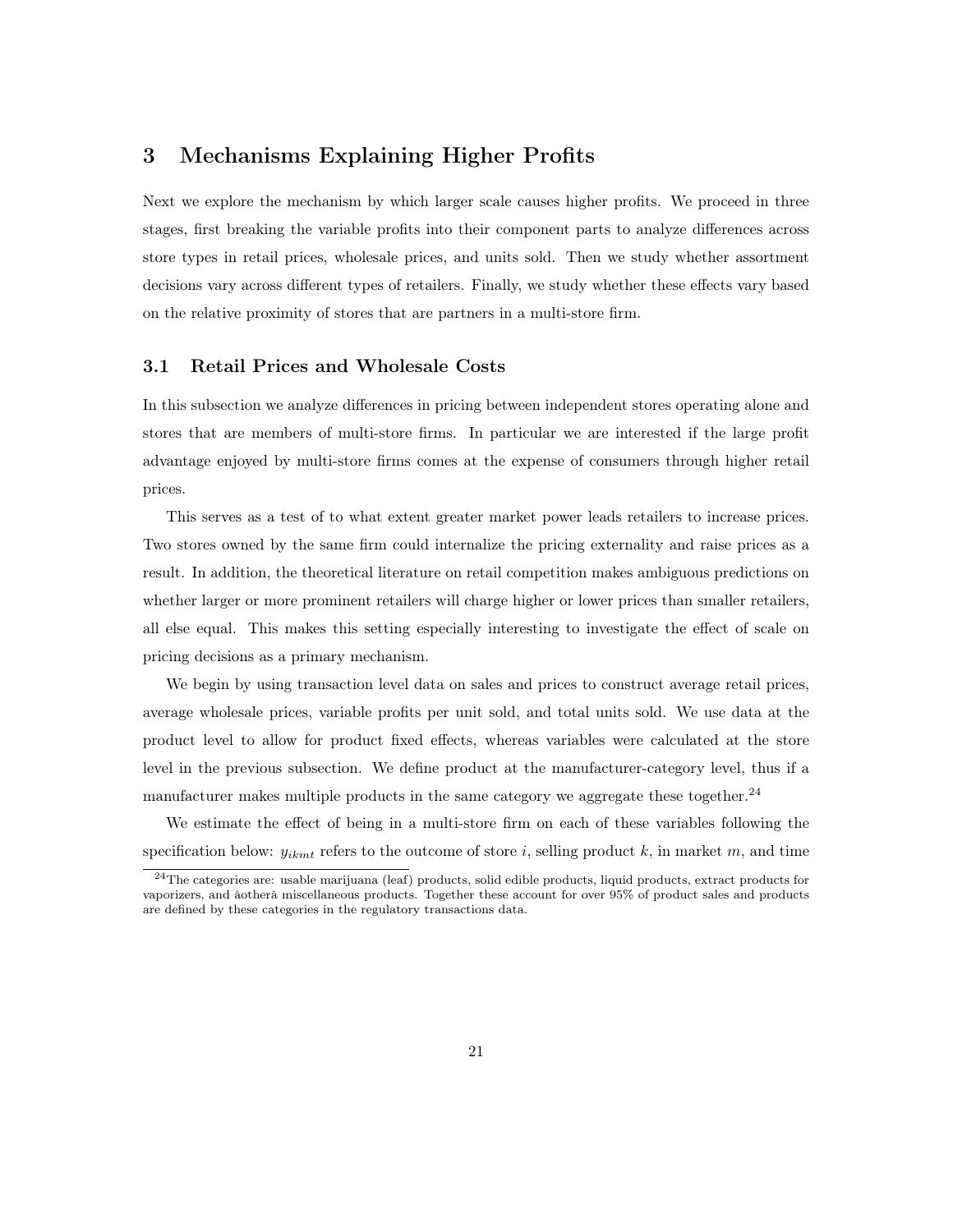$$
y_{ikmt} = \alpha + \beta \cdot \text{Multi-Store}_{i} + \sum_{j=1}^{N} \gamma_j \cdot \mathbb{1} \{ \text{Applications}_{i} = j \} + \sum_{k=1}^{T} \delta_k \cdot \mathbb{1} \{ \text{Age}_{it} = k \} + \phi_t + \eta_m + \psi_k + \epsilon_{ikmt}
$$
\n(2)

As in the previous section, we estimate this equation using the number of stores won in the lottery as an instrument for the number of stores opened to remove any concerns related to noncompliance with the lottery.

Table 7 shows the for a set of different dependent variables. The effect of membership in a multi-store firm on variable profits is smaller because the unit of observation is now product as opposed to store. We observe that, as expected, multi-store firms have lower average wholesale prices than single-store firms. This is the traditional notion of economies of scale in retail, and results from volume discounts and greater bargaining power with suppliers.

We also observe that multi-store firms set significantly lower retail prices than single-store firms for the same products. This difference does not merely result from the multi-store firms passing along the lower wholesale costs to final retail prices. Wholesale prices are lower by \$.25 on average, compared to a \$1.08 difference in retail prices. Consequently, multi-store firms have significantly lower variable profits per unit sold than single-store firms. They are able to have significantly higher overall variable profits because they sell substantially more total units. Multi-store firms sell 41 more units of each product per month than single-store firms, a roughly 12% higher sales volume.

It is notable that the profit advantage enjoyed by stores that are members of multi-store firms comes through lower prices and lower margins and not the opposite. Several advantages of expansion to form local chains are be expected to result in higher and not lower prices. These include greater reputation or consumer awareness, lower competition since these stores do not compete with one another, and higher quality stores with larger assortments. The effect of a reduction on competition by removing a competitor should be even more valuable in this setting due to the lack of potential entry. We observe that the median number of stores in a market is 4 and stores that are part of multi-store firms tend to be located near each other, with a median distance of 11 miles and 75% of stores are within 25 miles of their chain partners. Therefore these multi-store chains have potentially substantial pricing power in their local areas and yet still charge lower prices than stores operating alone.

We note that removing the product fixed effects from these specifications yields nearly identical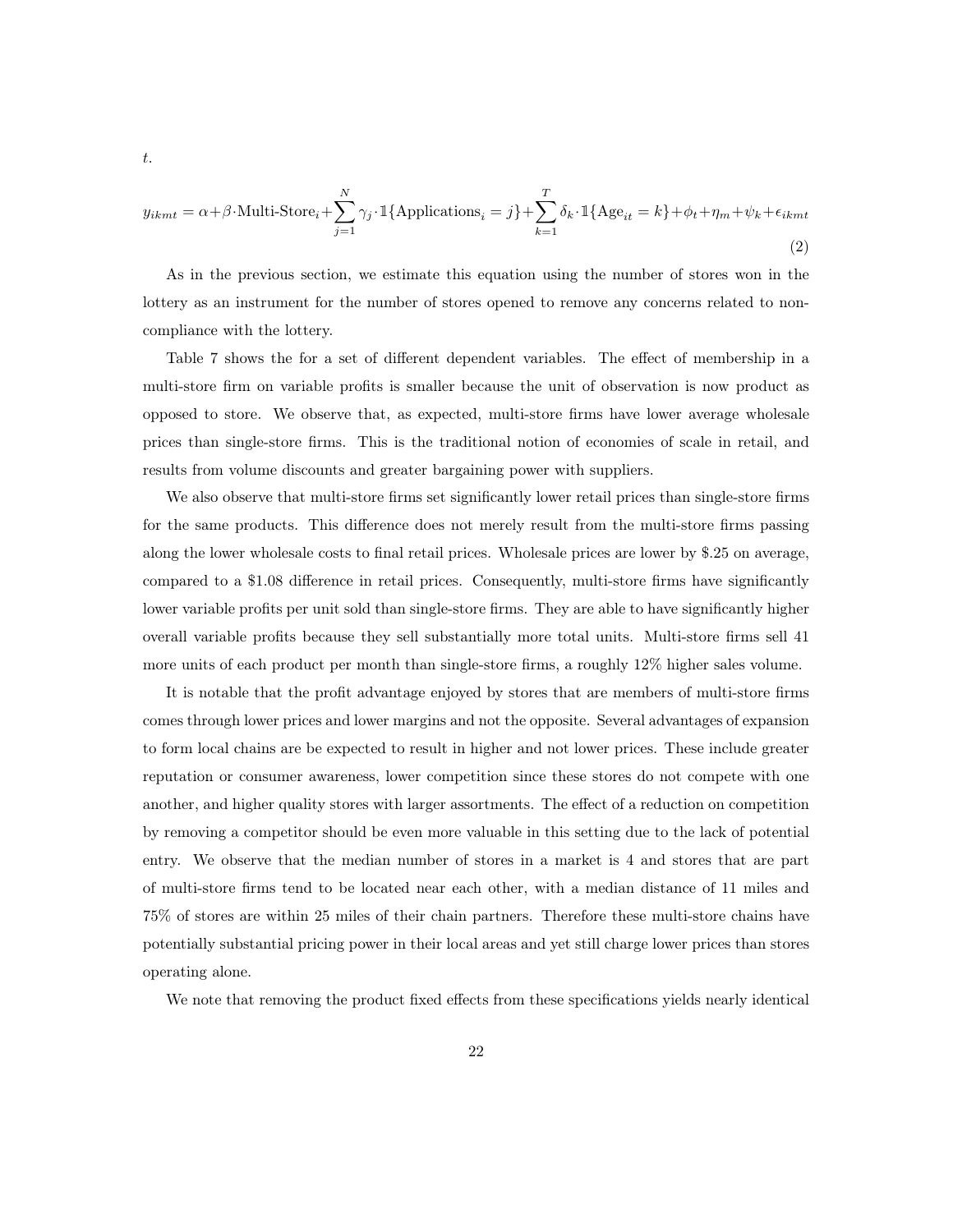|                  | $\left( 1\right)$ | $\left( 2\right)$ | $\left( 3\right)$ | (4)         | (5)        |
|------------------|-------------------|-------------------|-------------------|-------------|------------|
|                  | Variable Profit   | Retail Price      | Wholesale Price   | Profit/Unit | Units sold |
| Multi-Store      | 91.1              | $-1.08***$        | $-0.25**$         | $-0.83***$  | 41.3       |
|                  | (111.187)         | (0.269)           | (0.095)           | (0.228)     | (36.028)   |
| $#$ Applications | Yes               | Yes               | Yes               | Yes         | Yes        |
| Age FE           | Yes               | Yes               | Yes               | Yes         | Yes        |
| Time FE          | Yes               | Yes               | Yes               | Yes         | Yes        |
| Market FE        | Yes               | Yes               | Yes               | Yes         | Yes        |
| Product FE       | Yes               | Yes               | Yes               | Yes         | Yes        |
| IV <sub>s</sub>  | Yes               | Yes               | Yes               | Yes         | Yes        |
| Obs              | 183125            | 183125            | 183125            | 183125      | 183125     |
| $R^2$            | 0.230             | 0.726             | 0.749             | 0.607       | 0.201      |

Table 7: Effect of Multi-Store Firm Membership on Primary Outcomes

\*  $p < 0.05$ , \*\*  $p < 0.01$ , \*\*\*  $p < 0.001$ 

Note: This table shows the effects of membership in a multi-store firm on 5 outcome variables. In each column the<br>dependent variable is described in the column header. Data sample period is April 2016 to April 2017. The ob level is product-store-week. Standard errors are clustered at the product-time level.

results for retail and wholesale prices, and slightly larger effects on units sold and thus variable profit. This suggests that the results are not driven by differences in composition of products offered, where multi-store chains offer more low quality products.

While the previous result focused on the last year of the data when store entry and pricing had stabilized, in Table 8 we show how the results for each of these dependent variables changes over the full 2014 to 2017 sample period.<sup>25</sup> Notably, we see a clear time trend in that the difference in average prices charged by multi-store firms is growing over time. The price difference is negligible in 2015 but grows to \$.69 by 2017. This represents a substantial gap in average prices as the median price of 1 unit is \$6.65 in 2017. We see no clear trend over time in wholesale prices, where there is a clear advantage to multi-store firms in 2015 but no change over time. This suggests the growth in the pricing gap is not caused by simply passing along to customers the wholesale costs savings associated with multi-store firm membership.

Price margins, as measured by variable profit per unit sold, also fall substantially over time, from a positive \$.35 gap in 2015 to negative \$.44 in 2017. At the same time, there is a large relative increase in the number of units sold per product, from 90 fewer units per month in 2015 to 69 more units in 2017.

<sup>25</sup>We implement the same specification as in equation 2 with the difference that the Multi-Store dummy is interacted with year indicators.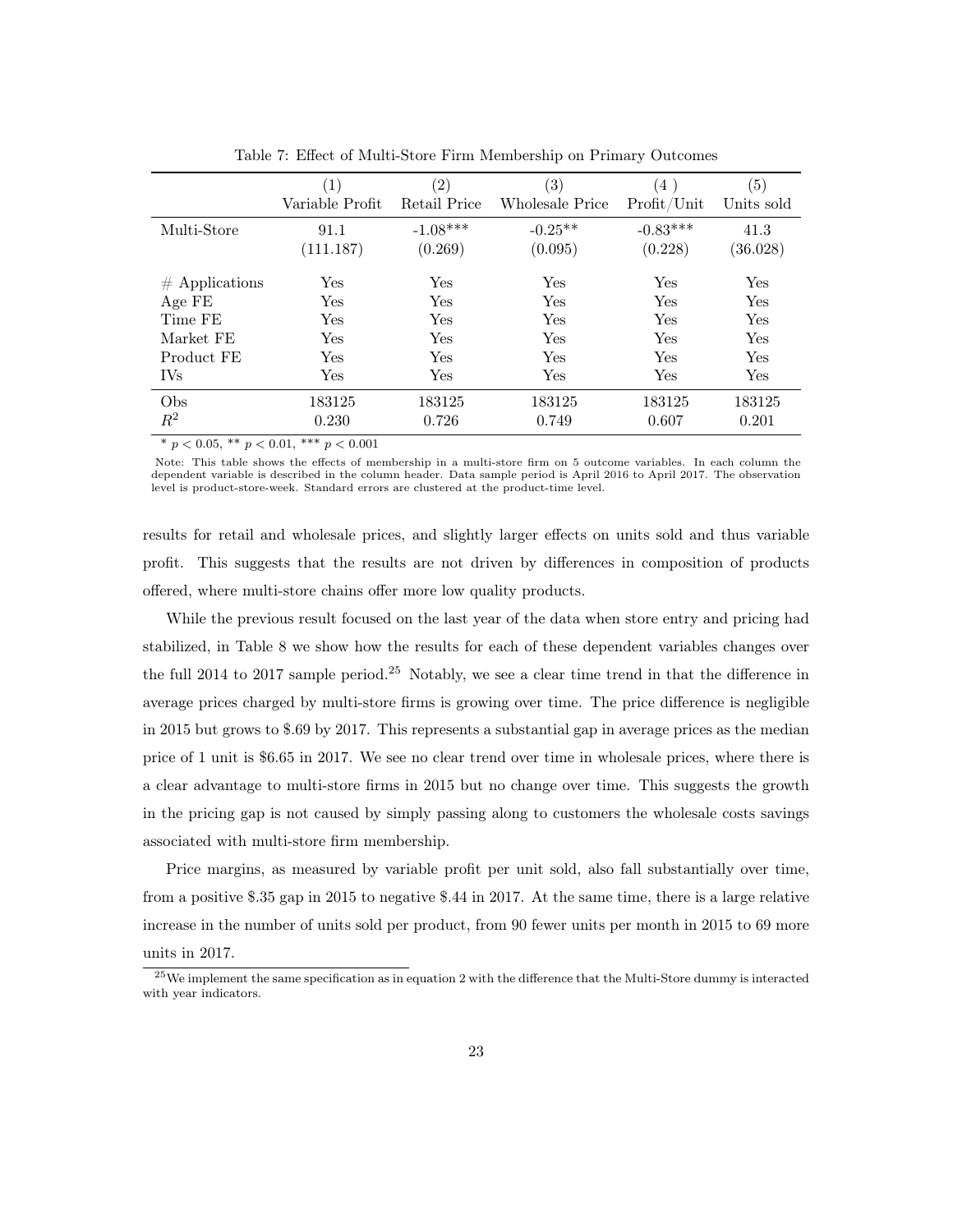|                                   | (1)<br>Variable Profit | (2)<br>Retail Price   | (3)<br>Wholesale Price | (4)<br>Profit/Unit    | (5)<br>Units sold     |
|-----------------------------------|------------------------|-----------------------|------------------------|-----------------------|-----------------------|
| Multi-Store= $1 \times$ year=2015 | $-679.2*$<br>(276.686) | 0.21<br>(0.528)       | $-0.21$<br>(0.159)     | 0.42<br>(0.427)       | $-124.8*$<br>(52.386) |
| Multi-Store= $1 \times$ year=2016 | 118.4<br>(149.067)     | $-0.91**$<br>(0.284)  | $-0.24*$<br>(0.099)    | $-0.67**$<br>(0.230)  | 29.8<br>(39.532)      |
| Multi-Store= $1 \times$ year=2017 | $509.8**$<br>(184.121) | $-1.78***$<br>(0.324) | $-0.46***$<br>(0.133)  | $-1.32***$<br>(0.251) | $120.1**$<br>(44.023) |
| $#$ Applications                  | Yes                    | Yes                   | Yes                    | Yes                   | Yes                   |
| Age FE                            | Yes                    | Yes                   | Yes                    | Yes                   | Yes                   |
| Time FE                           | Yes                    | Yes                   | $\operatorname{Yes}$   | Yes                   | Yes                   |
| Market FE                         | Yes                    | Yes                   | Yes                    | Yes                   | Yes                   |
| Product FE                        | Yes                    | Yes                   | $\operatorname{Yes}$   | Yes                   | Yes                   |
| IV <sub>s</sub>                   | Yes                    | Yes                   | Yes                    | Yes                   | Yes                   |
| Obs                               | 251882                 | 251882                | 251882                 | 251882                | 251882                |
| $R^2$                             | 0.059                  | 0.605                 | 0.626                  | 0.466                 | 0.081                 |

Table 8: Change Over Time in Effects of Multi-Store Firm Membership

\*  $p < 0.05$ , \*\*  $p < 0.01$ , \*\*\*  $p < 0.001$ 

Note: This table shows the effects of membership in a multi-store firm on 5 outcome variables. In each column the dependent variable is described in the column header. The observation level is product-store-week.

This growth in the price and profit advantage associated with multi-store chain membership over time are consistent with the overall pattern shown in Figure 2. We visualize the difference in retail prices over time in a similar way in Figure 3, and for wholesale prices in Figure 4.

#### 3.2 Assortment Decisions and Store Variety

This section investigates results for assortment decisions. Choosing how many and which products to stock are key decisions of a retailer. The theoretical literature on retail strategy and customer preferences has grown to emphasize that the number of products sold and consumer search over multiple products have significant interactions (Briesch, Chintagunta, and Fox (2009), Mogilner, Rudnick, and Iyengar (2008), Betancourt and Gautschi (1990), Broniarczyk, Hoyer, and McAlister (1998)).

Retailers in this industry carry products from a set of five main categories, but carry potentially very large numbers of varieties within those categories. Carrying products from a manufacturer incurs a fixed cost, and multi-store firms are able to split that fixed cost over multiple stores such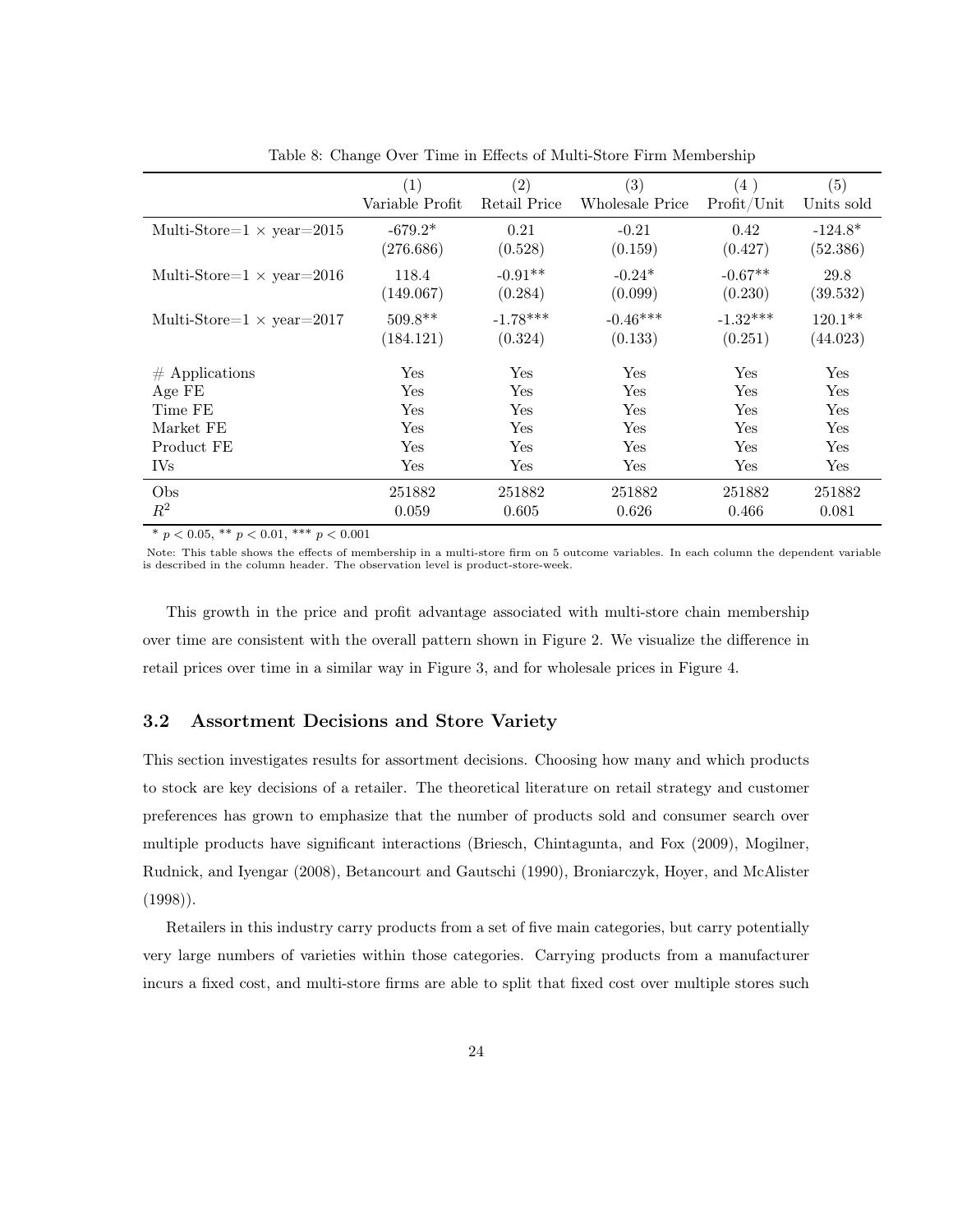

Figure 3: Retail Price Gap Grows Over Time

Note: This figure shows average retail prices over time for multi-store firms and single-store firms. The grey area represents 95% confidence intervals.

that the benefit of carrying one more product may outweigh the cost for a larger number of products. Multi-store firms have the option of expanding assortment size beyond what single-store firms can offer if it is profitable to do so. We investigate whether this is true following the same empirical strategy as depicted in equation 1.

Using transaction level data we construct the number of unique products sold in each store in each month as well as the number of brands or manufacturers purchased from in each month.<sup>26</sup> Results are shown in Table 9, which shows the effect of being a member of a multi-store firm on assortment size defined these ways. Multi-store firms offer substantially larger assortments defined in both ways compared to single-store firms, on a per-store basis. They offer products from 10.8

<sup>&</sup>lt;sup>26</sup>A potential issue related to assortment is stockouts caused by supply chain shortages. These have been a persistent feature of the Canadian retail cannabis industry due to a limitation on entry at the manufacturer level. It is possible that multi-store firms are able to avoid stockouts, either by having greater leverage with regard to their suppliers or by having larger assortments in the first place, and that this contributes to their overall advantage relative to single-store firms. The setting we study has no limitation on manufacturer entry and subsequently has hundreds of upstream suppliers. Therefore, we do not believe stockouts to be an important factor here.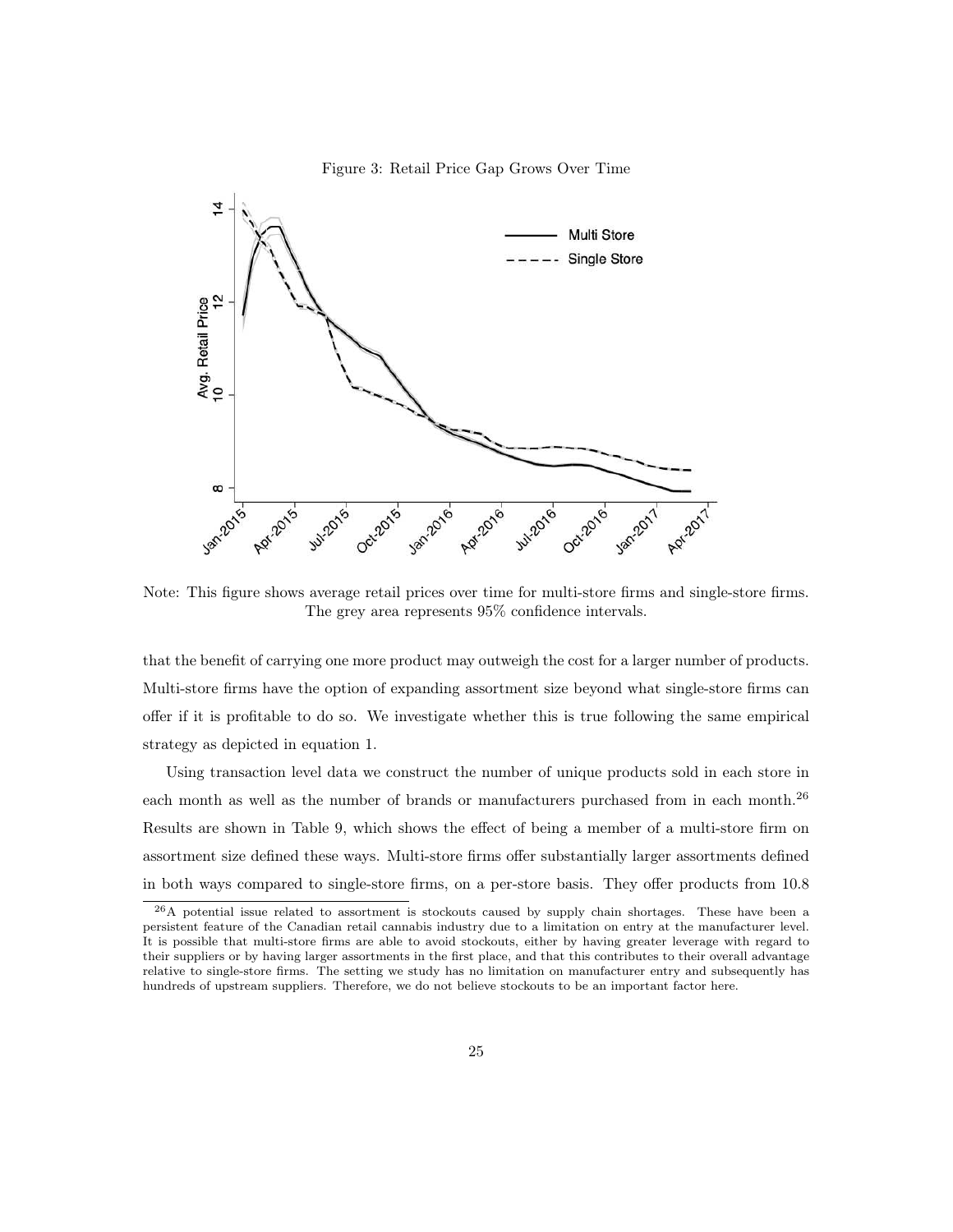

Figure 4: Wholesale Price Over Time

Note: This figure shows average wholesale prices over time for multi-store firms and single-store firms. The grey area represents 95% confidence intervals.

more brands, which is roughly 30% more brands than the typical single-store firm.

We also show how this assortment difference varies over time by interacting the main effect with year dummies. We show this result in columns 3 and 4 of Table 9. Figure 5 also demonstrates these results visually using the raw data without fixed effects. At the beginning of the sample single-store and multi-store firms offer similar assortment sizes but over time the multi-store firms increase their per-store assortments. The disparity in number of products and number of brands offered increases consistently over the course of the sample and by 2017 there is a substantial difference in number of brands and products offered.<sup>27</sup>

These combined results showing multi-store firms offer larger assortments and charge lower prices are consistent with the literature on store choice. Rhodes (2015) shows that when consumers desire multiple products and have search costs, firms that offer more products will attract a larger

<sup>&</sup>lt;sup>27</sup>These results are consistent with Ellickson (2007), showing that firms with the ability to pay the fixed cost to increase assortment use increases in variety to compete with rivals.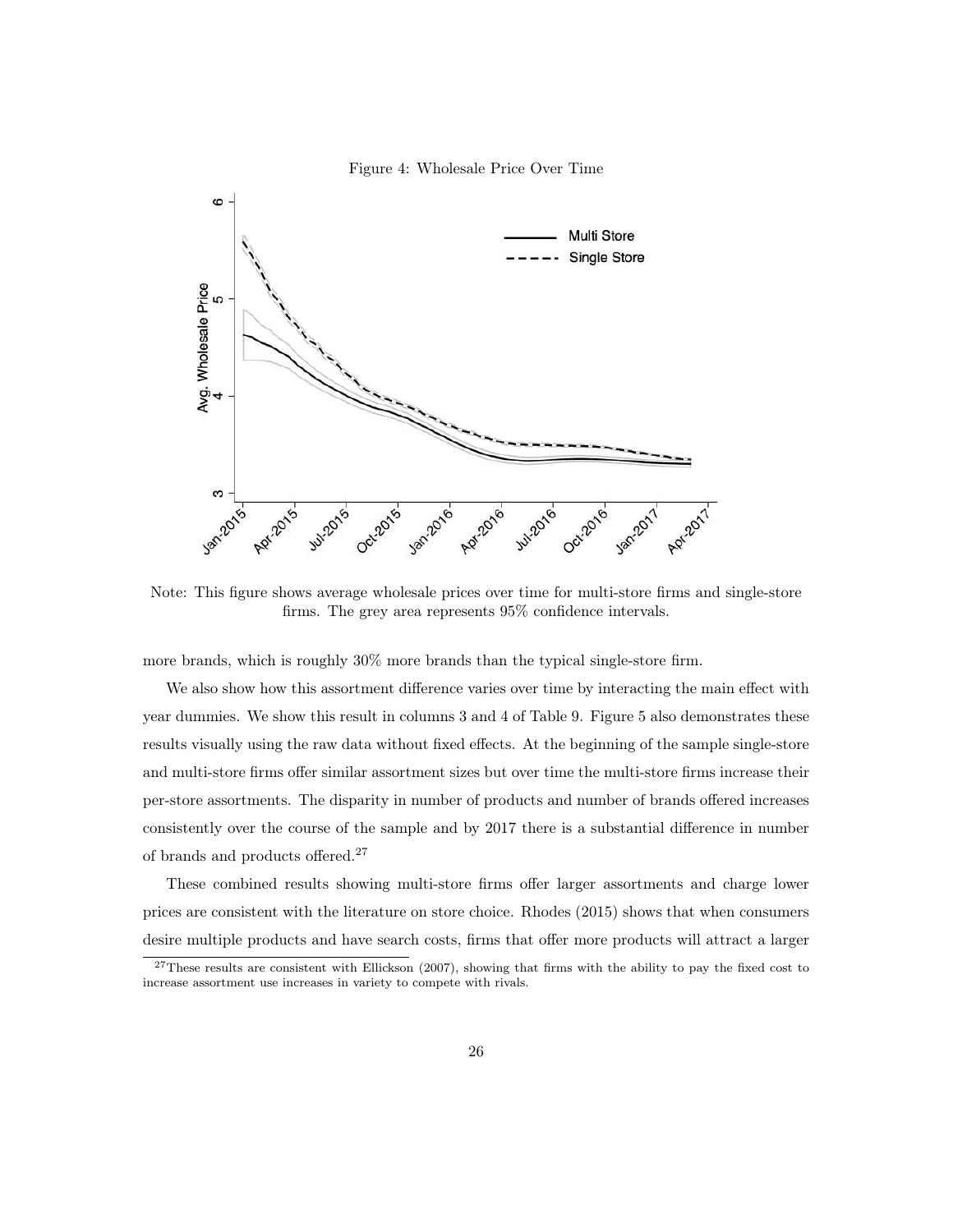|                                   | $\left( 1\right)$<br>$Log(\#$ Products) | $\left( 2\right)$<br>$Log(\#\ Brands)$ | $\left( 3\right)$<br>$Log(\#$ Products) | $\left( 4\right)$<br>$Log(\#\ Brands)$ |
|-----------------------------------|-----------------------------------------|----------------------------------------|-----------------------------------------|----------------------------------------|
|                                   |                                         |                                        |                                         |                                        |
| Multi-Store                       | $0.24**$                                | $0.31***$                              |                                         |                                        |
|                                   | (0.077)                                 | (0.080)                                |                                         |                                        |
| Multi-Store= $1 \times$ year=2015 |                                         |                                        | 0.11                                    | 0.087                                  |
|                                   |                                         |                                        | (0.071)                                 | (0.064)                                |
| Multi-Store= $1 \times$ year=2016 |                                         |                                        | $0.18***$                               | $0.26***$                              |
|                                   |                                         |                                        | (0.046)                                 | (0.042)                                |
|                                   |                                         |                                        |                                         |                                        |
| Multi-Store= $1 \times$ year=2017 |                                         |                                        | $0.47***$                               | $0.50***$                              |
|                                   |                                         |                                        | (0.091)                                 | (0.082)                                |
| $#$ Applications                  | Yes                                     | Yes                                    | Yes                                     | Yes                                    |
| Age FE                            | Yes                                     | Yes                                    | Yes                                     | Yes                                    |
| Time FE                           | Yes                                     | Yes                                    | Yes                                     | Yes                                    |
| Market FE                         | Yes                                     | Yes                                    | Yes                                     | Yes                                    |
| <b>IVs</b>                        | Yes                                     | Yes                                    | Yes                                     | Yes                                    |
| Observations                      | 2989                                    | 2989                                   | 4594                                    | 4594                                   |
| $R^2$                             | 0.436                                   | 0.490                                  | 0.585                                   | 0.610                                  |

### Table 9: Multi-Store Firms Offer Larger Assortments

Standard errors in parentheses

\*  $p < 0.05$ , \*\*  $p < 0.01$ , \*\*\*  $p < 0.001$ 

Note: This table shows the effects of membership in a multi-store firm on assortment size and how this varies over time. In each column the dependent variable is described in the column header. Number of products is the monthly number of unique inventory IDs at the store level. Number of brands is the monthly number of processors purchased from at the store level. Standard errors are robust and clustered at the store-time level.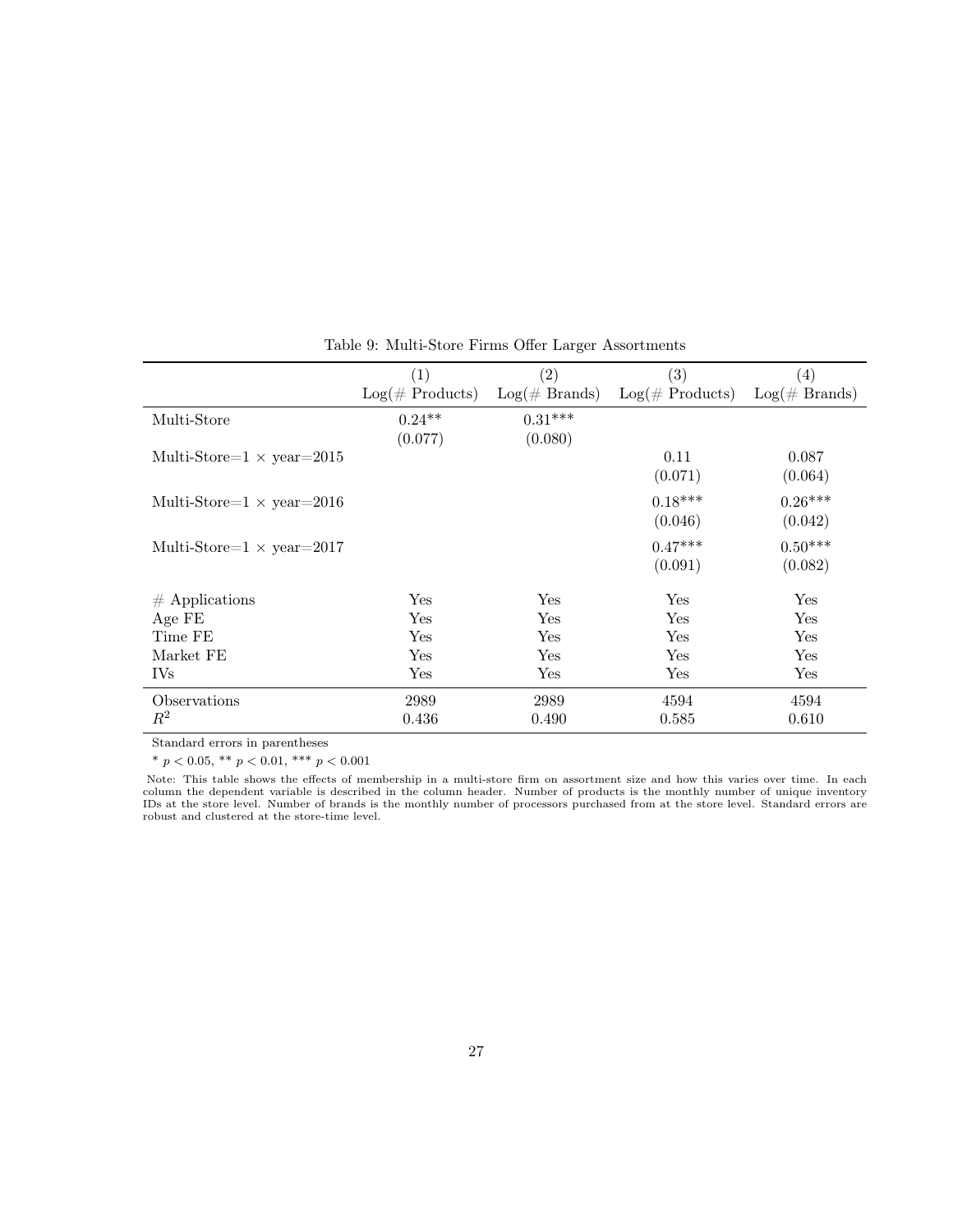

Figure 5: Number of Unique Products and Brands Over Time

but more price-sensitive set of consumers. This model makes specific predictions about consumer demand which we explore in the next section.<sup>28</sup>

We also test another prediction of this model by examining whether shoppers at multi-store firms are more likely to purchase multiple items together. Using the retail sales data we are able to observe for a subset of stores how and individual items are bought together. Using this data, we construct measures of how many distinct brands and how many categories are purchased together.

We use these measures of multi-product bundling as the dependent variables and repeat the analysis above. Results are shown in Table 10. We find that customers who shop at stores that are part of multi-store firms are more likely to buy from multiple brands and are more likely to buy products in multiple categories during the same shopping trip. This is consistent with models of consumer search and multi-product purchase that predict large assortment retailers to attract a larger but more price sensitive group of customers.

<sup>28</sup>An alternative explanation is that larger firms such as multi-store chains have greater name recognition or awareness in a market and thus may be the first choice for consumers searching for a specific product or low price. In this case, search models like Armstrong, Vickers, and Zhou (2009) or Zhou (2014) predict that this prominence gives these stores an incentive to charge lower prices to deter customers from searching elsewhere. We test one prediction of this model, that firms who have prominence due to being the first entrant into a market also charge lower prices and find no difference in prices between first entrants and later entrants, both overall and in small markets. Results are available upon request.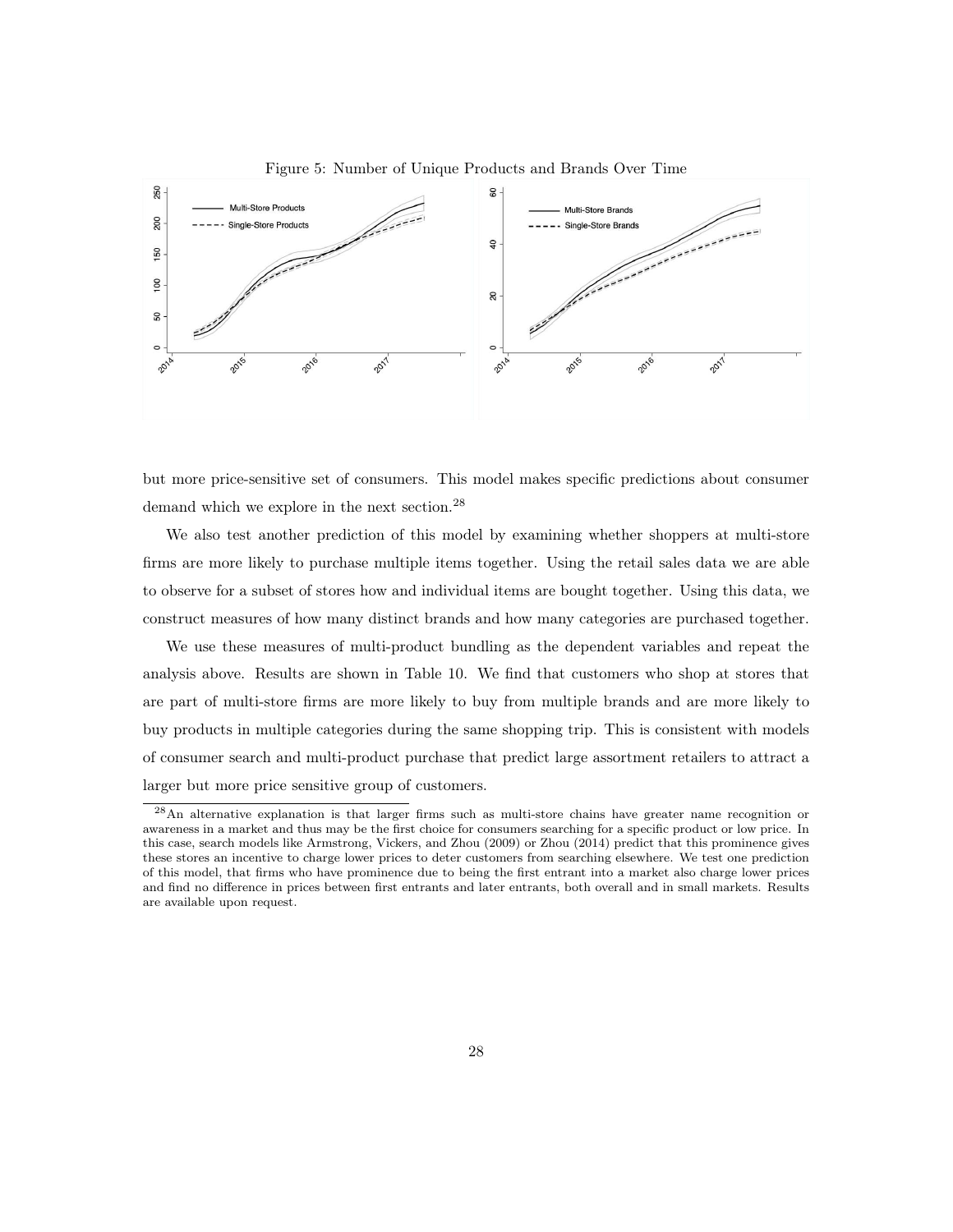|                         | $\left 1\right\rangle$<br>Unique Brands per Sale | $^{\prime}2)$<br>Categories per Sale | $\left( 3\right)$<br>$log(\text{\# Brands})$ | $\left(4\right)$<br>$log(\text{\# Categories})$ |
|-------------------------|--------------------------------------------------|--------------------------------------|----------------------------------------------|-------------------------------------------------|
| Multi-store             | 6.41<br>(3.709)                                  | $2.00*$<br>(0.950)                   | $1.27*$<br>(0.519)                           | $0.96**$<br>(0.323)                             |
| $#$ Applications FE     | $\operatorname{Yes}$                             | Yes                                  | Yes                                          | Yes                                             |
| Month-Year FE           | Yes                                              | Yes                                  | Yes                                          | Yes                                             |
| Market FE               | Yes                                              | Yes                                  | Yes                                          | Yes                                             |
| Age in Months FE        | Yes                                              | Yes                                  | Yes                                          | Yes                                             |
| <b>IVs</b>              | $\operatorname{Yes}$                             | Yes                                  | Yes                                          | Yes                                             |
| Observations<br>$\,R^2$ | 278<br>0.332                                     | 278<br>0.330                         | 286<br>0.224                                 | 286<br>0.219                                    |

Table 10: Multi-Store Firms Make More Multi-Product Sales

\*  $p < 0.05$ , \*\*  $p < 0.01$ , \*\*\*  $p < 0.001$ 

Note: This table shows the effects of membership in a multi-store firm on 2 measures of multi-product sales. In each column the dependent variable is described in the column header. Number of unique brands per sale is the average number of unique brands per transaction at the store level. Categories per sale is the average number of categories per transaction at the store level. These variables are not available for all stores because not all stores enter data into the tracking system at the transaction level and we only include stores and markets where this data is available. Standard errors are robust and clustered at the store-time level.

### 3.3 The Role of Proximity

In this subsection we analyze to what extent proximity between multi-store chain partners is necessary for the profit results to hold and to what extent the results vary for nearby versus distance chain partners. We also study to what extent our results depend on how we define a local geographic market or the degree of competition in a market.

First, we collect data on the geographic distances between all retailers in the state. We use these to define a more granular definition of competition and create a new variable capturing the distance between chain partners. Most chain partners are located within the same market and relatively close to each other, with a mean distance of 19.8 miles and a median distance of 10.8 miles. We use this median to divide our set of multi-store firms into two groups, those nearer to one another than the median distance and those further away from one another than the median. A distance of roughly 10 miles is also a reasonable proxy for the amount of travel time that is realistic in this setting before a retailer is out of reach, given that other options are available.<sup>29</sup>

In Table 11 we present the main set of results from the previous sections but stratified based on whether the multi-store firms are nearby or far away from one another. We find that the effects

<sup>29</sup>Pancras, Sriram, and Kumar (2012) study cannibalization between chain stores and find that once a distance of 10 miles between stores is reached there is virtually no cannibalization between chain partners.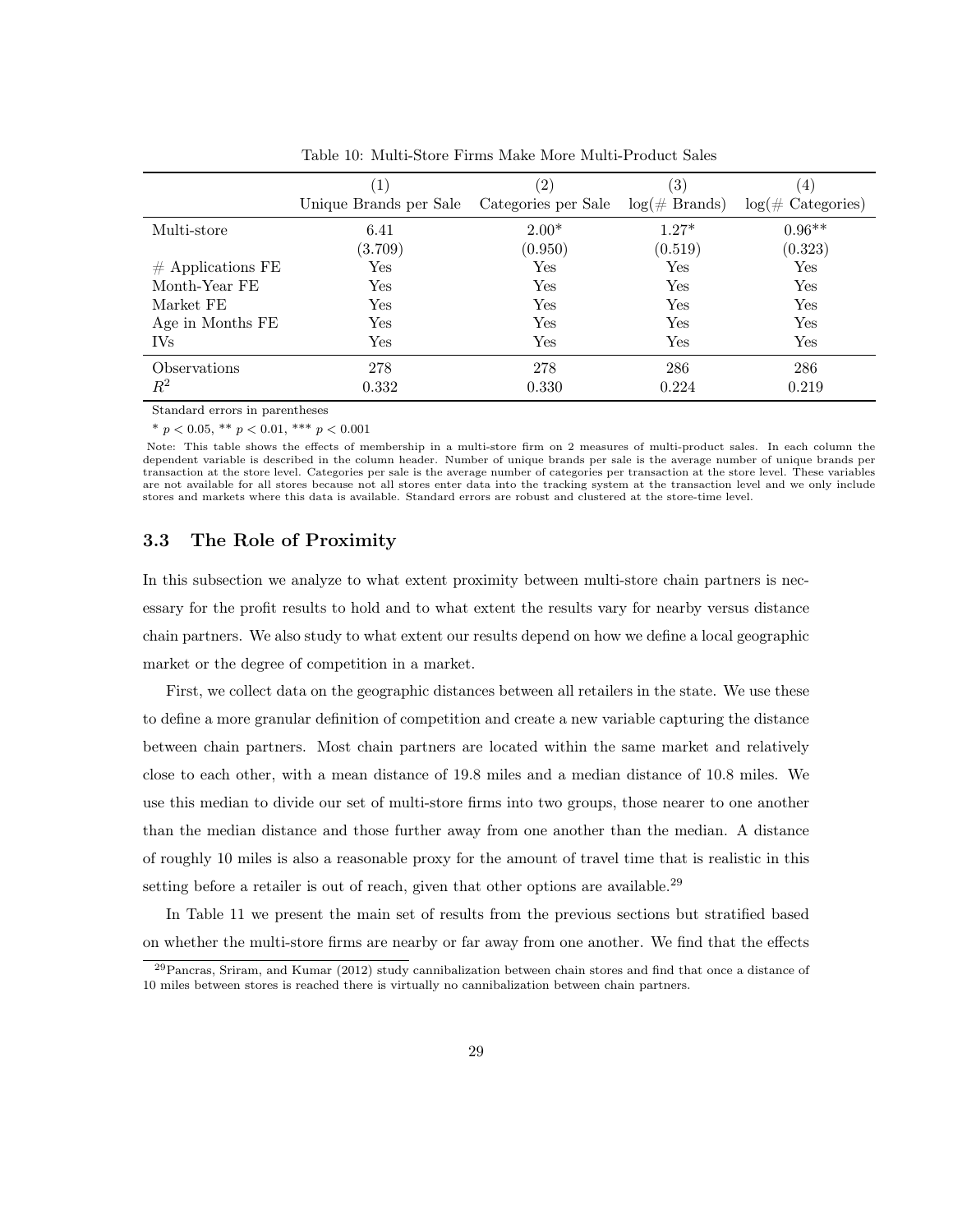|                           | (1)          | $\left( 2\right)$ | (3)          | (4)         |
|---------------------------|--------------|-------------------|--------------|-------------|
|                           | Profits      | $Log(\#\ Brands)$ | Retail Price | Profit/Unit |
| Multi-store $\times$ Near | 37567.1***   | $6.62***$         | $-2.12***$   | $-1.24***$  |
|                           | (5985.026)   | (1.681)           | (0.395)      | (0.289)     |
| Multi-store $\times$ Far  | $17894.0***$ | 2.94              | $-0.069$     | $-0.40$     |
|                           | (4468.466)   | (1.715)           | (0.512)      | (0.363)     |
| $#$ Applications FE       | Yes          | Yes               | Yes          | Yes         |
| Month-Year FE             | Yes          | Yes               | Yes          | Yes         |
| Market FE                 | Yes          | Yes               | Yes          | Yes         |
| Age in Months FE          | Yes          | Yes               | Yes          | Yes         |
| <b>IVs</b>                | Yes          | Yes               | Yes          | Yes         |
| Observations              | 3254         | 3254              | 183125       | 183125      |
| $R^2$                     | 0.579        | 0.453             | 0.594        | 0.486       |

Table 11: Main Effects Based on Store Proximity

\*  $p < 0.05$ , \*\*  $p < 0.01$ , \*\*\*  $p < 0.001$ 

of multi-store firm membership on store variable profits are substantially higher for stores with nearby chain partners compared to those whose chain partners are further away. We also find a larger difference in assortment sizes, retail prices, and margins. The results for pries and margins are especially noteworthy, given that we would expect nearby competitors who are co-owned to take advantage of this reduction in competition to increase prices (Thomadsen (2005)).

It is also noteworthy that multi-store firms whose stores are more than 10 miles away from each other are still more profitable than single-store firms in their markets. They also have larger assortments, although this effect is not significant at the 5% level. In the case of multi-store firms with stores that are far from each other, we expect less consumer awareness that the stores are part of chains and possibly no awareness. The fact that they still earn a substantial profit advantage despite this suggests the advantage does not come purely from consumer perceptions about chains, for instance that they are higher quality.

# 4 Consumer Demand

In this section we estimate store-level consumer demand elasticities for each firm type over time. The previous section has shown that multi-store firms eventually charge significantly lower prices and margins than single-store firms, offer larger product varieties, and earn significantly higher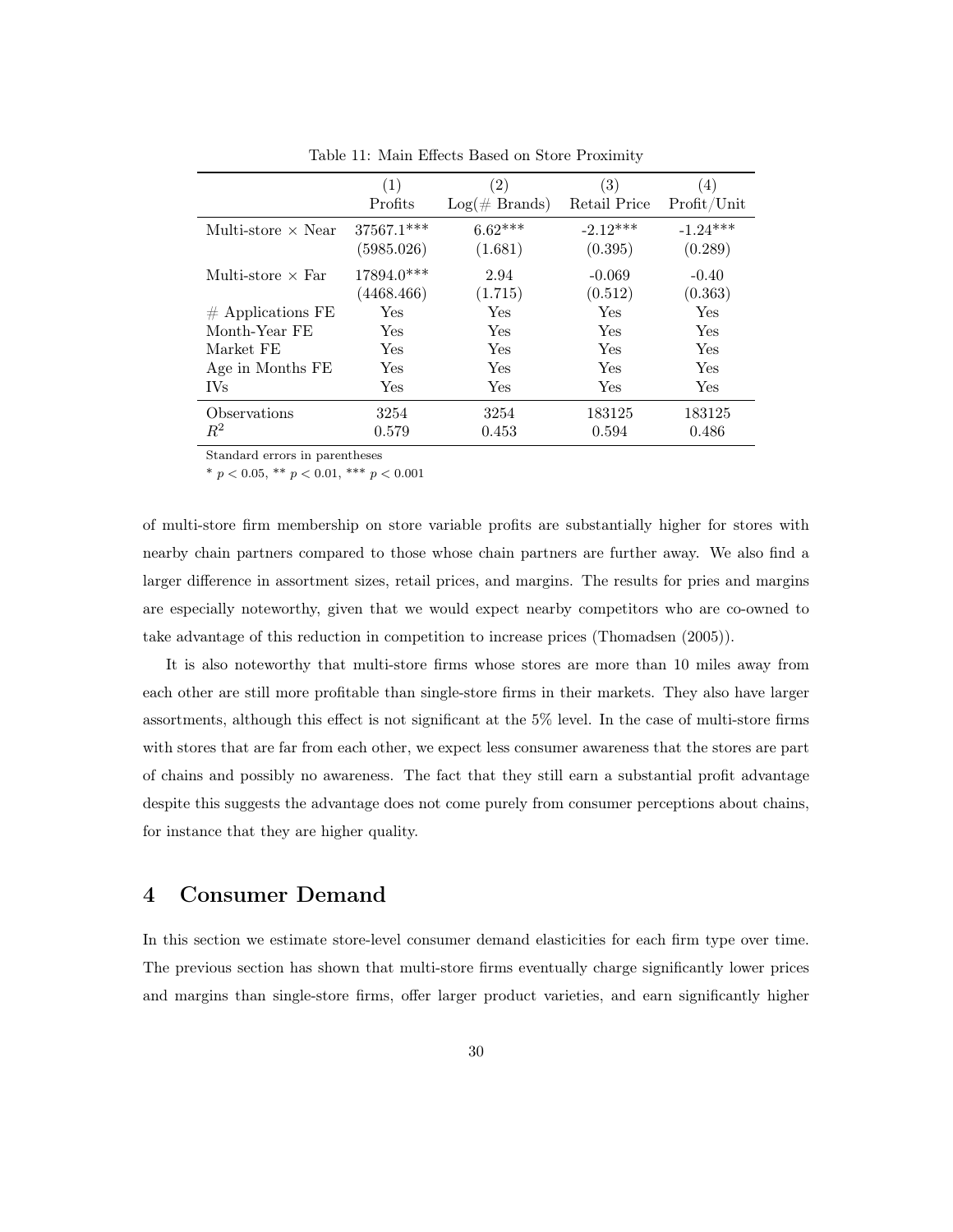profits. This leaves open the question of whether this strategy is replicable by single-store firms. That is, does each firm type face the same consumer demand and or do multi-store firms face a different marginal customer in terms of price sensitivity? Answering this will also further shed light on what mechanism results in the substantially higher profits earned by multi-store chains.

We proceed to separately estimate the store-level elasticity of demand faced by each firm type over time. We follow Hoch, Montgomery, Kim, and Rossi (1995) and Hitsch, Hortacsu, and Lin (2019) in estimating and aggregating demand elasticities using category-level prices and sales volumes. Let  $\mathcal{J}_{st}$  consist of the categories sold at store s at week t. We construct these at the weekly level and estimate the following log-log demand equation:

$$
log(q_{jst}) = \alpha_s + \sum_{k \in \mathcal{J}_{st}} \beta_{jk} log(p_{jst}) + \tau_t + \epsilon_{jst}
$$
\n(3)

We construct sales-weighted average prices  $p_{jst}$  at the category level.<sup>30</sup>  $\alpha_s$  are store fixed effects and  $\tau_t$  are county-week fixed effects. These account for local time-varying demand shocks and store-level time-invariant factors such as location or market-level demographics. We estimate this equation separately for each category. The result are estimates of average own-price elasticities  $\beta_{jj}$ and cross-price elasticities  $\beta_{jk}$  for every category and category-pair.

After including category, county-week, and store fixed effects there remains the possibility that there are unobserved demand shocks at the store-week level that are correlated with prices and cause price to be endogenous. This would bias price elasticity estimates towards zero, although we are primarily interested in the difference in elasticity faced between single-store and multi-store firms and this relative comparison is not necessarily biased. We use the availability of product-level wholesale prices to construct cost-shifting instruments. In particular, for each product category, we construct the average (log-unit) wholesale cost of all stores in a market and use these as instruments for retail prices. This assumes that wholesale prices have a direct effect on retail prices but not on final demand. The reason we use market-level averages is that if wholesalers observe the same store-week demand shocks and have sufficient market power to adjust store-specific wholesale prices, those prices would also respond to the same demand shocks. Using market-level wholesale prices avoids this potential issue.

We also collect data from the National Oceanic and Atmospheric Administration (NOAA) on the

<sup>30</sup>To construct average prices we simply divide total revenue at the store-week-type level by the corresponding quantity of sales.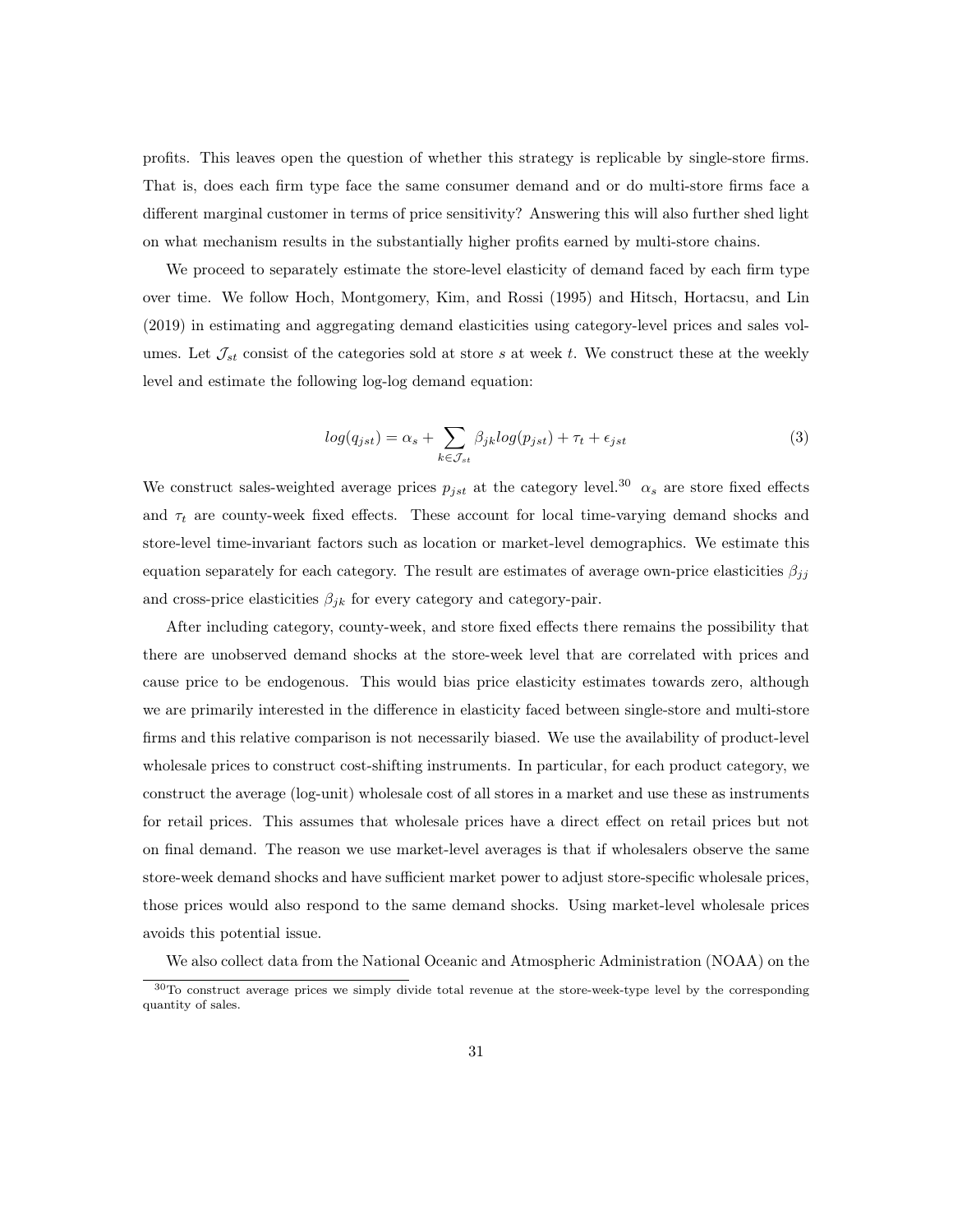temperature and average monthly rainfall at the county level in Washington state. In Washington most growers use primarily or partially outdoor farming and so over the course of the year and across the state the weather conditions plausibly have a large impact on the productivity and costs of growing the raw inputs. We link these data to the county locations of each producer, then, using the fact that we observe the full supply chain we link these cost shifters to final retail prices. We calculate these variables first at the manufacturer-category level and then find the average at the retailer-category level based on the set of manufacturers each retailer purchases from and lag them by one month to include as additional cost-shifting instruments to identify the demand system.

### 4.1 Results of Demand Estimation

The estimated own-price elasticities are negative and lower than 1 for all categories. We thus focus on the usable (leaf) marijuana product category which accounts for over 84% of sales. We estimate demand separately for different firm type and time periods. Of particular interest is whether multi-store firms face different marginal demand than single-store firms. Because we observe that multi-store firms charge lower prices and earn higher sales, if they face the same demand curve as single-store firms our estimated price coefficients might be closer to 0 as they are simply pricing in a more inelastic region of the same demand curve. In other words, we cannot conclude the two firm types face different demand if the multi-store firms have price elasticities closer to 0 in absolute value since this might just indicate movement along the demand curve rather than different demand curves.

Table 12 shows the estimated store-level elasticities by store type. Elasticities are estimated with the prices of the other categories included in the regression but their coefficients are excluded for space. We see that the OLS results are close to 1 for both firm types. When instruments are included elasticities are substantially more negative, indicating the OLS results are biased towards zero. Our preferred specification uses both the cost-shifting instruments and those constructed from wholesale prices.

Our estimates show that the price coefficient for multi-store firms is significantly more negative than the single-store coefficient, meaning multi-store firms face a significantly more price sensitve marginal customer. Next, we test how these elasticities vary over time. Given that the stores and products are new and there is rapid entry in 2014 and 2015, we expect consumer demand responses may shift over time. We modify the demand model in equation 3 to allow for separate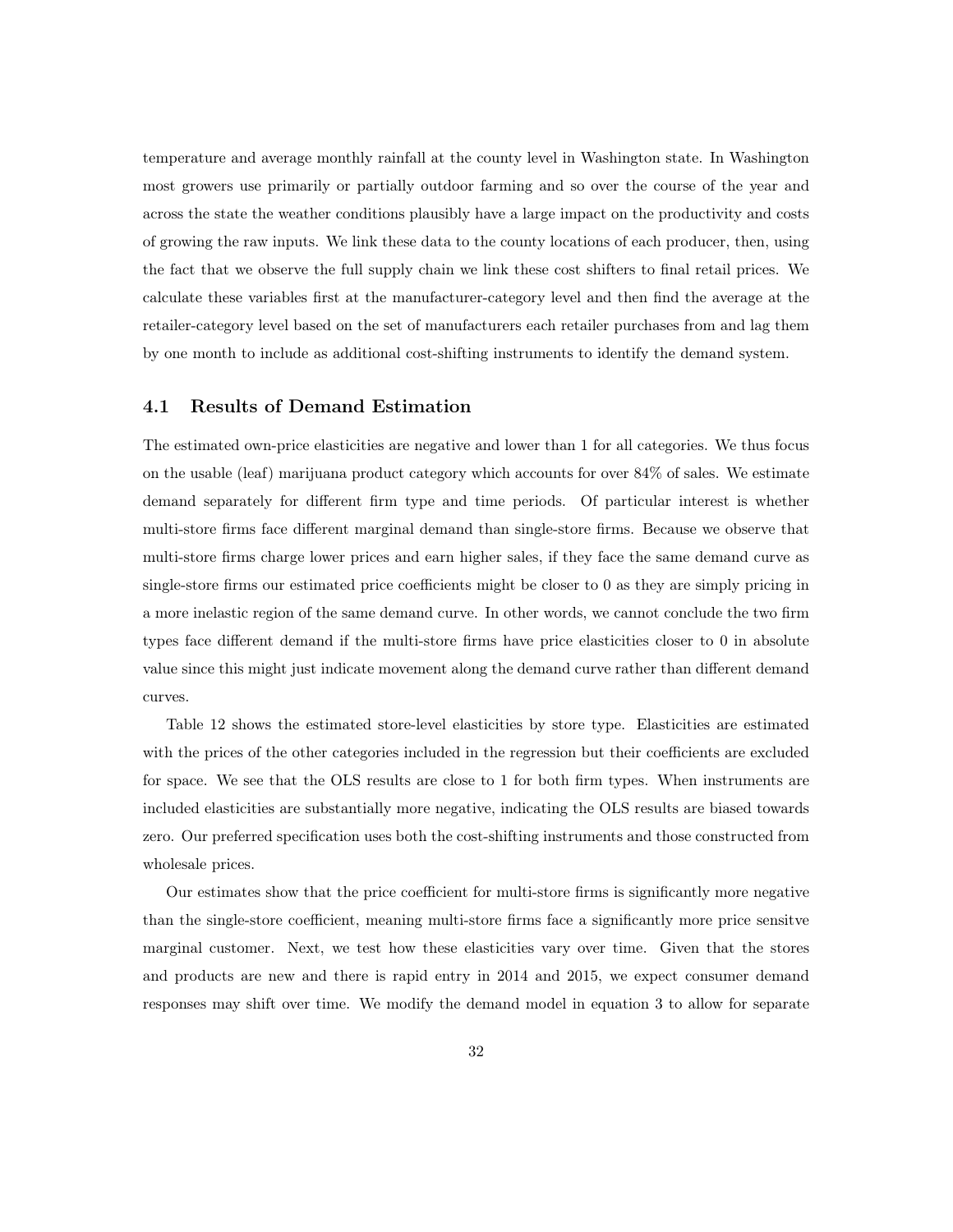|                                                    | (1)<br><b>OLS</b>     | (2)<br>IV             | (3)<br>IV             | (4)<br>IV             |
|----------------------------------------------------|-----------------------|-----------------------|-----------------------|-----------------------|
| Single-Store $\times$ ln(Price)                    | $-0.92***$<br>(0.028) | $-1.37***$<br>(0.138) | $-1.50***$<br>(0.133) |                       |
| Multi-Store $\times$ ln(Price)                     | $-1.01***$<br>(0.099) | $-3.01***$<br>(0.238) | $-2.92***$<br>(0.232) |                       |
| Single-Store $\times$ Year=2015 $\times$ ln(Price) |                       |                       |                       | $-1.13***$<br>(0.178) |
| Single-Store $\times$ Year=2016 $\times$ ln(Price) |                       |                       |                       | $-1.51***$<br>(0.220) |
| Single-Store $\times$ Year=2017 $\times$ ln(Price) |                       |                       |                       | $-3.46***$<br>(0.510) |
| Multi-Store $\times$ Year=2015 $\times$ ln(Price)  |                       |                       |                       | $-2.86***$<br>(0.490) |
| Multi-Store $\times$ Year=2016 $\times$ ln(Price)  |                       |                       |                       | $-3.05***$<br>(0.537) |
| Multi-Store $\times$ Year=2017 $\times$ ln(Price)  |                       |                       |                       | $-4.77***$<br>(0.723) |
| Store FE                                           | Yes                   | Yes                   | $Y_{ES}$              | $Y_{ES}$              |
| Market*Time FE                                     | Yes                   | $_{\rm Yes}$          | Yes                   | Yes                   |
| Wholesale Price IVs<br>Cost Shifter IVs            |                       | Yes                   | Yes<br>Yes            | Yes<br>Yes            |
| Observations                                       | 23038                 | 23038                 | 23012                 | 23012                 |
| $R^2$                                              | 0.904                 | 0.895                 | 0.899                 | 0.893                 |
| First-stage F                                      |                       | 445.3                 | 155.3                 | 67.0                  |

Table 12: Estimated Price Elasticities

Standard errors in parentheses<br>
\*  $p < 0.05$ , \*\*  $p < 0.01$ , \*\*\*  $p < 0.001$ 

Note: This table shows estimated price elasticities for each store type in different subsamples based on year. In each column the dependent variable is ln(Units sold). Both units sold and price are for the usable marijuana product category. Elasticities are estimated with the prices<br>of the other categories included in the regression but their coefficients are excluded for space.<br>The pairwise comparison of c 4, the pairwise comparison of coefficients between single-store and multi-store are: for 2015  $p < .0001$ , for 2016  $p = .004$ , and for 2017  $p = .02$ .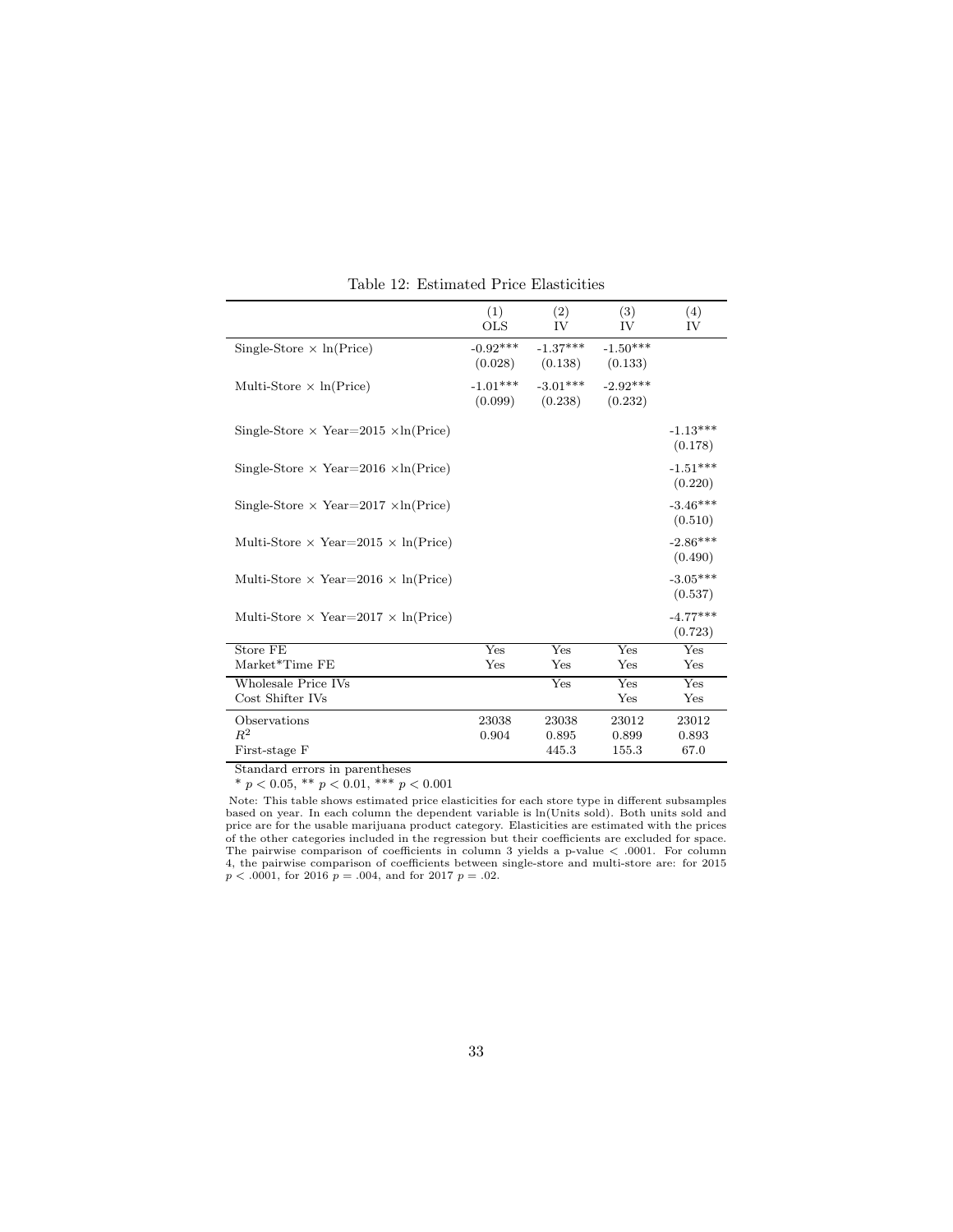$\beta_{ik}$  coefficients for each store type each year in the data.

We find that demand is increasingly elastic over time for both store types, presumably due to greater competition as stores who were awarded licenses in the lottery continue to enter the industry during the full sample. We also find that in each time period multi-store firms have significantly more elastic demand than the single-store firms. The pairwise comparison of coefficients for each year is highly significant.

This difference in elasticities is true despite the fact that multi-store firms are also charging significantly lower retail prices than single-store firms. These results suggest that over time consumer demand shifts outwards for multi-store firms, as evidenced by their higher profits and sales, but also that the marginal consumer visiting a multi-store firm is substantially more price sensitive than the marginal consumer faced by a single-store firm.

## 5 Discussion and Conclusion

Nearly 90% of retail firms are small businesses and retail is one of the most common types of businesses started by entrepreneurs (Hurst and Pugsley (2011)). These small firms are also seen as especially important for local economies and targeted with a wide range of special policies (Jones and Pratap (2020)). Therefore, it is especially important to measure and understand the size and nature of economies of scale for retail entrepreneurs. This is particularly true in industries where license regulations mean that local policymakers have direct control over the scale that new firms can achieve.

We use a unique setting where this type of license restriction resulted in the unusual choice to use a lottery to award licenses. By combining this lottery mechanism with extremely rich data on firm actions and profits we are able to provide clear causal evidence on how firm scale effects both entrepreneurial outcomes and consumers. Our setting is also unique in that retail cannabis is a new industry and we are able to document the full evolution of firm strategies and outcomes as they develop over time in what is already a large and rapidly growing market worth \$20 billion in the U.S. in 2020.

Our results show that license caps like those used by Washington and other states are highly costly for the entrepreneurs starting new businesses in this industry. The difficulty they face expanding their retail operations result in a huge amount of foregone profits. Our results also imply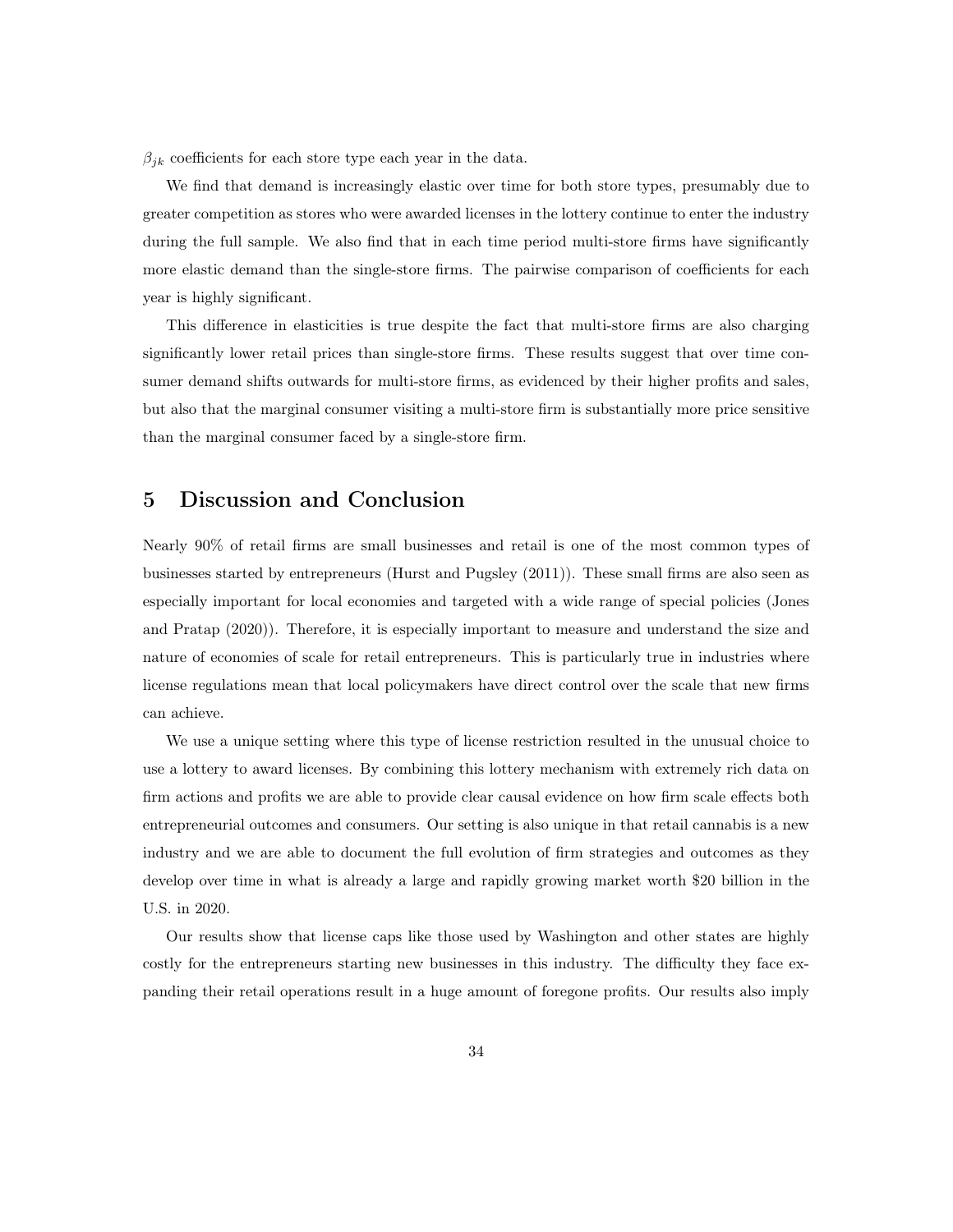that customers are also harmed by barriers to expansion by small retailers. Together, these results suggest that policies designed to help entrepreneurs and mom-and-pop retailers expand their firms and grow can be extremely valuable.

The unique nature of the data in this setting also allow it to be informative for retail strategy more broadly. By tracking detailed measures of firm strategies over time from the beginning of the industry, we show how multi-store retailers are able to take a small initial advantage in offering larger assortments and cumulatively build this into a very large advantage in profitability by offering a combination of low prices and large assortments.

This combination is somewhat counterintuitive. Much of the literature on retail variety argues that larger varieties will result in higher prices (Anderson and De Palma (2006), Kim, Allenby, and Rossi (2002)). In addition, multi-store firms have greater local market power and face less competition, which most models predict will also result in higher consumer prices. An exception is Rhodes (2015), who shows how in the presence of search costs and consumers who value multiple products, firms that carry a larger assortment will attract a more price-sensitive "mass market" set of consumers and respond by lowering prices. Our evidence is consistent with this model. We find a large outward shift in demand associated with stores being members of a multi-store chain, but also a shift towards more price-sensitive consumers who make more multi-product purchases. This model is a general one, it simply requires that consumers have search costs and heterogeneous preferences over products. We would expect the results to replicate in many retail settings, but especially in settings with similar preferences, such as the retail markets for wine, liquor, and tobacco. The results should also hold in the general class of single-category retailers such as bookstores, music stores, pet supplies, tools and hardware, and certain speciality food and apparel categories.

Two important caveats are that this is a new industry and that the license restrictions in this market are unusual in that there are no truly large chains for small firms to contend with. But, while our results are limited to a set of relatively small players unlike truly large retailers like Amazon or Walmart, there is value in focusing on smaller firms not just for the study of entrepreneurs but for studying economies of scale as well. We would expect larger effects as firms vary between 1 and 2 stores vs 100 and 101, and generally if scale effects have decreasing returns it would be hard to replicate this type of study for very large retail chains.

Still, our results provide clearest takeaways on the value of scale to small entrepreneurs. A cross-sectional analysis of the entrepreneurs who entered this industry would find large differences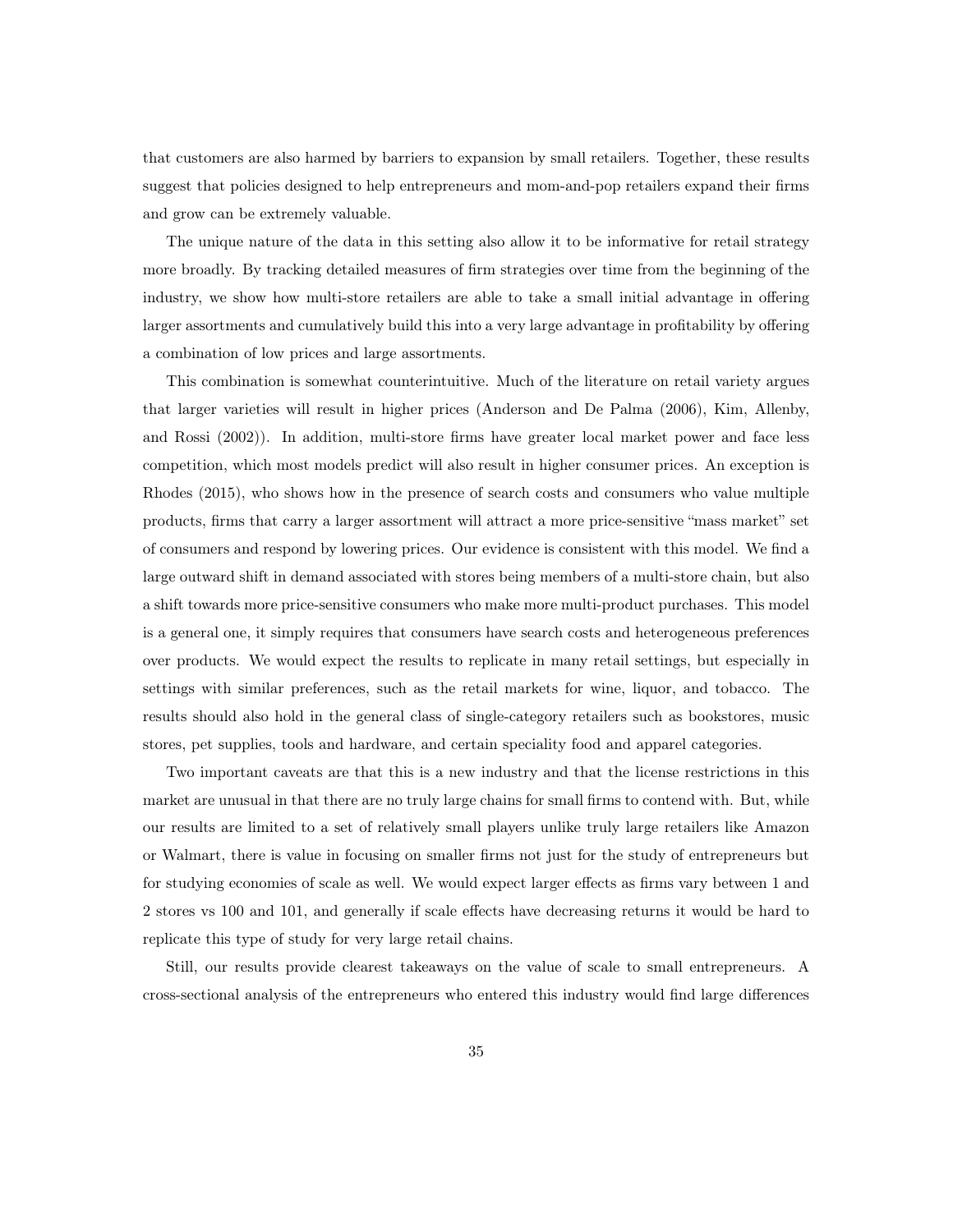in profits and number of outlets and again might assume that higher quality entrepreneurs were able to run their businesses more successfully and expand as a result, when the true causation in this case runs in the opposite direction. Therefore barriers to scale, such as capital constraints, legal red-tape, etc are likely to be a significant impediment to entrepreneurial success if they keep firms too small.

Ultimately consumers may also benefit from a more concentrated retail sector with fewer but larger firms. This is clear from the lower prices, larger assortments, and higher overall sales associated with retail expansion. Despite reducing competition, margins decrease rather than increase at these stores. This suggests that barriers to scale such as Washington's cap on the number of licenses a firm can own, ultimately decrease the benefits of the retail sector for firms and consumers alike.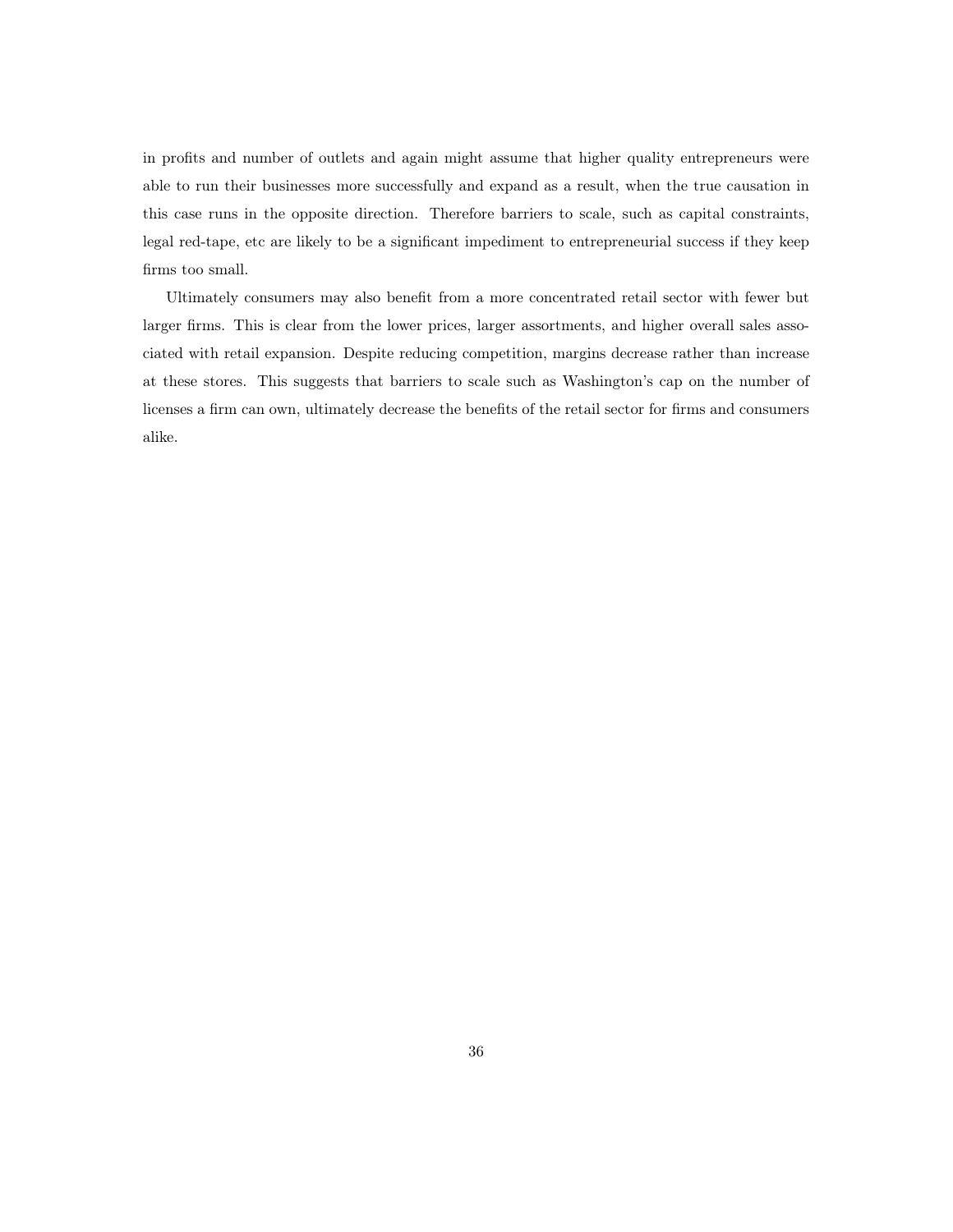# References

- Anderson, S., and A. De Palma (2006): "Market Performance with Multiproduct Firms," Journal of Industrial Economics, 14(1), 95–109.
- Armstrong, M., and J. Vickers (2020): "Patterns of Price Competition and the Structure of Consumer Choice," working paper.
- Armstrong, M., J. Vickers, and J. Zhou (2009): "Prominence and consumer search," RAND Journal of Economics, 40(2), 209–233.
- BARRETTE, E., G. GOWRISANKARAN, AND R. TOWN (2020): "Countervailing Market Power and Hospital Competition," NBER Working Papers 27005, National Bureau of Economic Research, Inc.
- BETANCOURT, R., AND D. GAUTSCHI (1990): "Demand complementarities, household production, and retail assortments," Marketing Science, 9(2), 146–161.
- Briesch, R. A., P. K. Chintagunta, and E. J. Fox (2009): "How does assortment affect grocery store choice?," Journal of Marketing Research, 46(2), 176–189.
- Broniarczyk, S. M., W. D. Hoyer, and L. McAlister (1998): "Consumersâ perceptions of the assortment offered in a grocery category: The impact of item reduction," Journal of Marketing Research, 35(2), 166–176.
- BRONNENBERG, B. J. (2018): "Innovation and distribution: A general equilibrium model of manufacturing and retailing," CEPR Discussion Paper No. DP13058.
- Cirik, K., and R. Makadok (2020): "Online Reviews, Market Rivalry, and Pioneer Advantage: Evidence from a Natural Experiment with Randomized Entry Order in Marijuana Retailing," Working Paper.
- CORSTJENS, J., AND M. CORSTJENS (1995): Store Wars: The Battle for Mindspace and Shelfspace. Wiley Publishing.
- Ellickson, P. B. (2007): "Does Sutton apply to supermarkets?," The RAND Journal of Economics, 38(1), 43–59.
- FOX, E. J., A. L. MONTGOMERY, AND L. M. LODISH (2004): "Consumer shopping and spending across retail formats," The Journal of Business, 77(S2), S25–S60.
- GOLDFARB, A., AND M. XIAO (2011): "Who thinks about the competition? Managerial ability and strategic entry in US local telephone markets," American Economic Review, 101(7), 3130–61.
- Hall, W., D. Stjepanovic, J. Caulkins, M. Lynskey, J. Leung, G. Campbell, and L. Degenhardt (2019): "Public health implications of legalising the production and sale of cannabis for medicinal and recreational use," The Lancet, 394, 1580–1590.
- Hansen, B., K. Miller, B. Seo, and C. Weber (2020): "Taxing the Potency of Sin Goods: Evidence from Recreational Cannabis and Liquor Markets," National Tax Journal.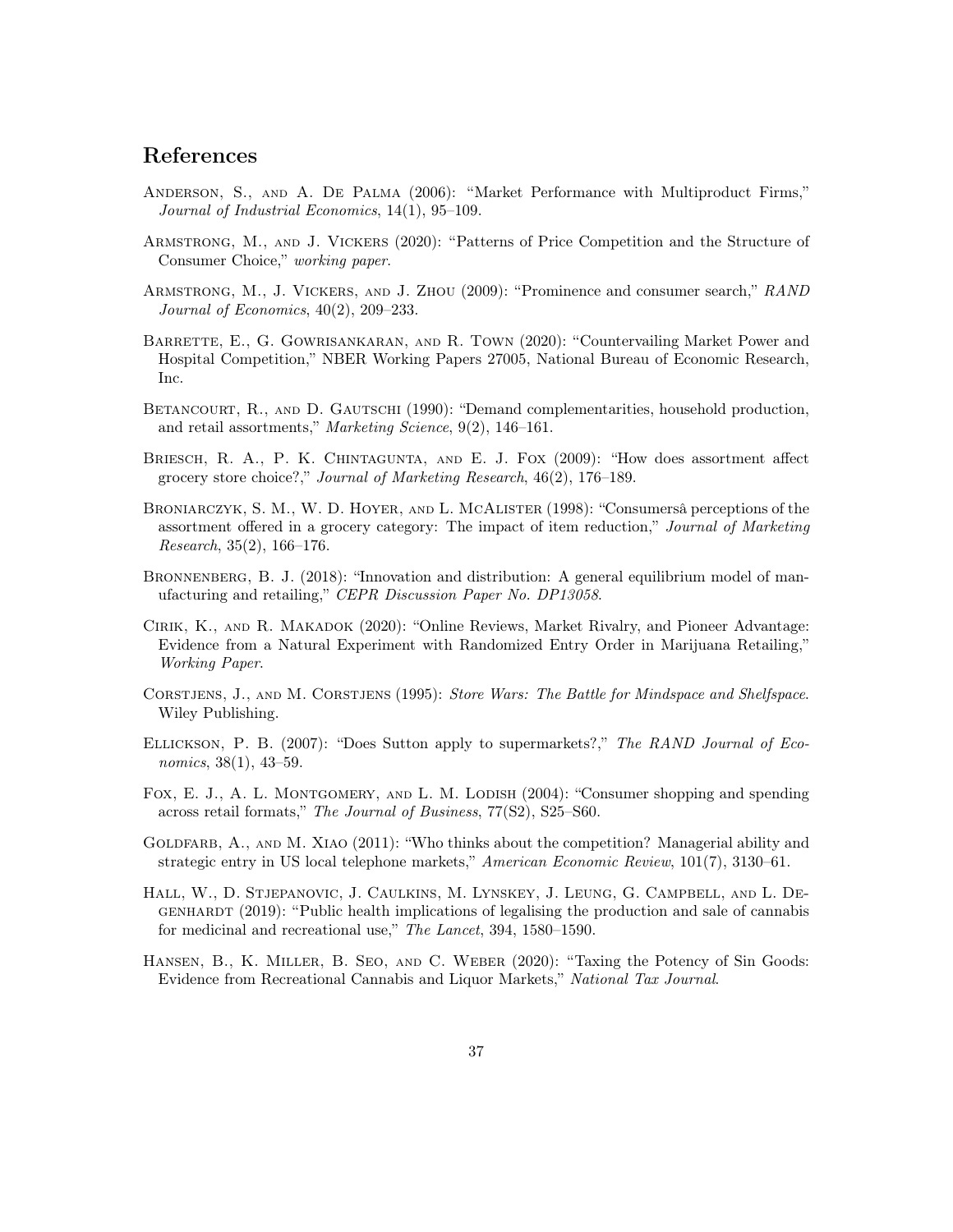- Hansen, B., K. Miller, and C. Weber (2018): "The Taxation of Recreational Marijuana: Evidence from Washington State," Working Paper.
- HITSCH, G., A. HORTACSU, AND X. LIN (2019): "Prices and Promotions in U.S. Retail Markets: Evidence from Big Data," University of Chicago, Becker Friedman Institute for Economics Working Paper No. 2019-117.
- Hoch, S., A. Montgomery, B. Kim, and P. Rossi (1995): "Determinants of Store-Level Price Elasticity," Journal of Marketing Research, 32(1).
- HOCH, S. J., E. T. BRADLOW, AND B. WANSINK (1999): "The variety of an assortment," Marketing Science, 18(4), 527–546.
- HOLLENBECK, B. (2017): "The Economic Advantages of Chain Affiliation," RAND Journal of Economics, 48, 1103–1135.
- HOLLENBECK, B., AND K. UETAKE (2019): "Taxation and Market Power in the Legal Marijuana Industry," Working Paper.
- Holmes, T., and J. Schmitz (1995): "On the Turnover of Business Firms and Business Managers," Journal of Political Economy, 103(5), 1005–1038.
- Hristakeva, S. (2020): "Vertical Contracts with Endogenous Product Selection: An Empirical Analysis of Vendor-Allowance Contracts," Working Paper.
- (2021): "Determinants of channel profitability: retailersâ control over product selections as contracting leverage," Working Paper.
- HURST, E., AND B. PUGSLEY (2011): "What Do Small Businesses Do?," Brookings Papers on Economic Activity, 43(2), 73–142.
- Ilanes, G., and S. Moshary (2019): "Market Structure and Product Assortment: Evidence from a Natural Experiment in Liquor Licensure," Kilts Center for Marketing at Chicago Booth â Nielsen Dataset Paper Series 2-013.
- INDERST, R., AND G. SHAFFER (2007): "Retail Mergers, Buyer Power and Product Variety," The Economic Journal.
- IRS (2019): The Internal Revenue Service Data Book, 2019. Department of the Treasury: Internal Revenue Service.
- Jones, J. B., and S. Pratap (2020): "An Estimated Structural Model of Entrepreneurial Behavior," American Economic Review, forthcoming.
- Jovanovich, B. (1982): "Selection and the Evolution of Industry," Econometrica, 50(3), 649–670.
- Kim, J., G. M. Allenby, and P. E. Rossi (2002): "Modeling consumer demand for variety," Marketing Science, 21(3), 229–250.
- Klopack, B. (2018): "One size fits all? The value of standardized retail chains," working paper.
- KUKSOV, D., AND Y. LIN (2017): "Signaling low margin through assortment," Management Science, 63(4), 1166–1183.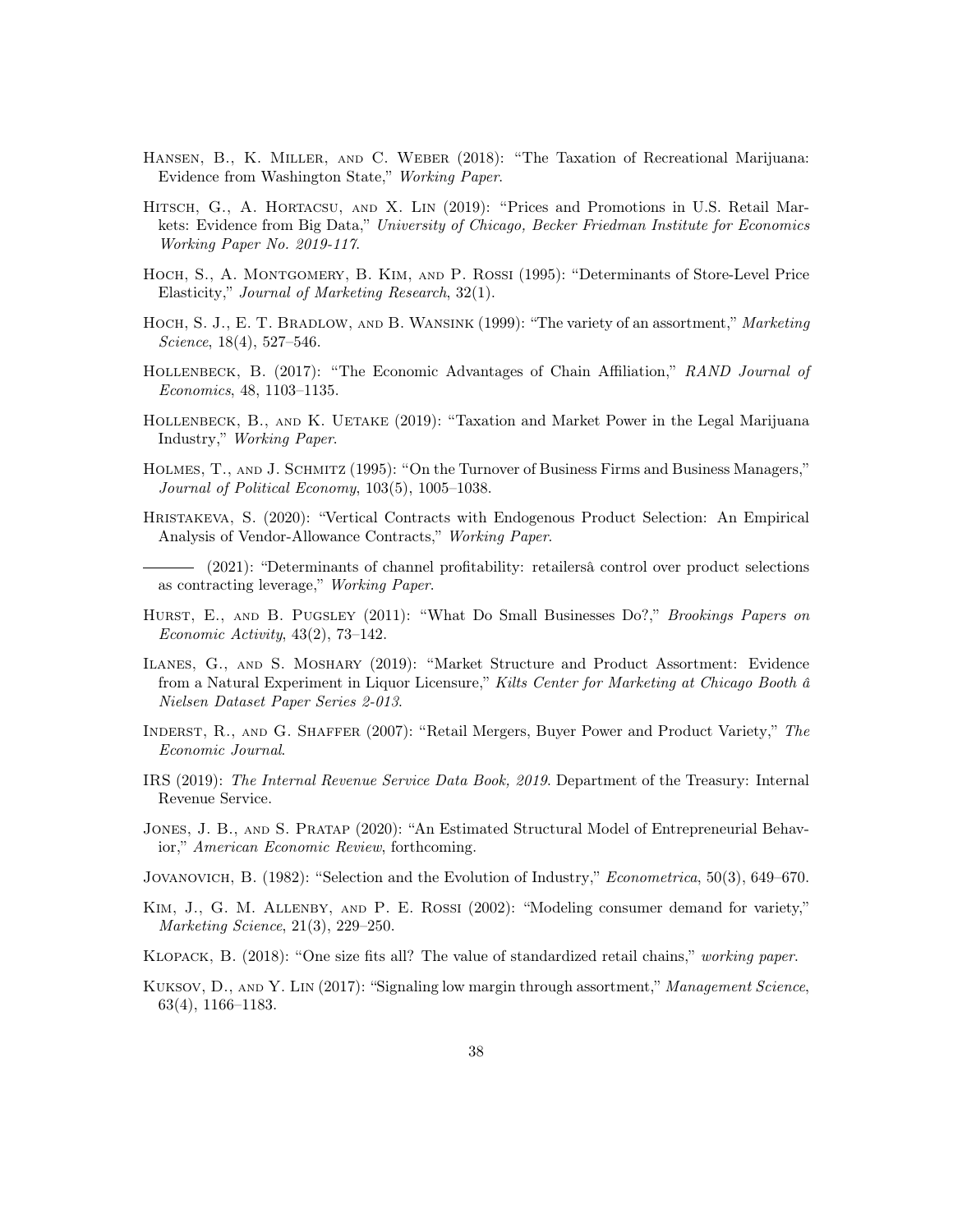LOERTSCHER, S., AND L. M. MARX (2019): "Countervailing Power,".

- MAICAN, F., AND M. ORTH (2020): "Entry Regulations and Product Variety in Retail," Working Paper.
- McAfee, R. P. (1994): "Endogneous Availability, Cartels, and Merger in an Equilibirium Price Dispersion," Journal of Economic Theory, 62, 24–47.
- Mogilner, C., T. Rudnick, and S. S. Iyengar (2008): "The mere categorization effect: How the presence of categories increases choosers' perceptions of assortment variety and outcome satisfaction," Journal of Consumer Research, 35(2), 202–215.
- PANCRAS, J., S. SRIRAM, AND V. KUMAR (2012): "Empirical investigation of retail expansion and cannibalization in a dynamic environment," Management Science, 58(11), 2001–2018.
- POZZI, A., AND F. SCHIVARDI (2015): "Entry Regulation in Retail Markets," CEPR Discussion Paper, DP10836.
- Rao, A. (2020): "Strategic research and development investment decisions in the pharmaceutical industry," Marketing Science, 39(3), 564–586.
- Rhodes, A. (2015): "Multiproduct Retailing," Review of Economic Studies, 82(1), 260–390.
- SYMEONIDIS, G. (2010): "Downstream merger and welfare in a bilateral oligopoly," *International* Journal of Industrial Organization, 28(3), 230–243.
- Taylor, W., and B. Hollenbeck (2020): "Leveraging Loyalty Programs Using Competitor Based Targeting," Working Paper.
- Thomadsen, R. (2005): "The Effect of Ownership Structure on Prices in Geographically Differentiated Industries," RAND Journal of Economics, 25, 908–929.
- Thomas, D. (2019): "License Quotas and the Inefficient Regulation of Sin Goods: Evidence from the Washington Recreational Marijuana Market," Working Paper.
- Tyndall, J. (2019): "Getting High and Low Prices: Marijuana Dispensaries and Home Values," Real Estate Economics.
- Zhou, J. (2014): "Multiproduct search and the joint search effect," American Economic Review, 104(9), 2918–39.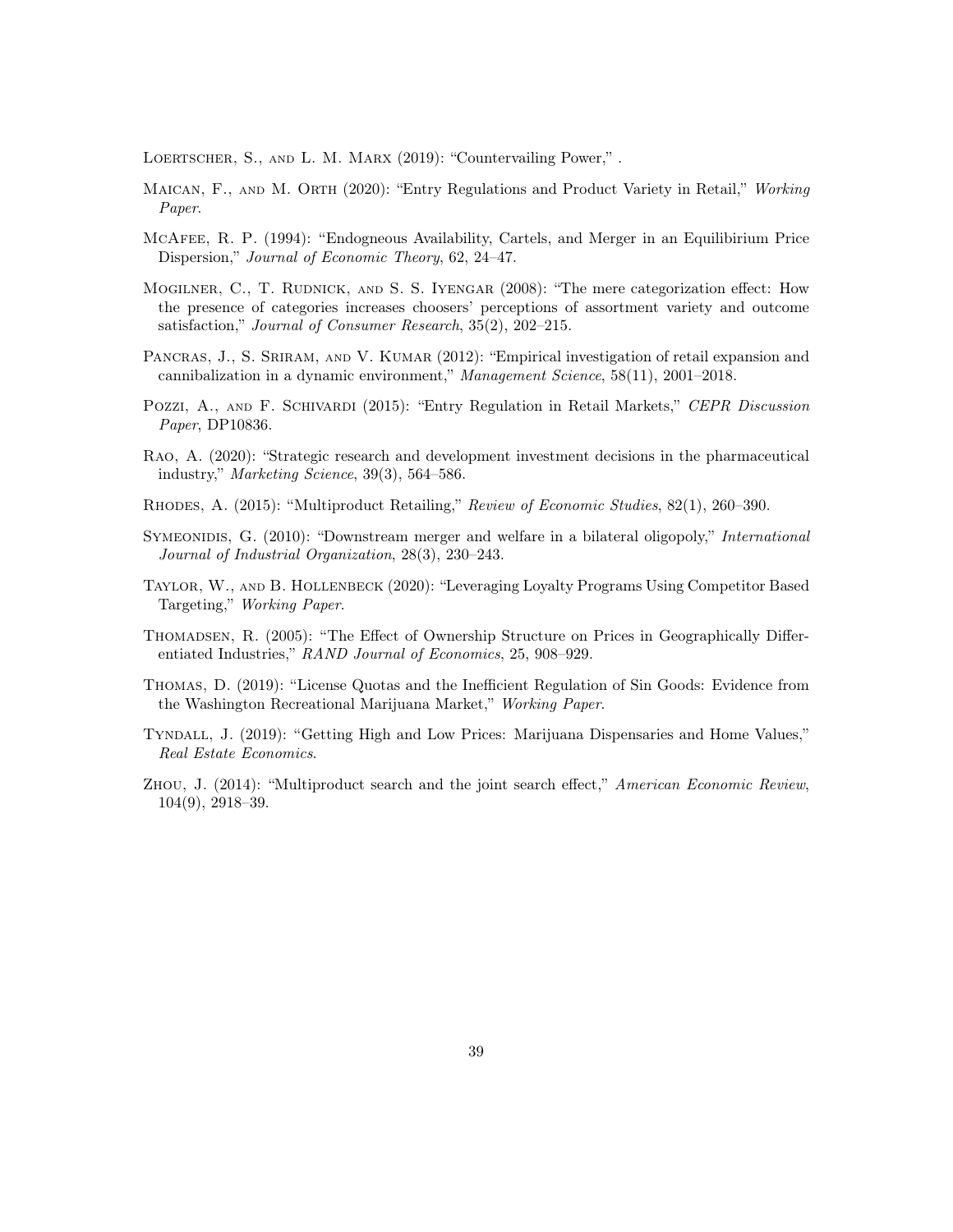# A Data Appendix

### A.1 Application Data

The list of businesses that have applied to licenses is available at the Washington State Liquor and Cannabis Board website.<sup>31</sup>. This list of licenses is not cumulative as we noticed that some licenses are dropped from the file through time. To recover the history of all license applications we use the website wayback machine. It allows us to recover all the listings made available to the public since the market opened. We use this procedure to recover the list of processors, producers, and retailers that have ever applied to a license. In 22 instances, firms receive a new license number but maintain their operation at the same location. We treat these cases as continuously operating firms.

### A.2 Transaction Data

We have two distinct data sets that are put together to form the final transactions data.

- Retail dispensing data: contains all transactions between retailers and consumers with timestamp, prices, quantity, product type, strain, and parentid. The parentid variable indicates a 16 digit barcode identifier of the batch or lot the sample was taken from. It displays the company making the sale but it does not have the exact license that was responsible for the sale.
- Inventory transfers data: contains all transactions between the upstream and downstream markets. Importantly, it displays the information at the license level. Other variables that are included in this data are: strain, type, quantity, sale price, and parentid.

The parentid variable indicates a 16 digit barcode identifier of the batch or lot the sample was taken from. This variable is also present in dispensing and allows us to match the datasets above.

### A.3 Outliers

As with any administrative data, the data contains a small fraction of errors, misentries, and outliers. We systematically delete observations believed to be mis-entered into the BioTrack system.<sup>32</sup> Namely, cases where the final sales price is below \$3 per gram or above \$80 per gram (0.8% of transactions), wholesale prices below \$1 or above \$30 per gram ( .04% of transactions), weight below .5 grams or above 30 grams  $.07\%$  of transactions) and markups above 3 ( $.04\%$  of transactions).<sup>33</sup>

### A.4 Taxation

We check for whether retailers enter tax-inclusive or pre-tax prices into the dataset. This first requires collecting sales tax rates for every store in every month because sales taxes may vary at the 9-digit zip code level. We find the 9-digit zip code of each store and match each store to the correct sales tax in each month of the data.

<sup>31</sup>https://data.lcb.wa.gov

<sup>&</sup>lt;sup>32</sup>We follow the same procedure as Hollenbeck and Uetake (2019) for the removal of outliers and treatment of taxes, described below.

<sup>33</sup>Legal purchase limits are one ounce for usable, 16 ounces for solid, 72 ounces for liquid, and 7 grams for concentrates.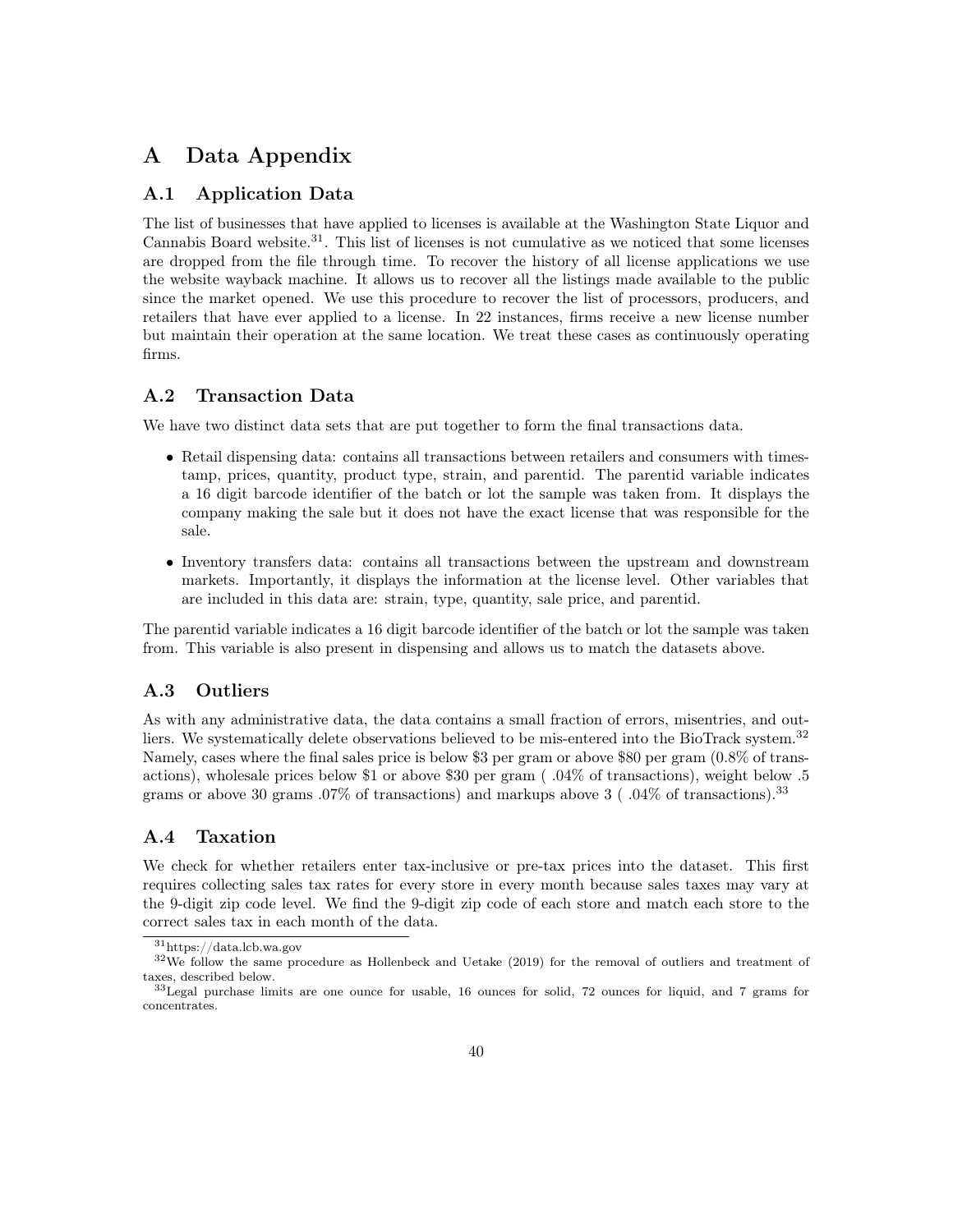Since the majority of final prices use integer units, we check for the share of integers generated by each possible data entry rule. These rules include entering the pre-tax price, the price with excise and sales taxes included, and the prices that include either excise or sales taxes alone. Then at the retailer-month level we choose the rule that generates the highest share of integer prices, in some cases we also compare pricing within a retailer-category from month to month and checking final prices against the market average in each month to insure consistent treatment. We find that prior to the tax change in July 2015, roughly 8% of retailers enter tax-exclusive prices, 60% enter prices that include excise but not sales taxes, and 25% enter fully tax-inclusive prices. After the tax law changes, over 90% of retailers enter tax-exclusive prices. Once we recover the rule at the retailer-month level we construct the correct tax-inclusive and tax-exclusive prices for every transaction.

### A.5 Advertising

We acquired data on retailer advertising from Kantar Media, a firm that tracks advertising spending across media. They have tracked advertising spending in the cannabis industry since before legalization through the current time for the Seattle and Spokane markets, including outer suburbs. We observe total spending at the monthly level for each media: outdoor, newspaper, magazines, television, radio, and internet display. Advertising in this industry is heavily regulated and restricted, and consequently there is relatively little of it.<sup>34</sup>

| Media            |            |          |
|------------------|------------|----------|
| Internet Display | 2,094,816  | $11.5\%$ |
| Local Magazines  | 52,922     | $.3\%$   |
| Local Radio      | 404,485    | 2.2%     |
| Newspapers       | 3,578,534  | 19.7%    |
| Outdoor          | 12,028,456 | 66.2%    |
| Total            | 18,159,213 |          |
|                  |            |          |
| Market           |            |          |
| Seattle          | 16,996,795 | $93.5\%$ |
| Spokane          | 1,162,418  | $6.4\%$  |

Table 13: Summary Statistics for Kantar Media Advertising Data Ad Spending (\$) Share

We use Kantar Media's product description, which includes the store name, to match by hand the advertising data to the main data. Table 13 provides summary information on firm advertising. Almost all of it takes place in Seattle, broadly defined. Two thirds of all spending is on outdoor billboards, followed by roughly 20% spent on newspaper ads.

<sup>34</sup>For instance, all advertising is prohibited "in any manner that would be especially appealing to children or other persons under 21 years of age." Advertising within 1000 feet of a school is also prohibited and all advertising must include a variety of cautionary text. Outdoor billboard advertising is limited to providing the name and location of a business.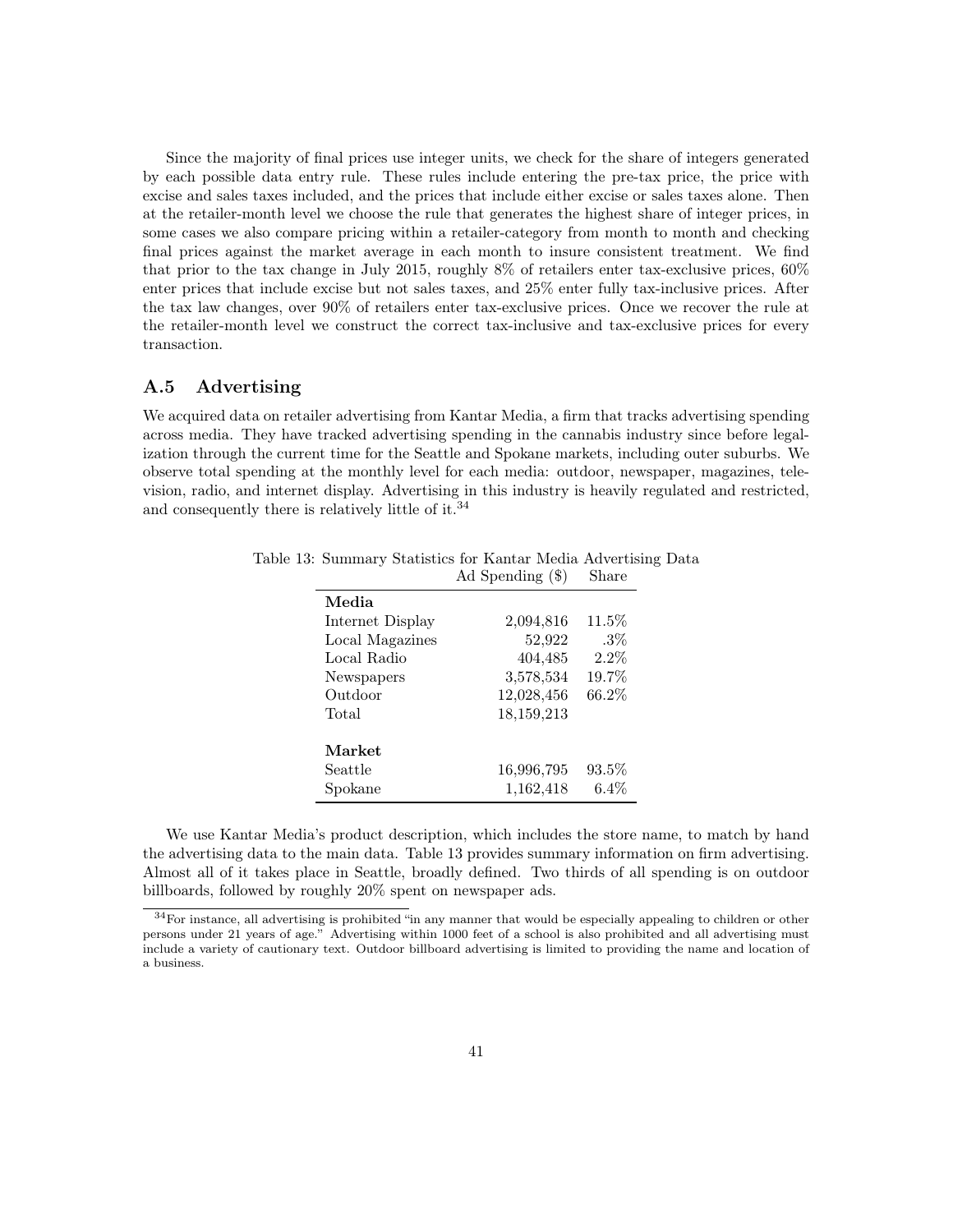### A.6 Co-branded and Former Medical Stores

The regulation WAC 314-55-155, from May 2016, regulated the advertising in the WA cannabis industry. Among other rules, it allowed firms to have their own website where an "our story" tab is usually found. This feature and the wayback machine digital archive allowed us to map the lottery winners that had experience in the cannabis industry prior to the legalization as collective gardens. We explore whether stores formerly operating as medical dispensaries prior to I-502 have different likelihoods of being present in multi-store firms or whether including this as a covariate changes any of our results. We find that former medical stores have lower sales and profits consistently, even at the very beginning of the sample when they might have an advantage based on awareness and reputation. No other results are effected by including this distinction.

The same data features made it possible to identify sets of stores that operate under the same brand, which might encompass one or more firms. This is because their store locations were listed on their websites. We find several instances of co-branded stores that are part of separate firms, meaning they have separate owners and acquired their licenses through separately filed lottery applications but at some point they chose to align themselves in their marketing. They either share the same name or have a similar name and list all stores on a joint website.

An empirical concern in treating these as multi-store firms is that these arrangements may be more likely to be entered into by higher quality managers or they may be more likely for stores with prime locations. We therefore exclude co-branded but legally distinct sets of stores from our definition of multi-store.

### A.7 Non-Compliance with Lottery Outcomes

While the Washington retail license lottery granted entrepreneurs the right to enter if they won a license, it did not require them to enter. If a substantial share of firms did not comply with the lottery it could generate potential bias in our estimates that rely on the lottery for identification. In particular, if low-quality entrepreneurs who won multiple licenses chose to only enter with one store instead of multiple stores because they lacked access to capital, had insufficient motivation, or other reasons, it would decrease the quality of the single-store firm pool and increase the quality of the multi-store pool.

We therefore investigate the extent of non-compliance and describe it here. We ultimately find just 11 examples of non-compliers, or firms that won licenses but did not open stores using those licenses. Details on these firms are shown in Table 14.

Of the 11 retail applications that won licenses, 5 were owned by firms that had filed multiple applications and 6 had only filed 1 application. Out of all 11, none of them entered using the store application in question and none of them were awarded any other licenses. This last fact is reassuring, because it means that no potential multi-store firms we focus our analysis on ultimately entered under any other retail locations (as single-store firms).

We might infer that these entrepreneurs lacked either the motivation or financing to open a retail store and therefore they were likely to be lower quality firms in the counterfactual where they had entered. In this case, the average quality of the set of single-store retailers is higher because of their non-compliance, making our comparison of multi-store to single-store retailers more favorable for multi-store retailers. Of course, given that only 11 stores did not enter the extent to which the results could be affected is limited.

A related issue is that 7 stores who won licenses via the lottery were later rejected by either the state regulator (the Washington State Liquor and Cannabis Board) or by local governments.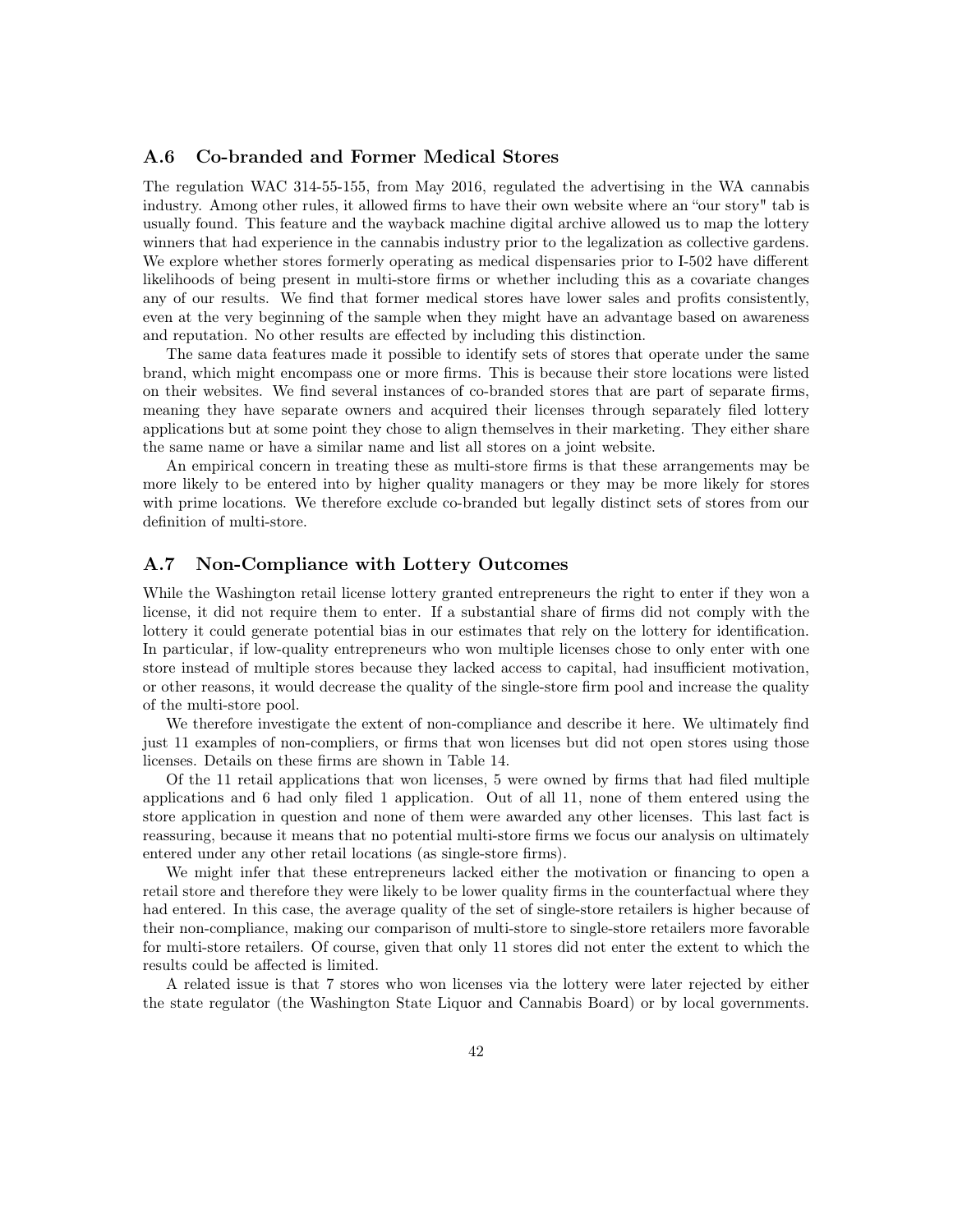| Retailer Name          | License | UBI       | City             | Lottery Jurisdiction      | $#$ Apps |
|------------------------|---------|-----------|------------------|---------------------------|----------|
| Stores Who Opted Out:  |         |           |                  |                           |          |
| Max Market             | 413411  | 603354273 | Kennewick        | Kennewick                 |          |
| The Higher Class       | 413825  | 603356943 | Yakima           | Yakima                    |          |
| Josh Locke             | 415577  | 603359581 | Spanaway         | Pierce County at Large    |          |
| <b>Buds Forever</b>    | 413830  | 603354821 | Prosser          | Benton County at Large    | 3        |
| Blow "N" Smoke & Glass | 414352  | 603347463 | Vancouver        | Clark County at Large     | 2        |
| Best Budz              | 413964  | 602153506 | Marysville       | Marysville                | 1        |
| Jeff Mahan             | 415582  | 603359569 | Rainier          | Thurston County at Large  | 2        |
| Purple Haze            | 414979  | 603293668 | Maple Valley     | Maple Valley              | 3        |
| Going Green            | 415185  | 603362593 | Moxee            | Yakima County at Large    | 1        |
| Green Easy Herbals     | 414848  | 603357680 | Concrete         | Skagit County at Large    | 3        |
| Medible Mikes          | 415556  | 603362604 | Walla Walla      | Walla Walla               |          |
| Rejected Applications: |         |           |                  |                           |          |
| The Pot Shop           | 413387  | 603351701 | <b>Bremerton</b> | <b>Bremerton</b>          | 1        |
| RIU420                 | 415045  | 603357879 | Centralia        | Centralia                 | 3        |
| The Lid                | 413671  | 603353091 | <b>Brewster</b>  | Douglas County at Large   |          |
| Chronics               | 415292  | 603397627 | Rock Island      | Douglas County at Large   | 1        |
| Herb Market            | 413939  | 603346937 | Shoreline        | Shoreline                 | 2        |
| Trippy Hippy Company   | 414943  | 603361953 | Granite Falls    | Snohomish County at Large | 1        |
| Purple Dank            | 415018  | 603290913 | Tukwila          | Tukwila                   | 3        |
|                        |         |           |                  |                           |          |

Table 14: Overview of non-entering lottery winners

These firms passed an initial screening in order to enter the lottery but were rejected after further scrutiny. The issues included a part-owner with a criminal record and store locations within 1000 feet of a park or school. Similar to non-compliers, we presume that these 7 stores would have been of lower quality than replacement stores simply because the fact that they were rejected suggests a poor attention to detail as a signal of managerial quality.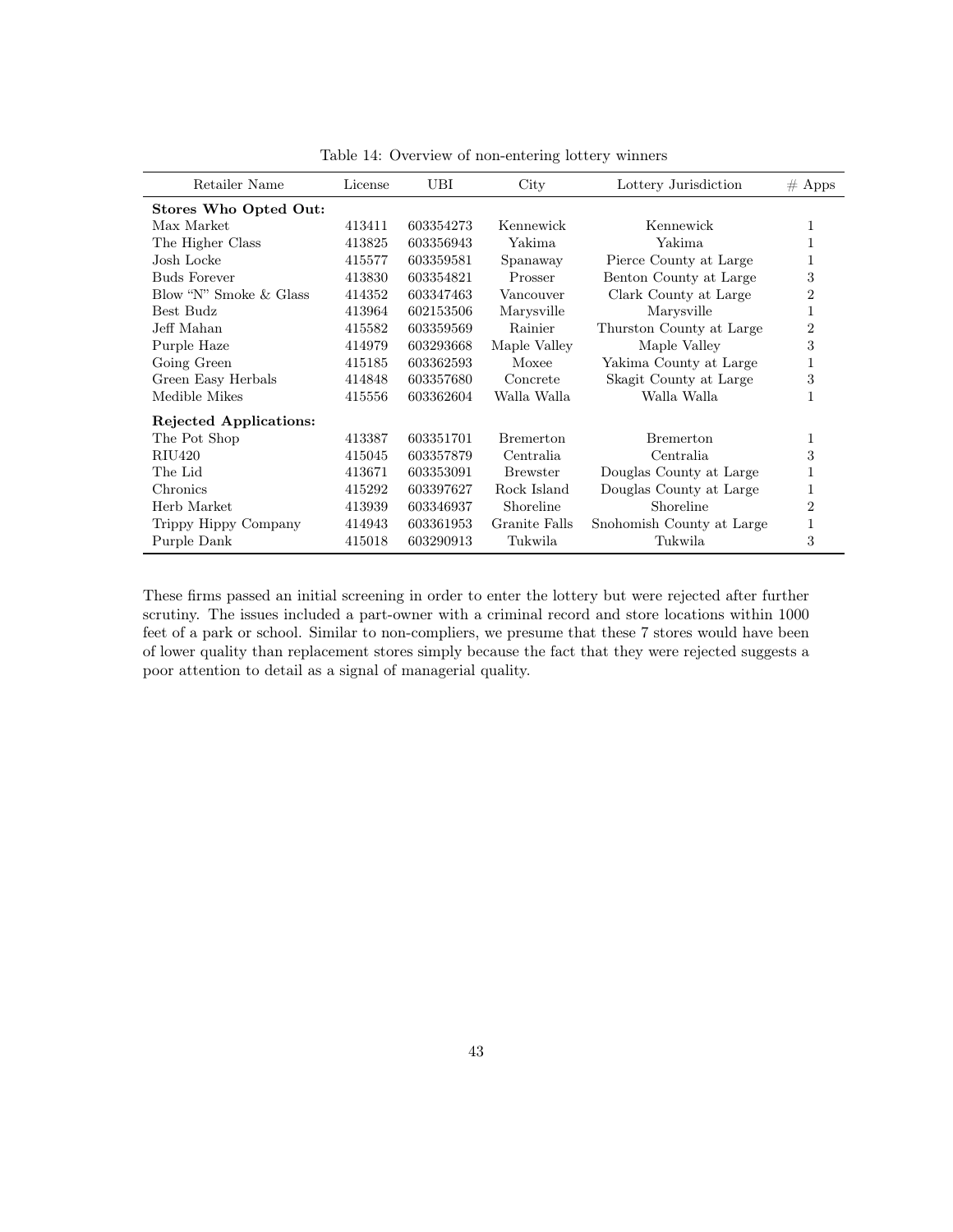### B Robustness Tests

### B.1 Robustness on Lottery

In this section we present a set of robustness checks for the primary results on variable profits. First, we show in Table 15 tests regarding the random distribution of licenses via the lottery. Conditional on filing a valid application, the result of the lottery is a uniform draw over all firms. Nevertheless, sophisticated firms might have strategically chosen markets based on their beliefs about the number of participants that would enter in each lottery. In this case, these firms would be more likely to win multiple licenses, albeit in less desirable markets. If this strategic entry were correlated with managerial quality, as in Goldfarb and Xiao (2011) this could cause endogeneity bias in the main results.

In Table 15 we show how our main results on profits across stores change if we include a set of additional variables related to the lottery outcomes. Column 1 shows the baseline result. Column 2 shows results with a dummy indicator for lottery vs non-lottery licenses. Column 3 includes city fixed effects and shows the effect of including the probability of wining as a covariate, where probability of winning is calculated as the number of applications filed divided by the number of licenses available. Column 4 includes the number of applications at the market level directly. In column (3) we observe that effectively expanding the market definition has little effects on store profits. In each case we replicate the size and significance of the effect of multi-store firm membership on store profits.

Next we analyze whether the distribution of licenses allocated in the lottery is significantly different from a random allocation. While the licenses were distributed according to random draws, if firms were able to choose markets strategically there might be a non-random relationship between number of applications and number of licenses won. We therefore test whether the joint distribution of licenses is significantly different than what might occur if all licenses had the same win probability. To do so, we calculate the expected number of licenses won if they were distributed from a poisson process where all applications had an equal probability of winning a license. We use a poisson parameter  $\lambda$  equal to the overall probability determined by the total number of applications and licenses.

Table 16 shows the result of row-by-row chi-square goodness-of-fit tests for the joint distribution of applications and licenses under the assumption of independent poisson draws. For 3 out of 4 rows we cannot reject the null of independent draws with p-values between .3 and .4. For the row with 3 applications per firm, we do reject independent draws with  $p = .038$ . Essentially, among firms that applied for 3 licenses too few won multiple licenses. Combining all rows, for the sample as a whole we cannot reject independent draws, however.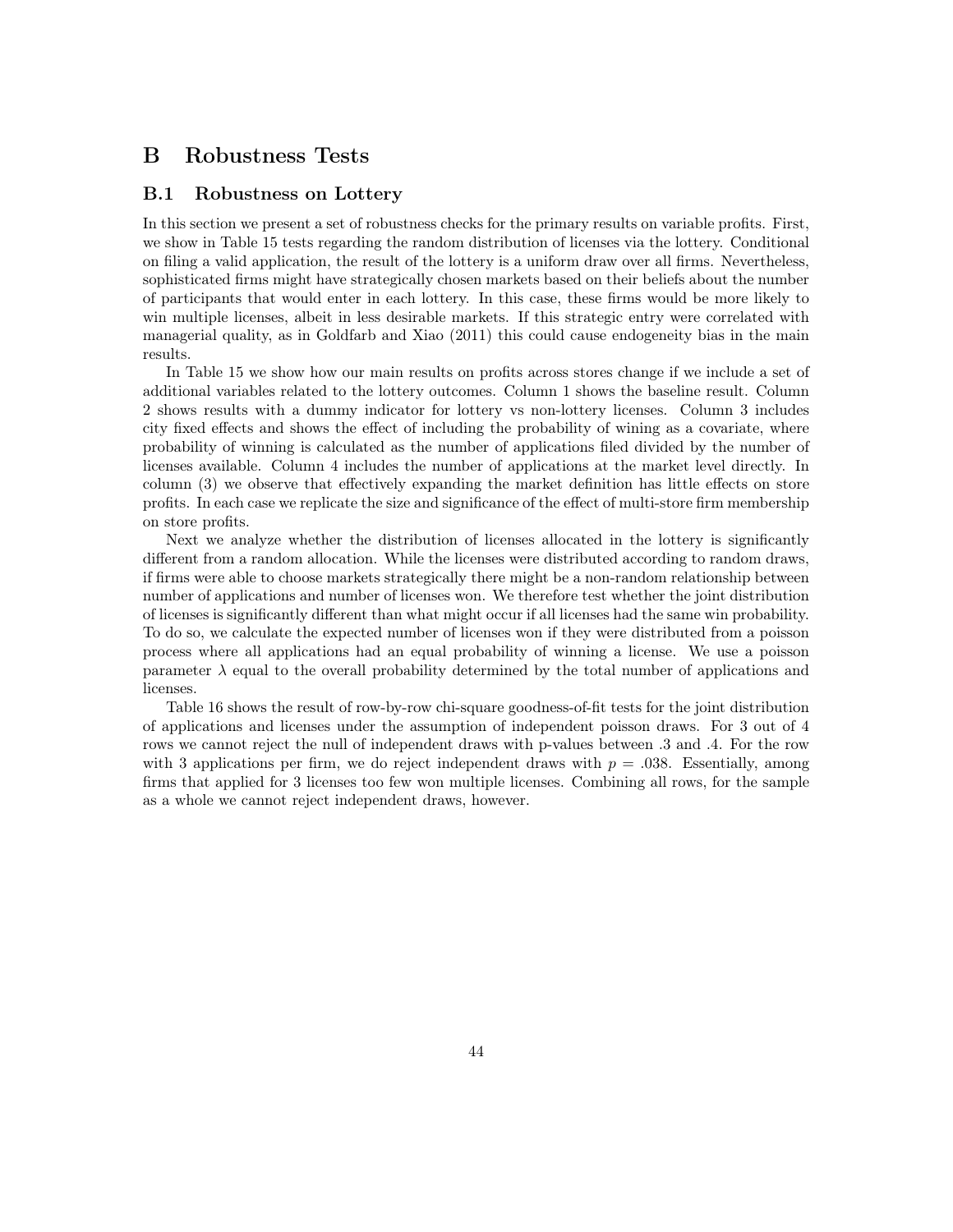|                             | (1)         | (2)         | (3)         | (4)         |
|-----------------------------|-------------|-------------|-------------|-------------|
| Multi-Store                 | $35028.8*$  | $35026.5*$  | $40079.8**$ | $39676.3**$ |
|                             | (13776.509) | (13800.053) | (12346.905) | (12173.218) |
| All Lottery                 |             | 970.4       |             |             |
|                             |             | (5127.277)  |             |             |
| $Pr(\text{win})$            |             |             | $-14380.9$  |             |
|                             |             |             | (55698.999) |             |
| $\#$ Applications (Lottery) |             |             |             | 291.5       |
|                             |             |             |             | (370.781)   |
|                             |             |             |             |             |
| $#$ Applications            | Yes         | Yes         | Yes         | Yes         |
| Age FE                      | Yes         | Yes         | Yes         | Yes         |
| Time FE                     | Yes         | <b>Yes</b>  | Yes         | Yes         |
| County FE                   | Yes         | Yes         |             |             |
| City FE                     |             |             | Yes         | Yes         |
| <b>IVs</b>                  | Yes         | Yes         | Yes         | Yes         |
| Obs                         | 3255        | 3255        | 2173        | 2173        |
| $\mathbb{R}^2$              | 0.579       | 0.579       | 0.583       | 0.583       |

Table 15: Robustness Checks on Lottery

\*  $p < 0.05$ , \*\*  $p < 0.01$ , \*\*\*  $p < 0.001$ 

Note: The dependent variable in each column is variable profits. Data sample period is April 2016 to April 2017. Standard errors are robust and clustered at the store-time level.

|         | Approved |     |    |   |      |         |
|---------|----------|-----|----|---|------|---------|
|         |          |     |    |   |      | p-value |
|         |          | 117 |    |   |      |         |
|         |          | 60  | 10 |   | 1.80 | .406    |
| Applied | 3        | 76  | 18 | 3 | 6.52 | .038    |
|         |          | 26  |    |   | .85  | .357    |
|         |          | 23  | 10 |   | .83  | .362    |

Table 16: Test of Independence: Distribution of Applications and Licenses

Note: This table shows the joint distribution of applications filed and stores ultimately won in the 2014 retail lottery. We calculate the expected number of licenses in each bin assuming all applications have an equal probability of winning and calculate a chi-square goodness-of-fit test independently for each row.

### B.2 Store Advertising

In this section we test whether the multi-store profit advantage is attributable to higher levels of advertising spending. First, we compute monthly ad spending by each store type and find that multi-store firms do not advertise more basis than single-store firms. Multi-store firms spend \$540 per month on ads on average, with a median spending of \$0 and a standard deviation of \$3238. Single-store firms spend \$734 per month on ads on average, with a median spending of \$0 and a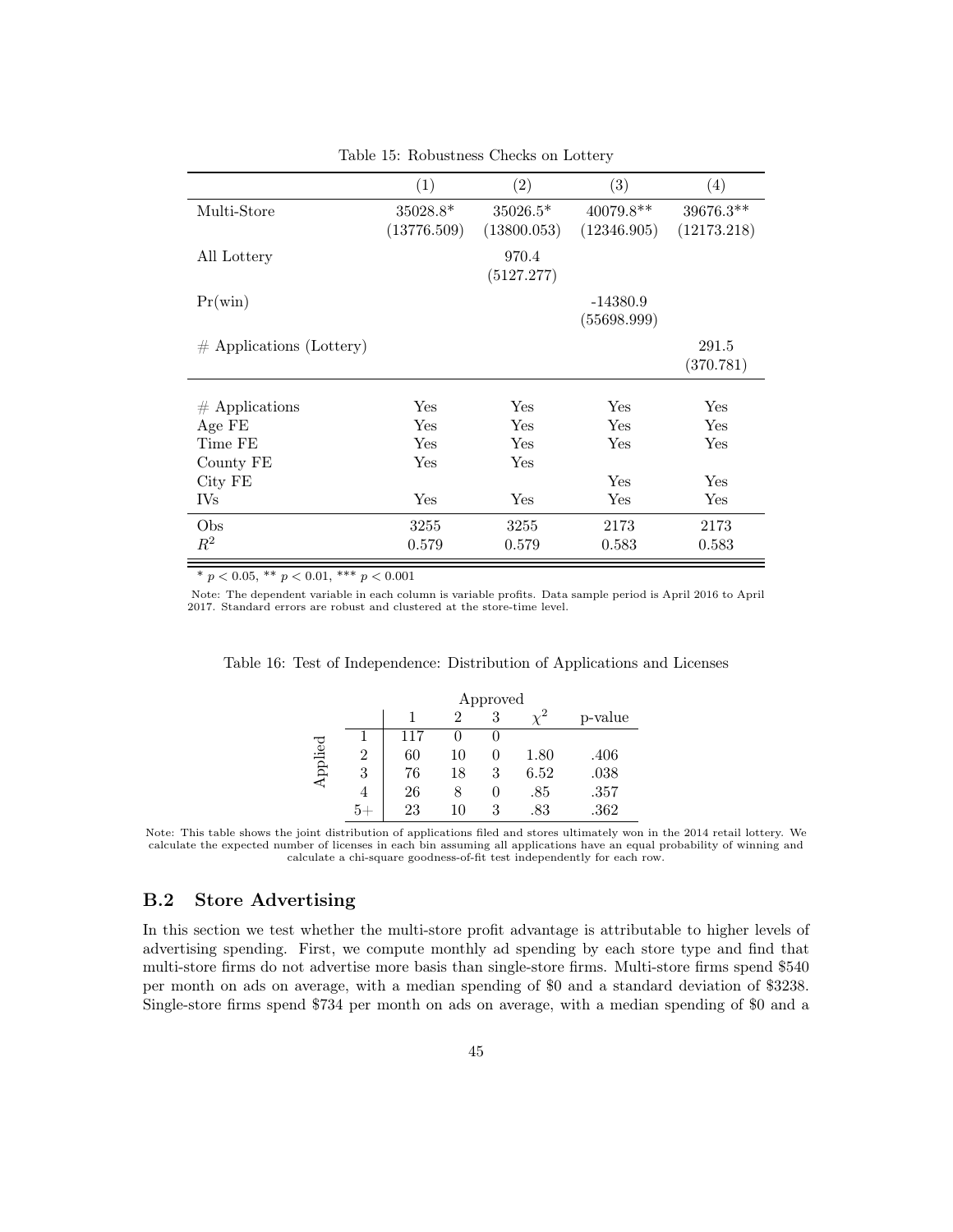standard deviation of \$2849. The figures for multi-store firms are at the firm level since we cannot separately measure advertising at the store level.

Table 17 shows the primary results for profits when advertising is included as a covariate. For multi-store firms we show firm-level advertising and store-level advertising, calculated by dividing the firm level amount by the number of stores. We also include  $log(\text{adspend}_{st} + 1)$  due to the highly skewed nature of the data. In Columns 2-4 of Table 17 we see that advertising is positively correlated with variable profits, but including this covariate does not weaken the main effects.

|                   | (1)         | (2)                                 | (3)         | (4)         |
|-------------------|-------------|-------------------------------------|-------------|-------------|
| Multi-Store       | 35028.8*    | 30758.7*                            | $33678.1**$ | 33859.5**   |
| Firm Ad Spending  | (13776.509) | (13186.297)<br>$3.51***$<br>(0.862) | (12495.708) | (12916.125) |
| Store Ad Spending |             |                                     | $3.87***$   |             |
|                   |             |                                     | (0.940)     |             |
| log(Ad Spending)  |             |                                     |             | 5281.6***   |
|                   |             |                                     |             | (892.250)   |
| $#$ Applications  | <b>Yes</b>  | Yes                                 | <b>Yes</b>  | Yes         |
| Age FE            | Yes         | Yes                                 | Yes         | Yes         |
| Time FE           | <b>Yes</b>  | <b>Yes</b>                          | Yes         | Yes         |
| Market FE         | Yes         | Yes                                 | Yes         | Yes         |
| <b>IVs</b>        | Yes         | Yes                                 | Yes         | Yes         |
| Observations      | 3255        | 3255                                | 3255        | 3255        |
| $R^2$             | 0.579       | 0.595                               | 0.596       | 0.606       |

Table 17: Robustness of Primary Outcomes to Advertising

\*  $p < 0.05$ , \*\*  $p < 0.01$ , \*\*\*  $p < 0.001$ 

Note: The dependent variable in each column is variable profits. Data sample period is April 2016 to April 2017. Standard errors are robust and clustered at the store-time level.

#### B.2.1 Entry Timing

Next we explore how the timing of entry by the stores in a multi-store chain effect their partner firms' profits. One possible explanation for the profit advantage caused by being in a multi-store firm is that firms can use the profits generated by their first store to open a larger or higher quality second or third store, thus generating higher average variable profits.

Table 18 shows the result investigating this mechanism. Column 1 of Table 18 shows that, among multi-store firms only, stores that enter second or third are not more profitable compared to the first store opened by that firm. In fact, after conditioning on firm age and time fixed effects, later entrants are less profitable than first entrants but not statistically significantly so. The lower profits experience by these stores may be due to a strategic decision to open in more desirable locations first and less desirable locations later. This rules out a story where the multi-stores are more profitable per store through a larger investment in fixed costs in second or third stores after successfully operating one store for some period of time.

Similarly, we compare the effect of being in a multi-store firm on the first entrants in each firm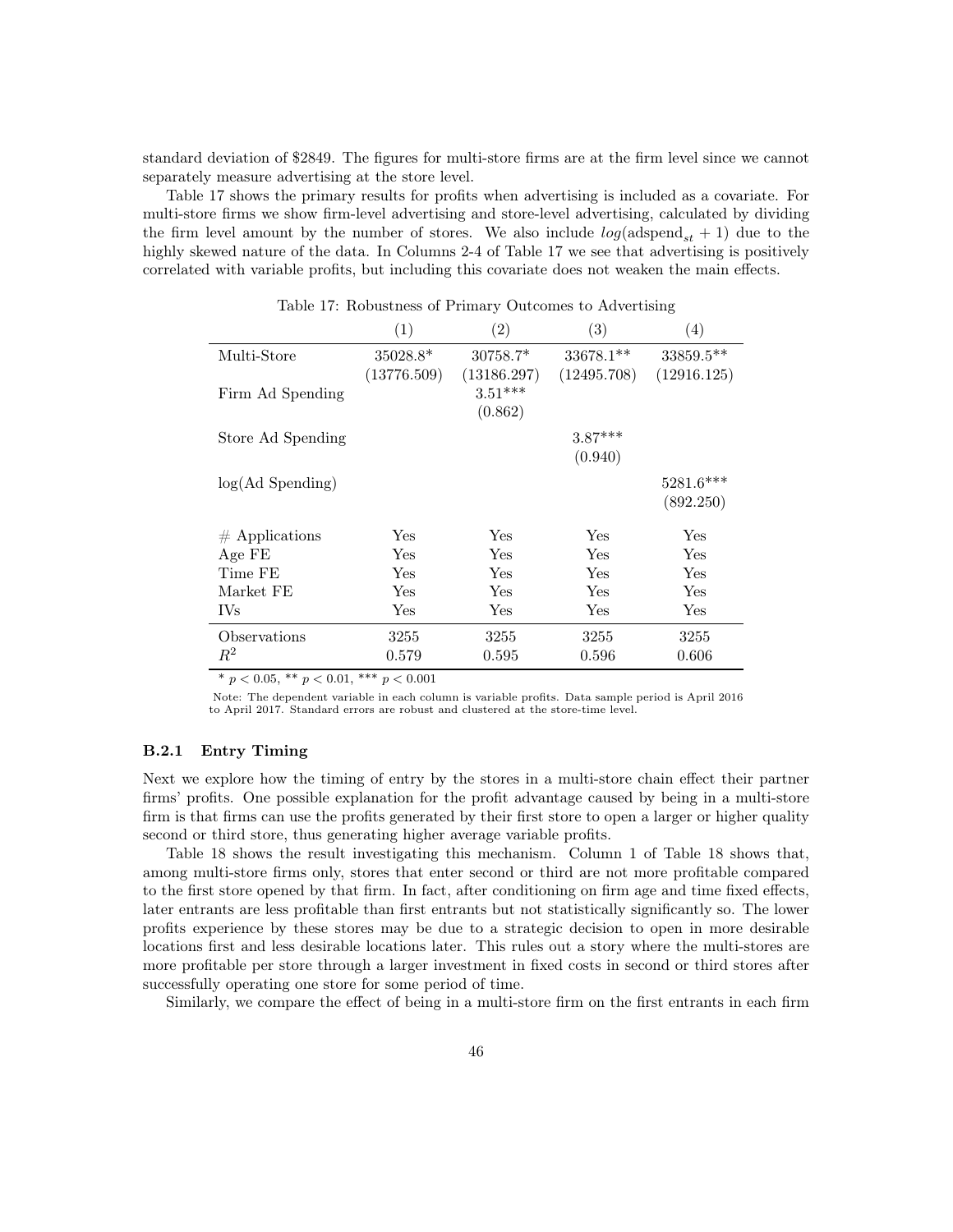|                                | (1)                   | (2)                 |
|--------------------------------|-----------------------|---------------------|
|                                | All Multi-Store Firms | First Entrants Only |
| Entry order= $2 \text{ or } 3$ | 2045.5                |                     |
|                                | (32417.701)           |                     |
| $#$ Stores open $>1$           |                       | 18943.1             |
|                                |                       | (12338.500)         |
| $#$ Applications FE            | Yes                   | Yes                 |
| Store Age in Months FE         | <b>Yes</b>            | Yes                 |
| Firm Age in Months FE          | Yes                   |                     |
| Month-Year FE                  | Yes                   | Yes                 |
| Market FE                      | Yes                   | Yes                 |
| Observations                   | 324                   | 209                 |
| $R^2$                          | 0.805                 | 0.807               |

Table 18: Timing of Main Effects

\*  $p < 0.05$ , \*\*  $p < 0.01$ , \*\*\*  $p < 0.001$ 

Note: This table shows results for two subsamples of multi-store firms. The dependent variable in both columns is variable profits. Column 1 shows results for all stores in multi-store firms and shows the effects of being the 2nd or 3rd entrant on variable profits. Column 2 shows results only for stores who were the first entrant in a multi-store firm and shows the effects of the 2nd firm's entry on the focal stores variable profits.

by using the timing of future store entries. Column 2 of Table 18 uses only first entrant members of multi-store firms and shows that when the number of stores in the firm goes from 1 to 2, the profits of the first entrant are higher conditional on age, time and market fixed effects. Again, the result is not statistically significant due to the small sample size. This is suggestive that the profits of the first entrant may increase after the second entrant opens, although we note that this could also be the result of reverse causality if the firm owner waits to open the second store until when they anticipate the first store becoming more profitable.<sup>35</sup>

#### B.2.2 Competition and Market Definition

Next we present two robustness checks related to local competition faced by each retailer. To do so, we collect data on the geographic distances between all retailers in the state. We use these to define a more granular definition of competition. We begin by drawing radii around each retailer of distances 1 mile, 5 miles, and 10 miles. For each firm and each radii we find the identities of all competing retailers falling into the given radius. We then aggregate these lists of firms and calculate their intersections to define local markets around each store each month. Next, we compute the number of competitors active in each radius in each time period. We then include this number as a covariate to control for the local competition faced by each firm each period.<sup>36</sup>

Results are shown in Table 19. We find that having more competitors nearby is associated with lower variable profit, as we would expect. When these measures are included the main effect is largely unaffected. This is likely because there is not a clear reason to believe that stores belonging to

<sup>35</sup>A similar result is found in Pancras, Sriram, and Kumar (2012).

<sup>36</sup>An alternative way to handle competition would be to use data on customer location and define competition based on to what extent customers were located near competitors, as in Taylor and Hollenbeck (2020), but customer data is not available in this context.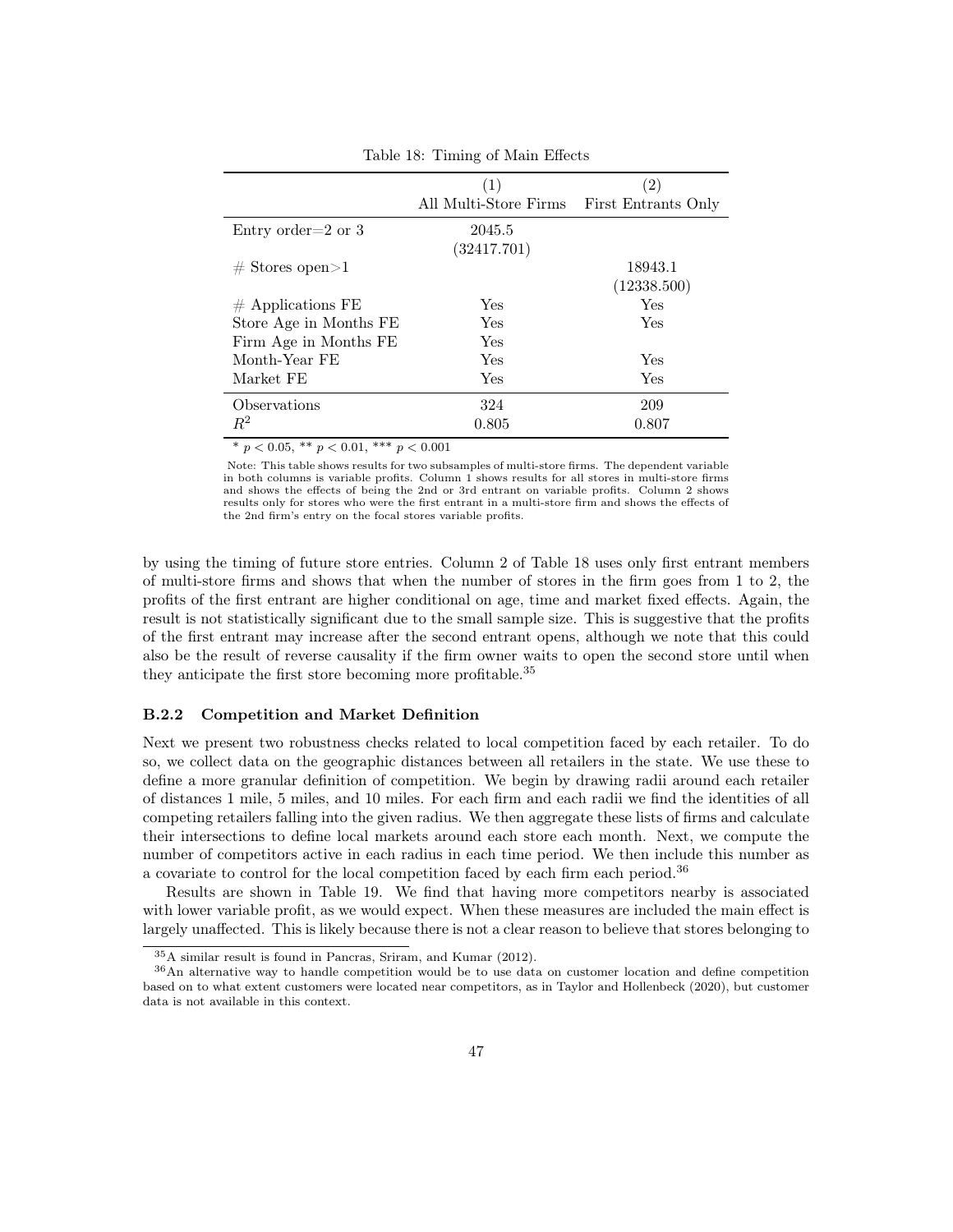|                       | (1)              | $\left( 2\right)$   | $\left( 3\right)$ | (4)                     |
|-----------------------|------------------|---------------------|-------------------|-------------------------|
|                       | Variable Profits | Variable Profits    | Variable Profits  | Variable Profits        |
| Multi-Store           | $35028.8*$       | $35306.7*$          | $35211.7*$        | 33148.8*                |
|                       | (13776.509)      | (14032.037)         | (13878.767)       | (13936.822)             |
| $#$ Firms: 1m Radius  |                  | $-55.6$<br>(63.538) |                   |                         |
| $#$ Firms: 5m Radius  |                  |                     | 20.8<br>(14.750)  |                         |
| $#$ Firms: 10m Radius |                  |                     |                   | $-109.3***$<br>(15.495) |
| Observations          | 3255             | 3255                | 3255              | 3255                    |
| $\,R^2$               | 0.010            | 0.011               | 0.011             | 0.016                   |

Table 19: Robustness Checks on Competitors

\*  $p < 0.05$ , \*\*  $p < 0.01$ , \*\*\*  $p < 0.001$ 

multi-store firms and stores operating independently would face different local levels of competition given that the treatment in this case is generated randomly.

Similarly, we can test the robustness of our results to different market definitions using these radius-based markets. We show results in Table 20. When we use market fixed effects based on the intersection of local radii around each retailer, we find results that are broadly consistent with the standard market fixed effects. For the 1 mile radius we find similar effects of being a member of a multi-store chain on variable profits. For the 5 and 10 mile radius markets we find smaller effects but still find a substantial profit advantage.

#### B.2.3 Assortment and Profits

In the main results and product-level results we do not control for differences in store assortment. In principle, if multi-store firms stocked a smaller variety this could show up mechanically as larger differences in units sold across store-types and thus variable profits. Table 21 shows results for product-level variable profits. Column 1 shows the main result from the paper, column 2 shows how results vary without product FE. The variable profits are slightly higher without product FE, indicating multi-store firms are carrying products with higher profit margins on average and including product FE is needed to remove any bias this may cause. Columns 3 and 4 include assortment controls using the number of brands sold in a store and the number of unique products sold. In both cases the difference in variable profits is amplified by inclusion of these controls. Table 22 shows the same set of comparison for units sold and we find similar patterns across each specification.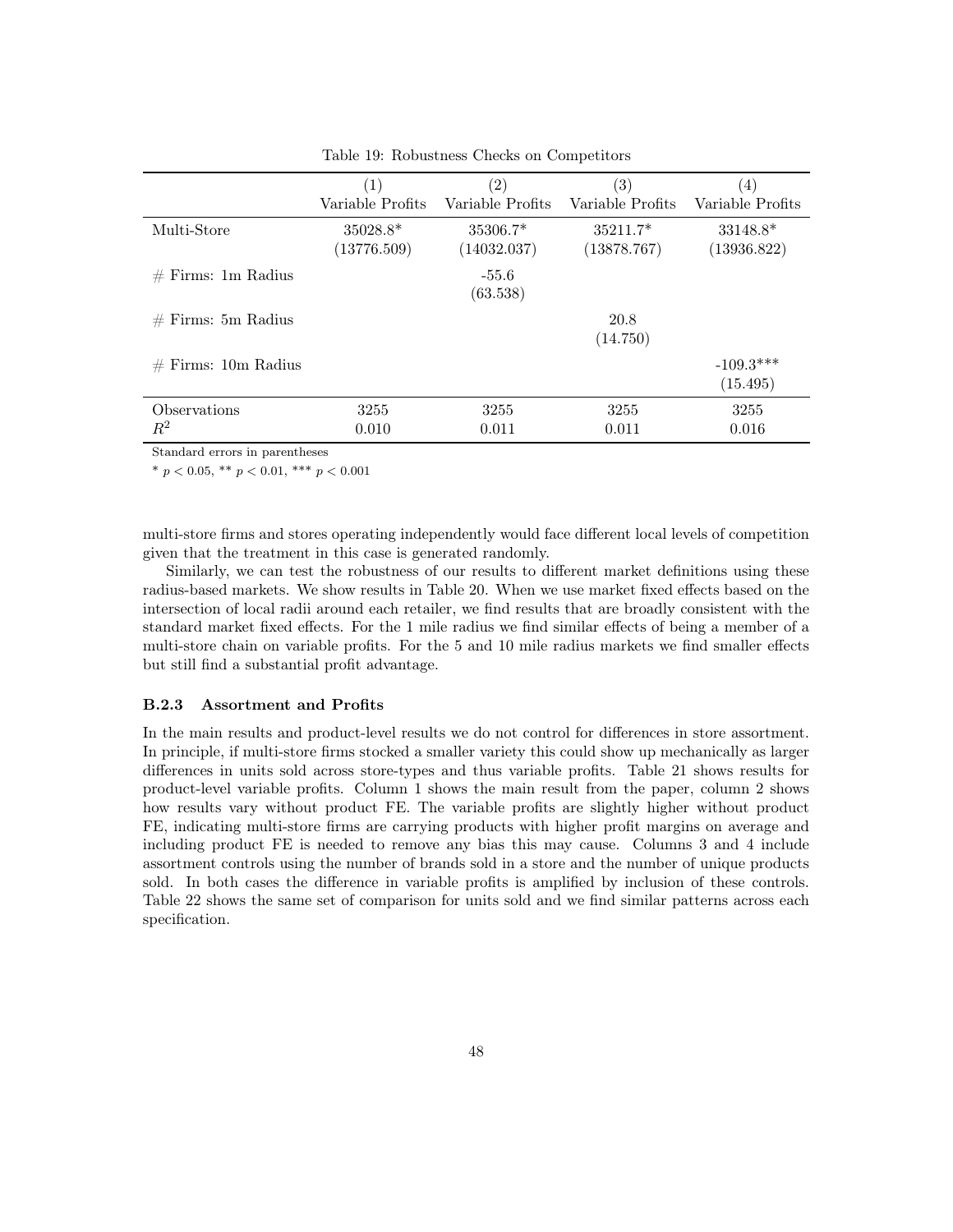|                       | $\perp$<br>County Markets | $\left[ 2\right]$<br>1 mile Radius | 3)<br>5 mile Radius      | $\left( 4\right)$<br>10 mile Radius |
|-----------------------|---------------------------|------------------------------------|--------------------------|-------------------------------------|
| Multi-Store           | $35028.8*$<br>(13776.509) | 32256.2***<br>(6122.112)           | 22606.3***<br>(6040.185) | 23071.7***<br>(6138.207)            |
| $#$ Applications FE   | Yes                       | Yes                                | Yes                      | Yes                                 |
| Month-Year FE         | Yes                       | Yes                                | Yes                      | Yes                                 |
| Market FE             | Yes                       | Yes                                | Yes                      | Yes                                 |
| Age in Months FE      | Yes                       | Yes                                | Yes                      | Yes                                 |
| <b>IVs</b>            | Yes                       | Yes                                | Yes                      | Yes                                 |
| Observations<br>$R^2$ | 3255<br>0.010             | 3332<br>0.188                      | 3332<br>0.172            | 3332<br>0.134                       |

Table 20: Robustness Checks on Market Definition

\*  $p < 0.05$ , \*\*  $p < 0.01$ , \*\*\*  $p < 0.001$ 

Note: This table compares the main results using different definitions of market. Column 1 presents results using<br>county-level markets. Columns 2-4 use markets constructed by calculating the set of firms within a certain d of each other and then taking the intersection of these sets around each retailer to form market definitions. The distance radius used for each is noted in the column header.

|                   | (1)             | $\left( 2\right)$ | $\left( 3\right)$ | $\left(4\right)$ |
|-------------------|-----------------|-------------------|-------------------|------------------|
|                   | Variable Profit | Variable Profit   | Variable Profit   | Variable Profit  |
| Multi-store       | $154.1***$      | $171.0***$        | $225.9***$        | $172.8***$       |
|                   | (36.183)        | (37.496)          | (37.480)          | (37.498)         |
| $#$ Brands Sold   |                 |                   | $-12.9***$        |                  |
|                   |                 |                   | (0.490)           |                  |
| $#$ Products Sold |                 |                   |                   | $0.24***$        |
|                   |                 |                   |                   | (0.064)          |
| $#$ Applications  | $_{\rm Yes}$    | Yes               | Yes               | Yes              |
| Age FE            | $_{\rm Yes}$    | Yes               | Yes               | Yes              |
| Time FE           | Yes             | Yes               | Yes               | Yes              |
| Market FE         | Yes             | Yes               | Yes               | Yes              |
| Product FE        | Yes             |                   |                   |                  |
| Observations      | 173618          | 173636            | 173636            | 173636           |
| $R^2$             | 0.231           | 0.136             | 0.139             | 0.136            |

Table 21: Profit Results Controlling for Assortment Size

Standard errors in parentheses

\*  $p < 0.05$ , \*\*  $p < 0.01$ , \*\*\*  $p < 0.001$